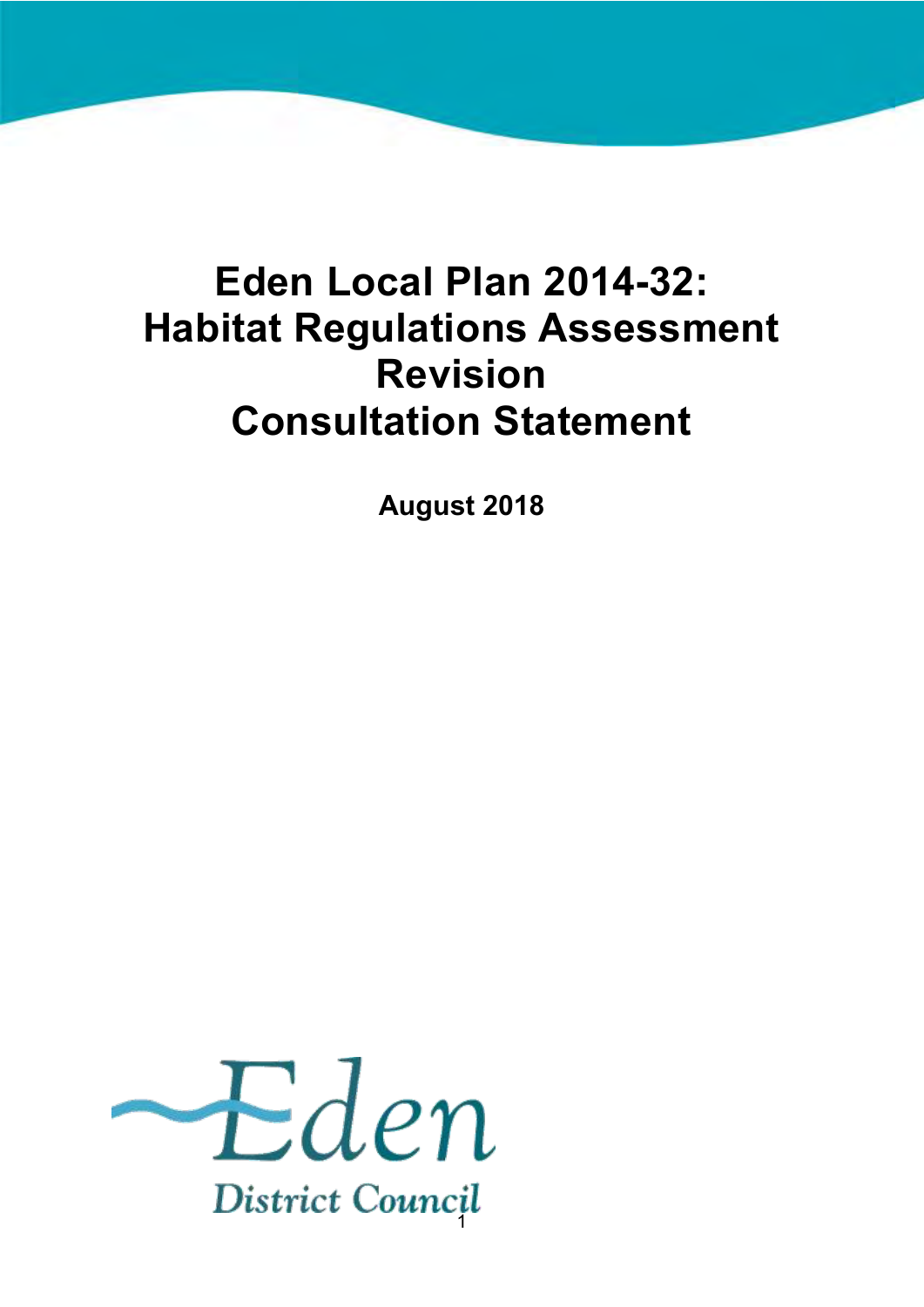## <span id="page-1-0"></span>1. Contents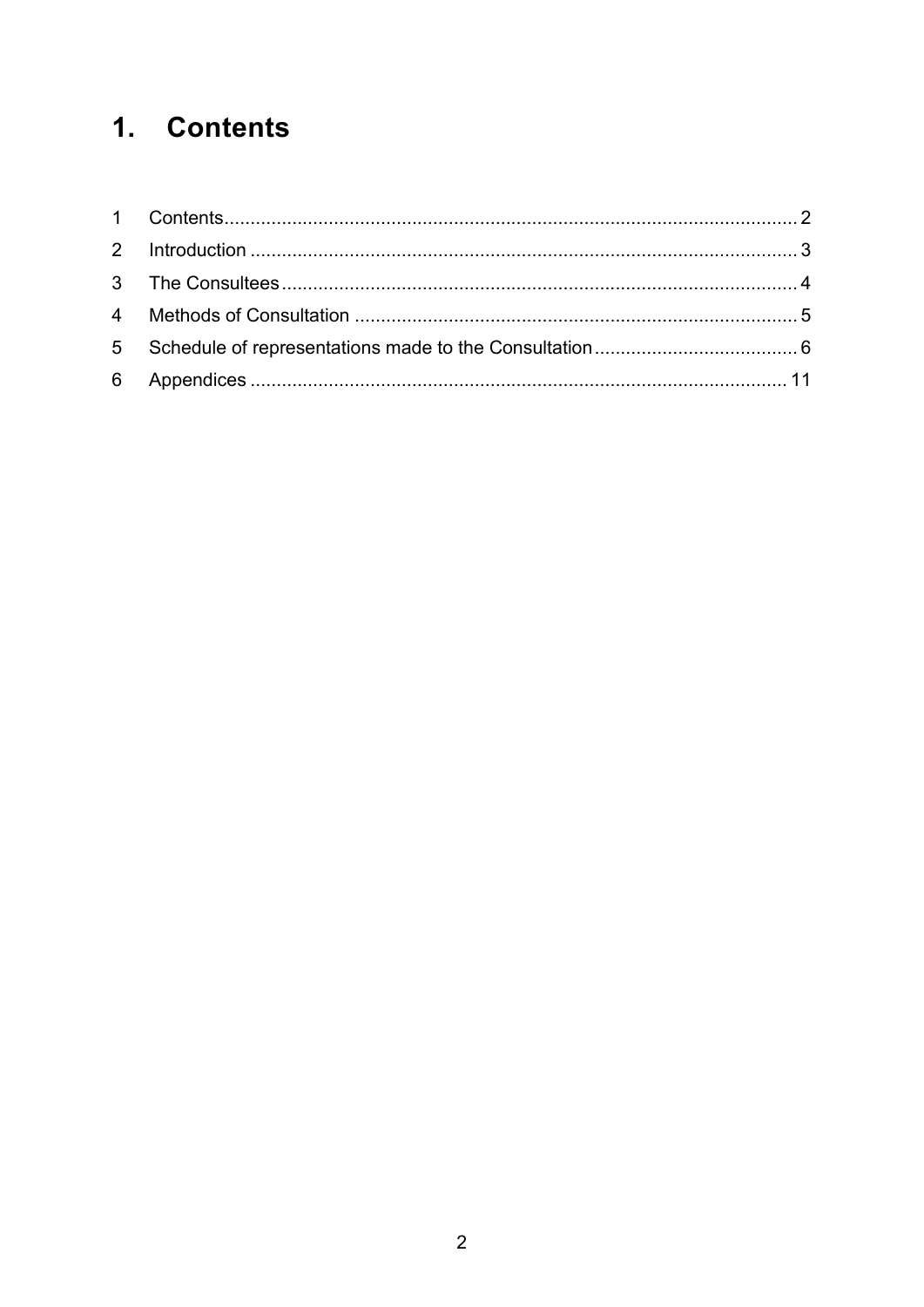### <span id="page-2-0"></span>**2. Introduction**

- 2.1 This document sets out how Eden District Council has involved the communities and relevant bodies in the Habitat Regulations Assessment Revision Consultation of the Eden Local Plan The Council has undertaken the procedure pursuant to Regulation 25 of the Town and Country Planning (Local Development) (England) 2012 Regulations (to be referred to as '2012 Regulations').
- 2.2 The consultation was undertaken following the recent HRA and People Over Wind, Peter Sweetman v Coiltte Tearata High Court case and subsequent European Court judgement. This CJEU judgement changed the way the Habitats Directive is interpreted and means mitigation measures should now be assessed within the framework of an appropriate assessment. A small number of sites in Penrith take into account mitigation measures at the screening stage, therefore, it has been necessary to re-run the HRA for these sites and undertake an appropriate assessment to consider the mitigation measures, the results of which must be made available for consultation.
- 2.3 The document shows how the Council has complied with requirements of the 2012 Regulations and how it has undertaken engagement in accordance with the 2012 Regulations, specifically Regulation 22 (1).
- 2.4 In accordance with the requirements of Regulation 22 of the 2012 Regulations, this document details:

Which bodies and persons the Council invited to make representations under Regulation 18;

How these bodies and persons were invited to make representations under Regulation 18;

If representations were made pursuant to Regulation 20, the number of representations made and a summary of the main issues raised in those representations; and,

If no representations were made in Regulation 20, that no such representations were made.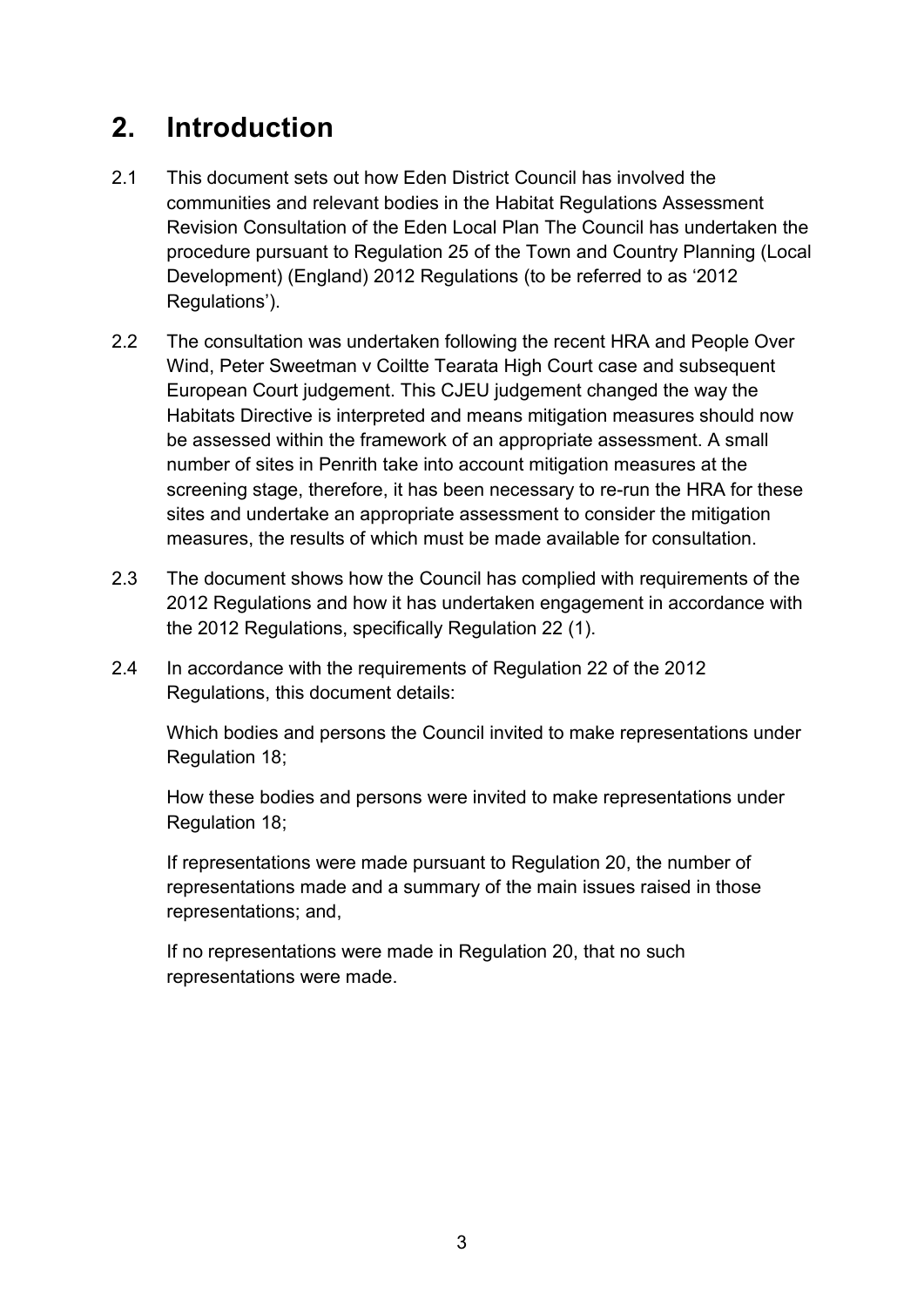### <span id="page-3-0"></span>**3. The Consultees**

- 3.1 The Town and Country Planning (Local Planning) (England) Regulations 2012 prescribe a number of Consultation Bodies with whom the Council should consult during each stage of the Local Plan making process. The list below identifies the organisations and other bodies that the Council considers to have an interest in the Local Plan process:
	- Neighbouring Local Planning authorities;
	- The Civil Aviation Authority;
	- The Coal Authority;
	- Cumbria Constabulary;
	- Electricity North West Limited;
	- **•** Environment Agency;
	- Health Service Providers:
	- Highways Agency;
	- Highways Authority;
	- Historic England;
	- Homes and Communities Agency;
	- Natural England;
	- Network Rail;
	- Parish Councils within the District:
	- The Clinical Commissioning Group;
	- United Utilities
	- Other relevant gas, electric, electronic communications network providers (such as Mono).
- 3.2 The Council maintains a consultation database, which includes the details of those who have registered an interest in the Local Plan and would like to be informed when it is available for consultation. A full list of all those consulted regarding Habitat Regulations Assessment Revision Consultation can be found in Appendix 1.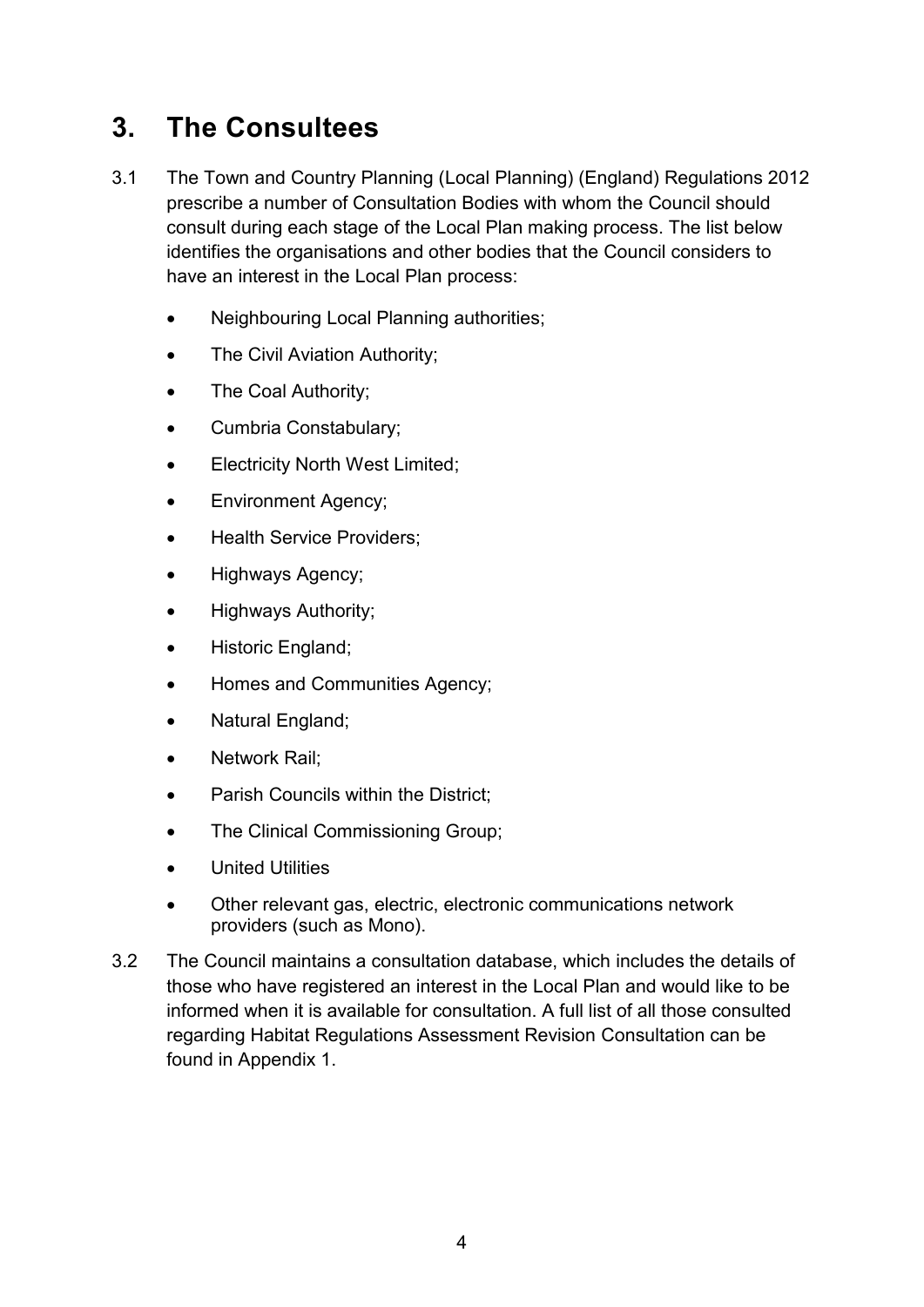### <span id="page-4-0"></span>**4. Methods of Consultation**

4.1 The Council used a variety of consultation methods to disseminate information about the proposed Main Modifications to the Local Plan, in order to be as transparent and inclusive as possible. The methods of communication, in compliance with the Statement of Community Involvement, are set out in the table below.

| <b>Communication Method</b>          | <b>Action</b>                                                                                                                                                                                                                                                                                                                   |
|--------------------------------------|---------------------------------------------------------------------------------------------------------------------------------------------------------------------------------------------------------------------------------------------------------------------------------------------------------------------------------|
| <b>Consultation documents</b>        | Relevant documents were made available for<br>inspection at the Town Hall and Mansion House in<br>Penrith, Local Links in Kirkby Stephen and Alston,<br>and the local libraries.                                                                                                                                                |
| <b>Eden District Council website</b> | The consultation documents and response forms,<br>along with further guidance on completing the forms,<br>were made available for viewing and downloading on<br>the Council's consultation web page.<br>A news article was posted on the Council's website<br>at the start of December 2017 about the upcoming<br>consultation. |
| <b>E-consultation software</b>       | An online consultation form using Survey Monkey<br>was made available on the website.                                                                                                                                                                                                                                           |
| <b>Media/Press</b>                   | Statutory advertisement in Cumberland &<br><b>Westmorland Herald</b>                                                                                                                                                                                                                                                            |
| Letter/emails                        | A letter or an email, according to the preference<br>selected, was sent directly to consultees registered<br>on the consultation database. See Appendix 2 for a<br>copy of the letter. These detailed the dates of the<br>consultation and where the relevant documents<br>could be accessed.                                   |

4.2 Community Engagement Methods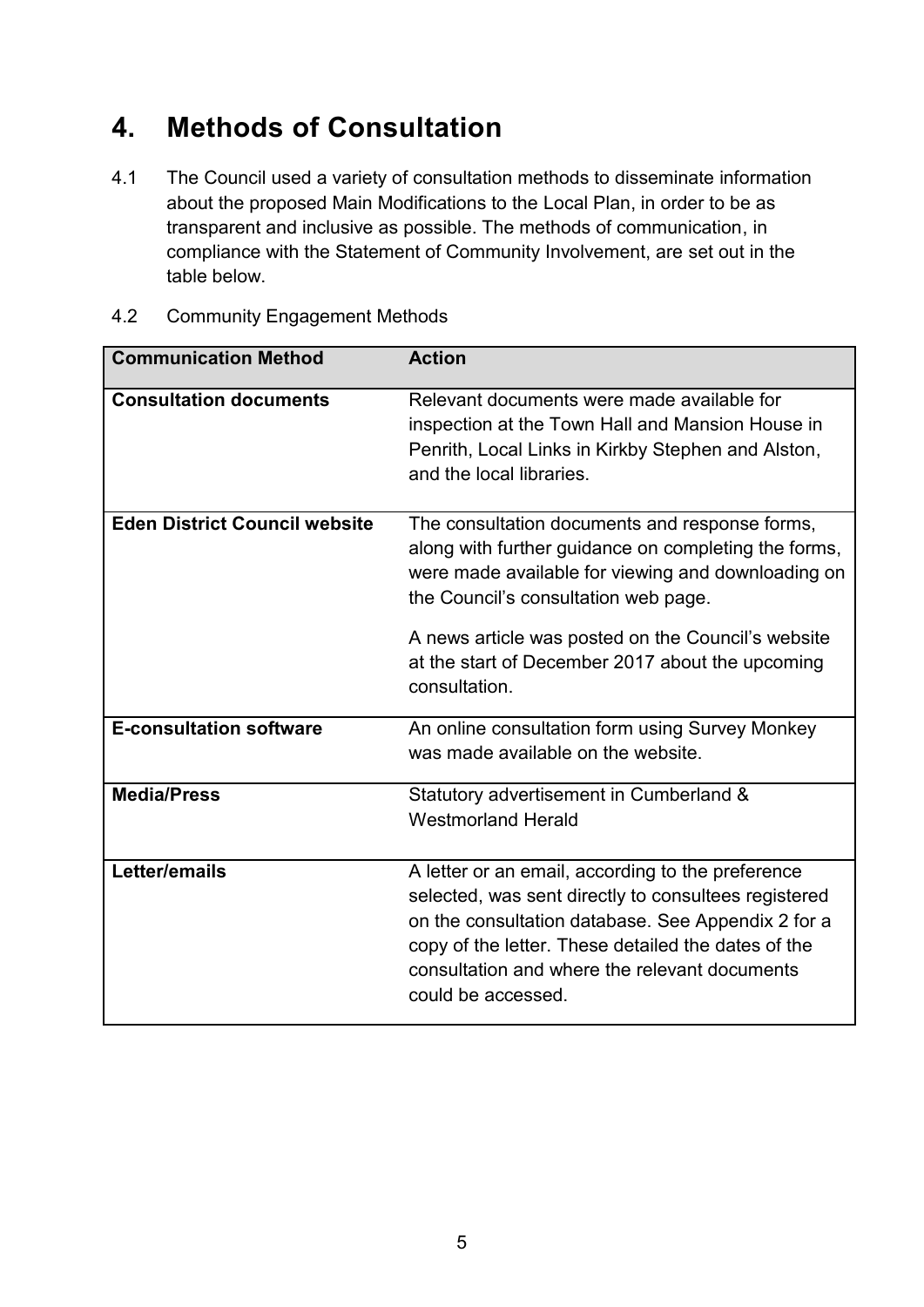### **5. Schedule of representations made to the Consultation**

#### 5.1 Comments received and Eden District Council's response

<span id="page-5-0"></span>

| <b>Consultee</b>           | <b>Consultee's Comments</b>                                                                                                                                                                                                                                                                                                                                                                                                                                                                                                           | <b>EDC response</b>                                                                                      |
|----------------------------|---------------------------------------------------------------------------------------------------------------------------------------------------------------------------------------------------------------------------------------------------------------------------------------------------------------------------------------------------------------------------------------------------------------------------------------------------------------------------------------------------------------------------------------|----------------------------------------------------------------------------------------------------------|
| <b>Historic</b><br>England | Historic England is the Government's statutory adviser on all matters relating to the historic<br>environment in England. We are a non-departmental public body established under the<br>National Heritage Act 1983 and sponsored by the Department for Culture, Media and Sport<br>(DCMS). We champion and protect England's historic places, providing expert advice to local<br>planning authorities, developers, owners and communities to help ensure our historic<br>environment is properly understood, enjoyed and cared for. |                                                                                                          |
|                            | Thank you for consulting Historic England on the above document. At this stage we have no<br>comments to make on its content.                                                                                                                                                                                                                                                                                                                                                                                                         |                                                                                                          |
| Natural<br>England         | Thank you for your consultation on the above dated 13 July 2018 which was received by<br>Natural England on 13 July 2018.                                                                                                                                                                                                                                                                                                                                                                                                             | $EDC$ agrees $-$ no<br>action required.                                                                  |
|                            | Natural England is a non-departmental public body. Our statutory purpose is to ensure that the<br>natural environment is conserved, enhanced, and managed for the benefit of present and<br>future generations, thereby contributing to sustainable development.                                                                                                                                                                                                                                                                      | The Penrith Strategic<br>Masterplan is<br>currently a non-                                               |
|                            | We have reviewed the changes to the Habitats Regulations Assessment for Eden Local Plan<br>2014-2032 made as a result of Case C-323/17 People Over Wind v Coillte Teoranta (also<br>referred to as the Sweetman II Judgement) and make the following comments:                                                                                                                                                                                                                                                                        | statutory planning<br>document and is not<br>relevant to this<br>consultation. The                       |
|                            | Natural England are satisfied with the approach and structure taken in the revised HRA,<br>$\mathbf 1$ .<br>which clarifies where there is a likely significant effect (LSE) upon the River Eden SAC<br>and then separately considers how this LSE will be mitigated in the Appropriate<br>Assessment.                                                                                                                                                                                                                                | Masterplan may form<br>the basis for future<br>statutory planning<br>documents and a<br>separate Habitat |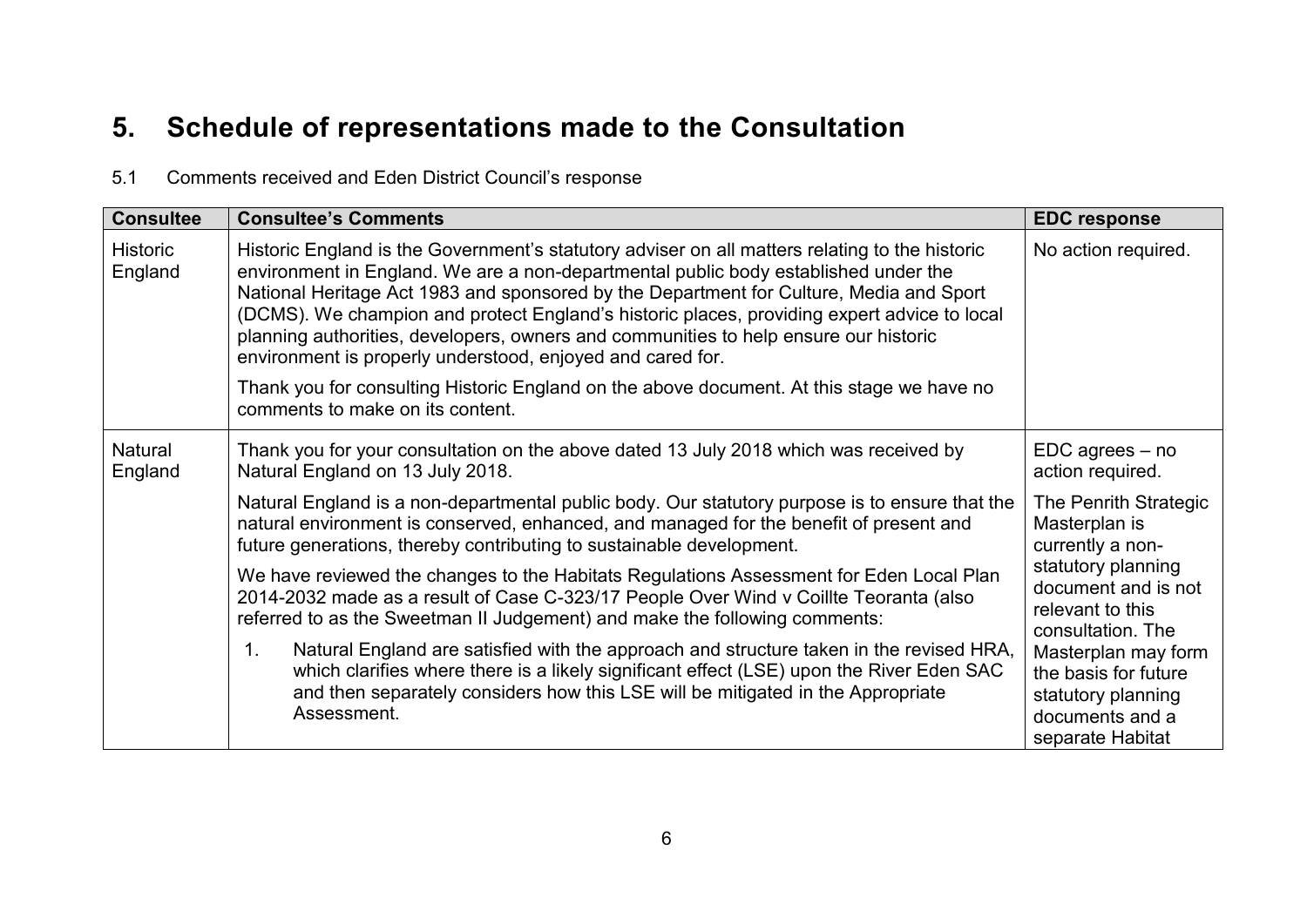| <b>Consultee</b>             | <b>Consultee's Comments</b>                                                                                                                                                                                                                                                                                                                                                                                                                                                                                                                                                                                                                                                                                                                                                                                                   | <b>EDC response</b>                                                                                                                           |
|------------------------------|-------------------------------------------------------------------------------------------------------------------------------------------------------------------------------------------------------------------------------------------------------------------------------------------------------------------------------------------------------------------------------------------------------------------------------------------------------------------------------------------------------------------------------------------------------------------------------------------------------------------------------------------------------------------------------------------------------------------------------------------------------------------------------------------------------------------------------|-----------------------------------------------------------------------------------------------------------------------------------------------|
|                              | 2.<br>The conclusions reached within the Appropriate Assessment are considered to be<br>satisfactory, with mitigating Local Plan policies and considerations for project level<br>HRA's being identified. Natural England consider this mitigation to be sufficient to<br>conclude no likely significant effect upon the River Eden SAC/SSSI at Local Plan level.                                                                                                                                                                                                                                                                                                                                                                                                                                                             | <b>Regulations</b><br>Assessment will be<br>undertaken for these<br>documents if                                                              |
|                              | 3.<br>Natural England were previously engaged in an initial discussion regarding a Penrith<br>Vision Masterplan (March 2018) which proposed an expansion of Penrith with new<br>housing, employment, open space and road infrastructure. However, beyond this initial<br>discussion we are not aware of any further details. This proposal has not been included<br>within the in-combination assessment of this revised HRA, yet does have the potential<br>to have significant impacts upon designated sites if progressed. Clarity should be<br>provided on the position of this proposal and if being progressed, should be considered<br>at the in-combination stage.<br>We would be happy to comment further should the need arise but if in the meantime you have<br>any queries please do not hesitate to contact us. | necessary.                                                                                                                                    |
| Cumbria<br>County<br>Council | I refer to your emailed letter dated 13 July 2018 and the attached Eden District Local Plan -<br>Habitats Regulations Assessment Revision Final Report (July 2018). Thank you providing<br>Cumbria County Council with the opportunity to respond to your consultation.                                                                                                                                                                                                                                                                                                                                                                                                                                                                                                                                                       | The report does<br>come to this<br>conclusion, stating                                                                                        |
|                              | I consider that the revised report (sections 1 to 7) comply with the requirements of the Habitats<br>Regulations.                                                                                                                                                                                                                                                                                                                                                                                                                                                                                                                                                                                                                                                                                                             | that if the local plan<br>policies referred to in<br>the Appropriate                                                                          |
|                              | However, the conclusions (section 8) require amendment. As noted in the third paragraph of<br>7.2.1, "The approach adopted for this Appropriate Assessment is to focus on avoidance of<br>adverse effects on European site integrity rather than mitigation" Therefore the conclusion<br>should be amended to state that the full and effective implementation of policies of the Local<br>Plan are considered sufficient to ensure that there will be no adverse effect on the features of<br>the SAC.                                                                                                                                                                                                                                                                                                                       | Assessment are<br>adhered to then this<br>mitigation is 'sufficient<br>to prevent an adverse<br>effect on site<br><i>integrity'.</i> However, |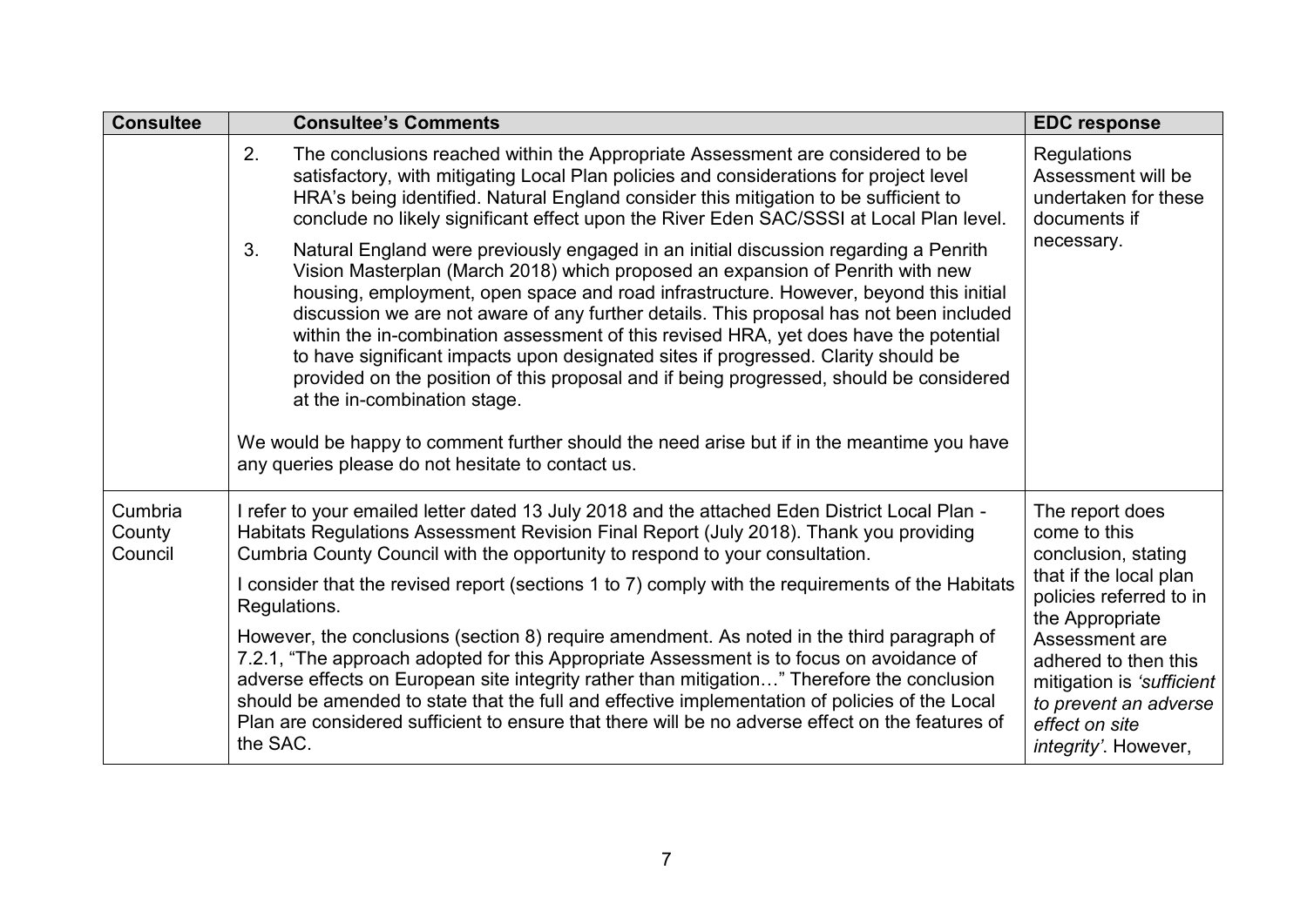| <b>Consultee</b>                          | <b>Consultee's Comments</b>                                                                                                                                                                                                                                                                                                                                                                                                                                                                                                                                                        | <b>EDC response</b>                                                                                                   |
|-------------------------------------------|------------------------------------------------------------------------------------------------------------------------------------------------------------------------------------------------------------------------------------------------------------------------------------------------------------------------------------------------------------------------------------------------------------------------------------------------------------------------------------------------------------------------------------------------------------------------------------|-----------------------------------------------------------------------------------------------------------------------|
|                                           | The full and effective implementation of the local plan policies will ensure that the development<br>of the allocated sites (in particular E4 Carleton, Penrith and MPC Skirsgill, Penrith) will avoid<br>any adverse effects on European site integrity.<br>Should you require any clarification, please do not hesitate to contact me.                                                                                                                                                                                                                                           | EDC has no<br>objections to<br>incorporating the<br>suggested wording to<br>add further clarity to<br>the conclusion. |
| Friends of<br>the Lake<br><b>District</b> | Many thanks for consulting Friends of the Lake District on this.<br>On this occasion, we have no comments to make.                                                                                                                                                                                                                                                                                                                                                                                                                                                                 | No action required.                                                                                                   |
|                                           |                                                                                                                                                                                                                                                                                                                                                                                                                                                                                                                                                                                    |                                                                                                                       |
| Environment<br>Agency                     | Thank you for consulting the Environment Agency on the changes to the Habitats Regulations<br>Assessment which forms part of the evidence base to the Eden Local Plan 2014 to 2032.<br>We have no comments to make on these changes.                                                                                                                                                                                                                                                                                                                                               | No action required.                                                                                                   |
| <b>Marine</b>                             |                                                                                                                                                                                                                                                                                                                                                                                                                                                                                                                                                                                    | $EDC$ agrees $-$ no                                                                                                   |
| Management<br>Organisation                | <b>Response to your consultation</b><br>The Marine Management Organisation (MMO) is a non-departmental public body responsible<br>for the management of England's marine area on behalf of the UK government. The MMO's<br>delivery functions are; marine planning, marine licensing, wildlife licensing and enforcement,<br>marine protected area management, marine emergencies, fisheries management and issuing<br>European grants.                                                                                                                                            | action required.                                                                                                      |
|                                           | <b>Marine Licensing</b>                                                                                                                                                                                                                                                                                                                                                                                                                                                                                                                                                            |                                                                                                                       |
|                                           | Activities taking place below the mean high water mark may require a marine licence in<br>accordance with the Marine and Coastal Access Act (MCAA) 2009. Such activities include the<br>construction, alteration or improvement of any works, dredging, or a deposit or removal of a<br>substance or object below the mean high water springs mark or in any tidal river to the extent<br>of the tidal influence. You can also apply to the MMO for consent under the Electricity Act<br>1989 (as amended) for offshore generating stations between 1 and 100 megawatts in England |                                                                                                                       |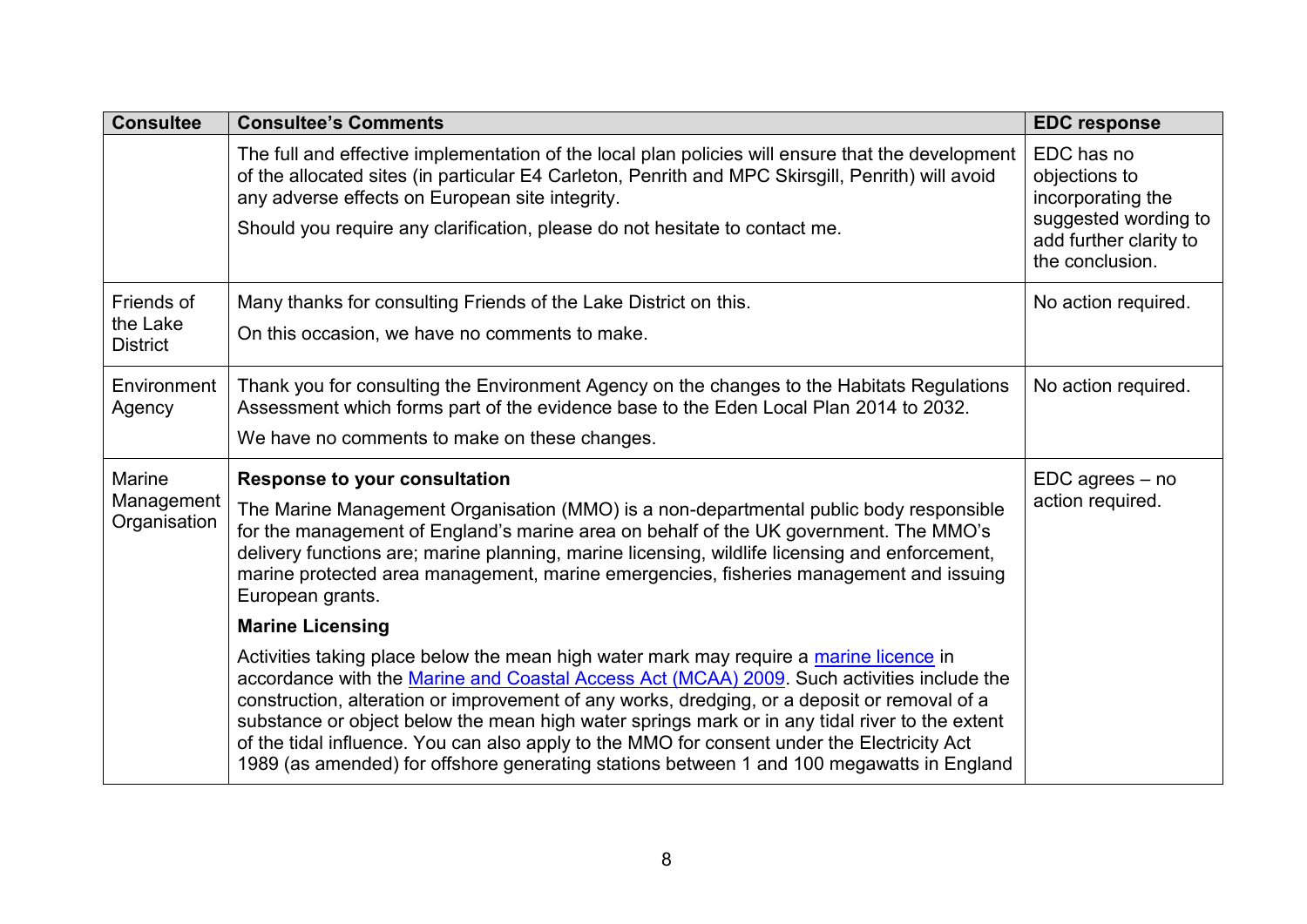| <b>Consultee</b> | <b>Consultee's Comments</b>                                                                                                                                                                                                                                                                                                                                                                                                                                                                                                                                                                                                                                                                                                                                                                                                                                                                                                                                                                                                                                                                                                                                                                                                                  | <b>EDC response</b> |
|------------------|----------------------------------------------------------------------------------------------------------------------------------------------------------------------------------------------------------------------------------------------------------------------------------------------------------------------------------------------------------------------------------------------------------------------------------------------------------------------------------------------------------------------------------------------------------------------------------------------------------------------------------------------------------------------------------------------------------------------------------------------------------------------------------------------------------------------------------------------------------------------------------------------------------------------------------------------------------------------------------------------------------------------------------------------------------------------------------------------------------------------------------------------------------------------------------------------------------------------------------------------|---------------------|
|                  | and parts of Wales. The MMO is also the authority responsible for processing and determining<br>harbour orders in England, and for some ports in Wales, and for granting consent under<br>various local Acts and orders regarding harbours. A wildlife licence is also required for<br>activities that that would affect a UK or European protected marine species.                                                                                                                                                                                                                                                                                                                                                                                                                                                                                                                                                                                                                                                                                                                                                                                                                                                                          |                     |
|                  | <b>Marine Planning</b>                                                                                                                                                                                                                                                                                                                                                                                                                                                                                                                                                                                                                                                                                                                                                                                                                                                                                                                                                                                                                                                                                                                                                                                                                       |                     |
|                  | As the marine planning authority for England the MMO is responsible for preparing marine<br>plans for English inshore and offshore waters. At its landward extent, a marine plan will apply<br>up to the mean high water springs mark, which includes the tidal extent of any rivers. As<br>marine plan boundaries extend up to the level of the mean high water spring tides mark, there<br>will be an overlap with terrestrial plans which generally extend to the mean low water springs<br>mark. Marine plans will inform and guide decision makers on development in marine and<br>coastal areas. On 2 April 2014 the <b>East Inshore and Offshore marine plans</b> were published,<br>becoming a material consideration for public authorities with decision making functions. The<br>East Inshore and East Offshore Marine Plans cover the coast and seas from Flamborough<br>Head to Felixstowe. For further information on how to apply the East Inshore and Offshore<br>Plans please visit our Marine Information System. The MMO is currently in the process of<br>developing marine plans for the South Inshore and Offshore Plan Areas and has a<br>requirement to develop plans for the remaining 7 marine plan areas by 2021. |                     |
|                  | Planning documents for areas with a coastal influence may wish to make reference to the<br>MMO's licensing requirements and any relevant marine plans to ensure that necessary<br>regulations are adhered to. For marine and coastal areas where a marine plan is not currently<br>in place, we advise local authorities to refer to the Marine Policy Statement for guidance on<br>any planning activity that includes a section of coastline or tidal river. All public authorities<br>taking authorisation or enforcement decisions that affect or might affect the UK marine area<br>must do so in accordance with the Marine and Coastal Access Act and the UK Marine Policy<br>Statement unless relevant considerations indicate otherwise. Local authorities may also wish<br>to refer to our <b>online guidance</b> and the <b>Planning Advisory Service soundness self-assessment</b><br>checklist.                                                                                                                                                                                                                                                                                                                                 |                     |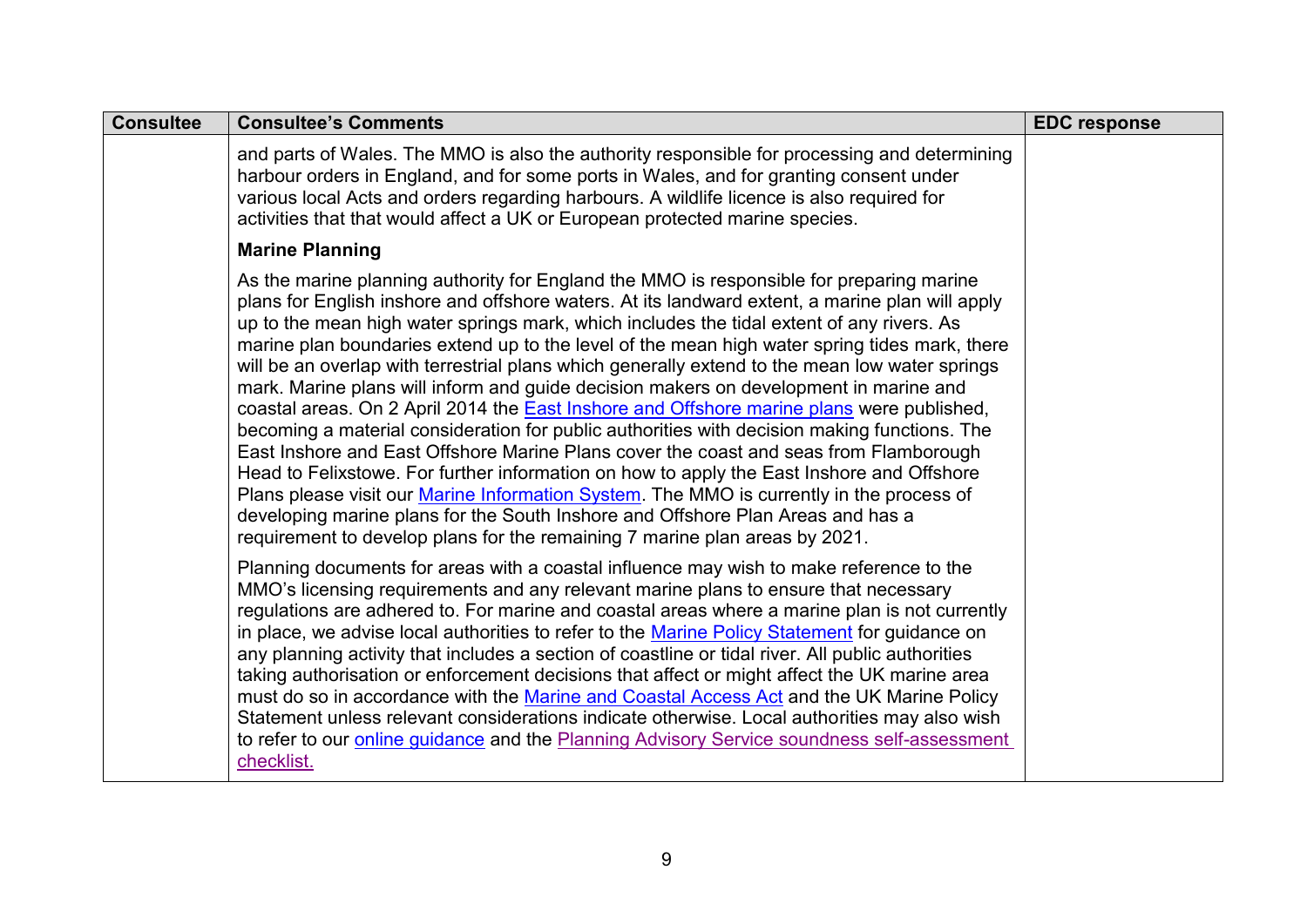| <b>Consultee</b> | <b>Consultee's Comments</b>                                                                                                                                                                                                                                                                                                                                                                                                                                                                              | <b>EDC response</b> |
|------------------|----------------------------------------------------------------------------------------------------------------------------------------------------------------------------------------------------------------------------------------------------------------------------------------------------------------------------------------------------------------------------------------------------------------------------------------------------------------------------------------------------------|---------------------|
|                  | Minerals and waste plans and local aggregate assessments                                                                                                                                                                                                                                                                                                                                                                                                                                                 |                     |
|                  | If you are consulting on a mineral/waste plan or local aggregate assessment, the MMO<br>recommend reference to marine aggregates is included and reference to be made to the<br>documents below:                                                                                                                                                                                                                                                                                                         |                     |
|                  | The Marine Policy Statement (MPS), section 3.5 which highlights the importance of marine<br>aggregates and its supply to England's (and the UK) construction industry.                                                                                                                                                                                                                                                                                                                                   |                     |
|                  | The National Planning Policy Framework (NPPF) which sets out policies for national (England)<br>construction minerals supply.                                                                                                                                                                                                                                                                                                                                                                            |                     |
|                  | The Managed Aggregate Supply System (MASS) which includes specific references to the<br>role of marine aggregates in the wider portfolio of supply.                                                                                                                                                                                                                                                                                                                                                      |                     |
|                  | The National and regional guidelines for aggregates provision in England 2005-2020 predict<br>likely aggregate demand over this period including marine supply.                                                                                                                                                                                                                                                                                                                                          |                     |
|                  | The NPPF informed MASS guidance requires local mineral planning authorities to prepare<br>Local Aggregate Assessments, these assessments have to consider the opportunities and<br>constraints of all mineral supplies into their planning regions – including marine. This means<br>that even land-locked counties, may have to consider the role that marine sourced supplies<br>(delivered by rail or river) play – particularly where land based resources are becoming<br>increasingly constrained. |                     |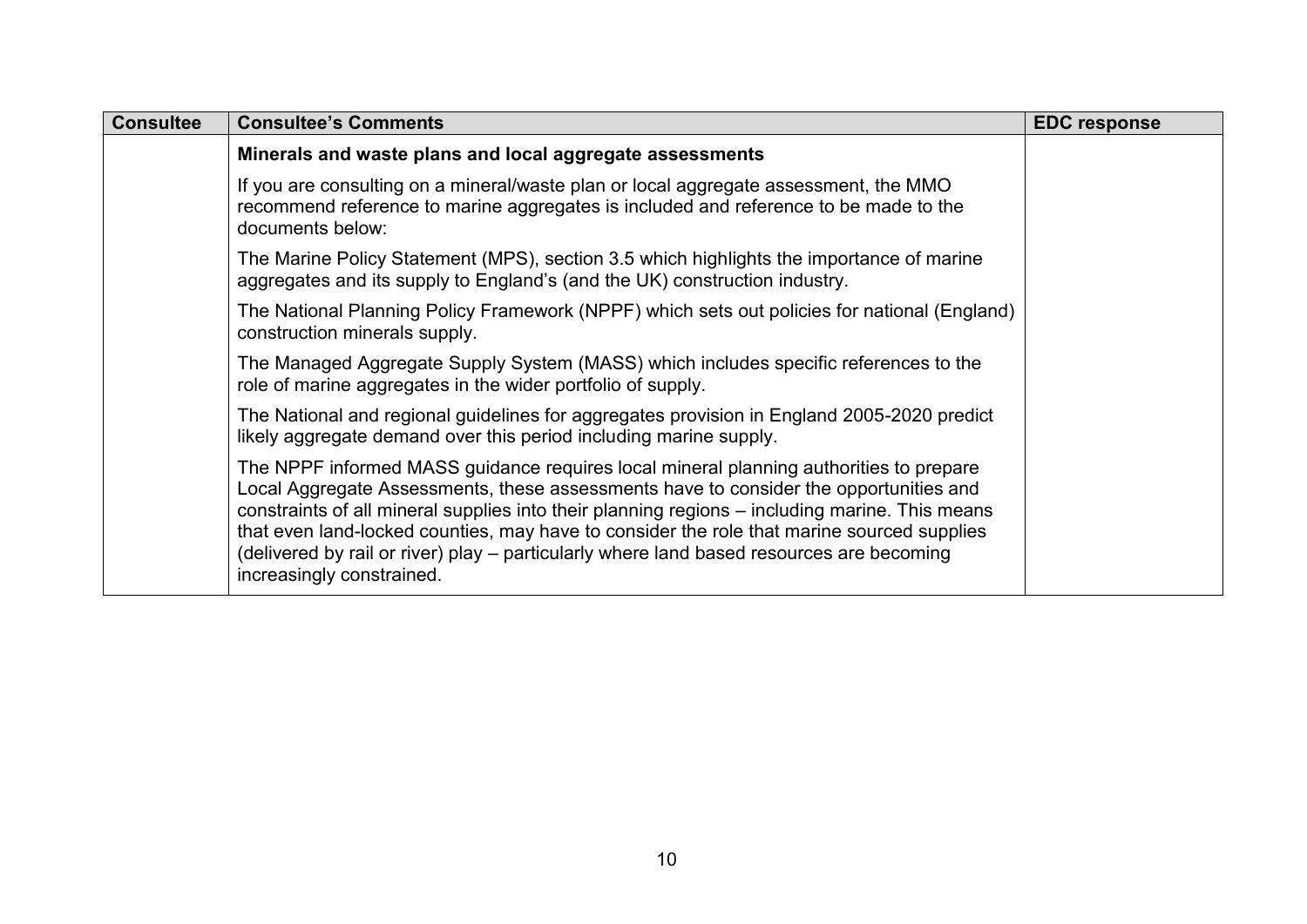# <span id="page-10-0"></span>**6. Appendices**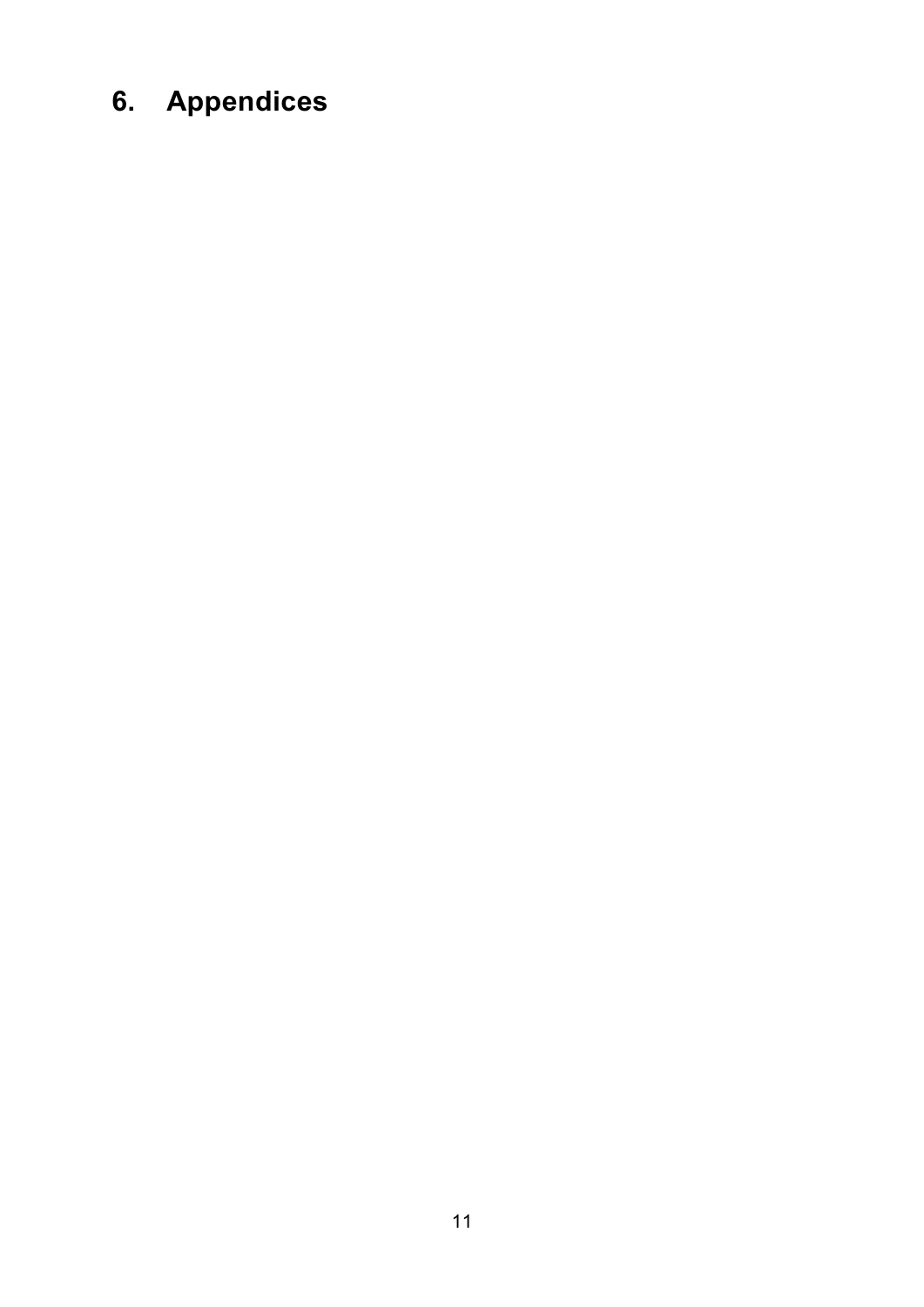| <b>Title</b>        | <b>Surname</b>       | <b>First name</b> | Organisation                      |
|---------------------|----------------------|-------------------|-----------------------------------|
|                     | Gooch                | S                 | Fairhurst                         |
|                     | <b>Bennett</b>       | D                 |                                   |
| Mr                  | Lowis                | N <sub>D</sub>    | L B W Associates                  |
|                     |                      |                   |                                   |
|                     | The Occupier<br>Reed |                   |                                   |
|                     |                      | <b>D &amp; M</b>  |                                   |
| Mr                  | Wharton              | K                 | <b>J R Wharton and Sons</b>       |
|                     | Lawson               | Kimberley         | <b>Ainstable Parish Council</b>   |
| Mr                  | <b>Nigel</b>         | Vear              | <b>Ainstable Parish Council</b>   |
|                     | Lawson               | H                 |                                   |
| Mr                  | Henry                | Jonathon          |                                   |
| <b>Miss</b>         | <b>Mills</b>         | Zoe               |                                   |
| Dr                  | Tench                | lan               |                                   |
| <b>Miss</b>         | Woof                 |                   |                                   |
| Mr                  | Kerrigan             | Kevin             | Allerdale Borough Council         |
| <b>Mrs</b>          | Johnson              | <b>Chris</b>      | <b>Alston Moor Parish Council</b> |
| <b>Miss</b>         | Dodgeon              | Caroline          | <b>Appleby Town Council</b>       |
|                     | Preston              | Stephen           |                                   |
|                     | <b>Bishop</b>        | H C and S G       |                                   |
|                     | <b>Noble</b>         | Anna              | <b>Turley Associates Limited</b>  |
| Mr                  | Hardt                | R                 |                                   |
|                     | Hope                 | J                 |                                   |
|                     | <b>Bain</b>          | Dennis            |                                   |
| <b>Mrs</b>          | <b>Askins</b>        | IE                |                                   |
|                     | Hogg                 | Peter             |                                   |
|                     | Thorburn             | Alison            |                                   |
|                     | Cater                | A                 |                                   |
|                     | Young                | M                 |                                   |
|                     | <b>Neill</b>         | A & S             |                                   |
|                     | White                |                   |                                   |
| Mr                  | <b>Barnes</b>        | Christian         | <b>Asby Parish Council</b>        |
|                     | Larkin               | Sue               |                                   |
| <b>The Reverend</b> | <b>Elliott</b>       | lan & Veronica    |                                   |
| and Mrs             |                      |                   |                                   |
|                     | Hird                 | J & P             |                                   |
| <b>Mrs</b>          | Wright               | Marion            |                                   |
| Mr                  | <b>Newbury</b>       | B                 |                                   |
| Mr                  | Jessop               | R                 | Roger Jessop Planning             |
|                     |                      |                   | <b>Consultants</b>                |
| Mr                  | <b>Marsh</b>         | <b>Steven</b>     |                                   |
|                     | Marsh                | Fiona and         |                                   |
|                     |                      | <b>Steven</b>     |                                   |
| <b>Mrs</b>          | Sheppard             | Margaret          |                                   |
| <b>Mrs</b>          | whitehead            | laura             |                                   |
| Mr                  | Ladhams              | Τ                 |                                   |
|                     |                      |                   |                                   |
|                     | <b>Bainbridge</b>    | J                 | The Open Spaces Society           |

#### 6.1 Appendix 1 – List of consultees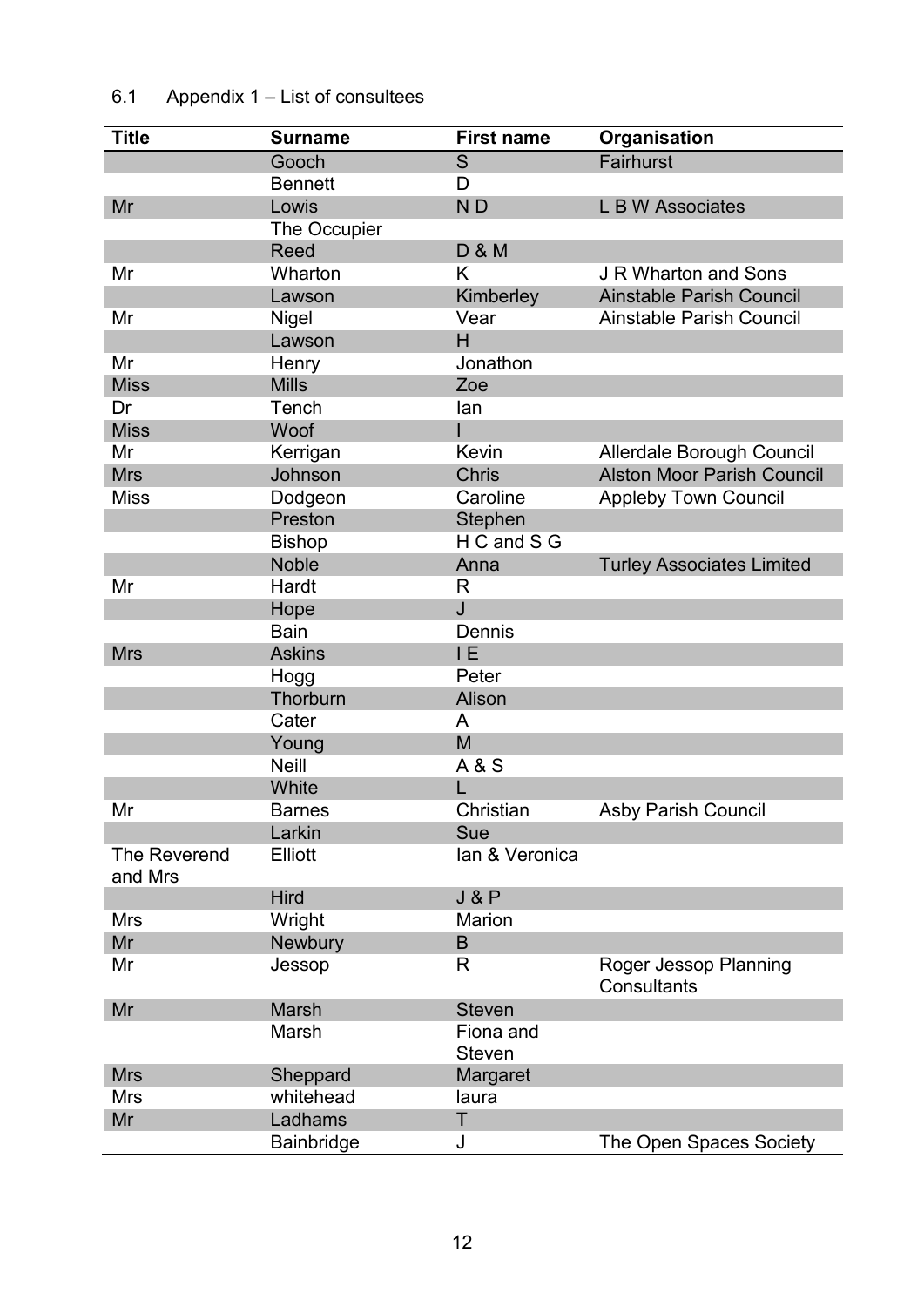| <b>Title</b> | <b>Surname</b>   | <b>First name</b> | Organisation                  |
|--------------|------------------|-------------------|-------------------------------|
|              | <b>Staude</b>    | D                 |                               |
| Mr and Mrs   | Snaith           | DK                |                               |
|              | <b>Bellas</b>    | Caroline          |                               |
|              | <b>Barr</b>      | Debbie            |                               |
|              | Castle           | V & C             |                               |
| Mr           | Park             | P                 |                               |
| <b>Mrs</b>   | <b>Stevens</b>   | J                 |                               |
|              | Allison          | R.E.              |                               |
|              | The Occupiers    |                   |                               |
|              | Craig            | D                 |                               |
|              | Thompson         | June              |                               |
|              |                  |                   | <b>Turley Associates</b>      |
| Mr           | <b>Eyles</b>     | M                 | Save our Woodland<br>Heritage |
|              | Robson           | Julie             |                               |
|              | Wood             | <b>Denise</b>     |                               |
| Mr and Mrs   | Harrison         | Κ                 |                               |
|              |                  |                   | <b>Abbeyfield Society</b>     |
|              | Souter           | C & B             |                               |
| Mr           | Connell          | S                 | <b>Talk Talk</b>              |
|              | Robertson        | <b>Martine</b>    |                               |
|              | Woof             | A                 |                               |
| Mr           | Oldham           | D                 |                               |
|              | Campion          | Joe               |                               |
|              | <b>Mullett</b>   | K&G               |                               |
|              | Perry            | <b>M &amp; A</b>  |                               |
|              | Duckworth        | <b>Becky</b>      |                               |
| <b>Mrs</b>   | Smurthwaite      | J                 |                               |
|              | Dent / Clarke    | Katy / Robert     |                               |
| Mr           | Parkinson        | IW                | <b>Patkinson Signs</b>        |
| <b>Mrs</b>   | <b>Bowen</b>     | K                 | <b>Cumbria Council for</b>    |
|              |                  |                   | <b>Voluntary Service</b>      |
| Mr           | <b>Bodger</b>    | J                 | <b>John Bodger Associates</b> |
|              | The Occupiers    |                   |                               |
|              | The Occupiers    |                   |                               |
|              | Morrison         | Janet             |                               |
|              | <b>Tunstall</b>  | J & L             |                               |
|              | Gibson           | Christine         |                               |
|              | Lambert          | G and E           |                               |
|              | Westgarth        | A & S             |                               |
|              | Walker           | S                 |                               |
|              |                  | The Occupier      |                               |
| Mr           | <b>Hughes</b>    | Rod               | 2030 Architects Ltd           |
| Mr           | <b>Bodger</b>    | John              | 2030 Architects Ltd           |
| Mr           | <b>Cresswell</b> | Peter             |                               |
| Mr           | Searle           | P D               |                               |
|              | Savage           | P                 |                               |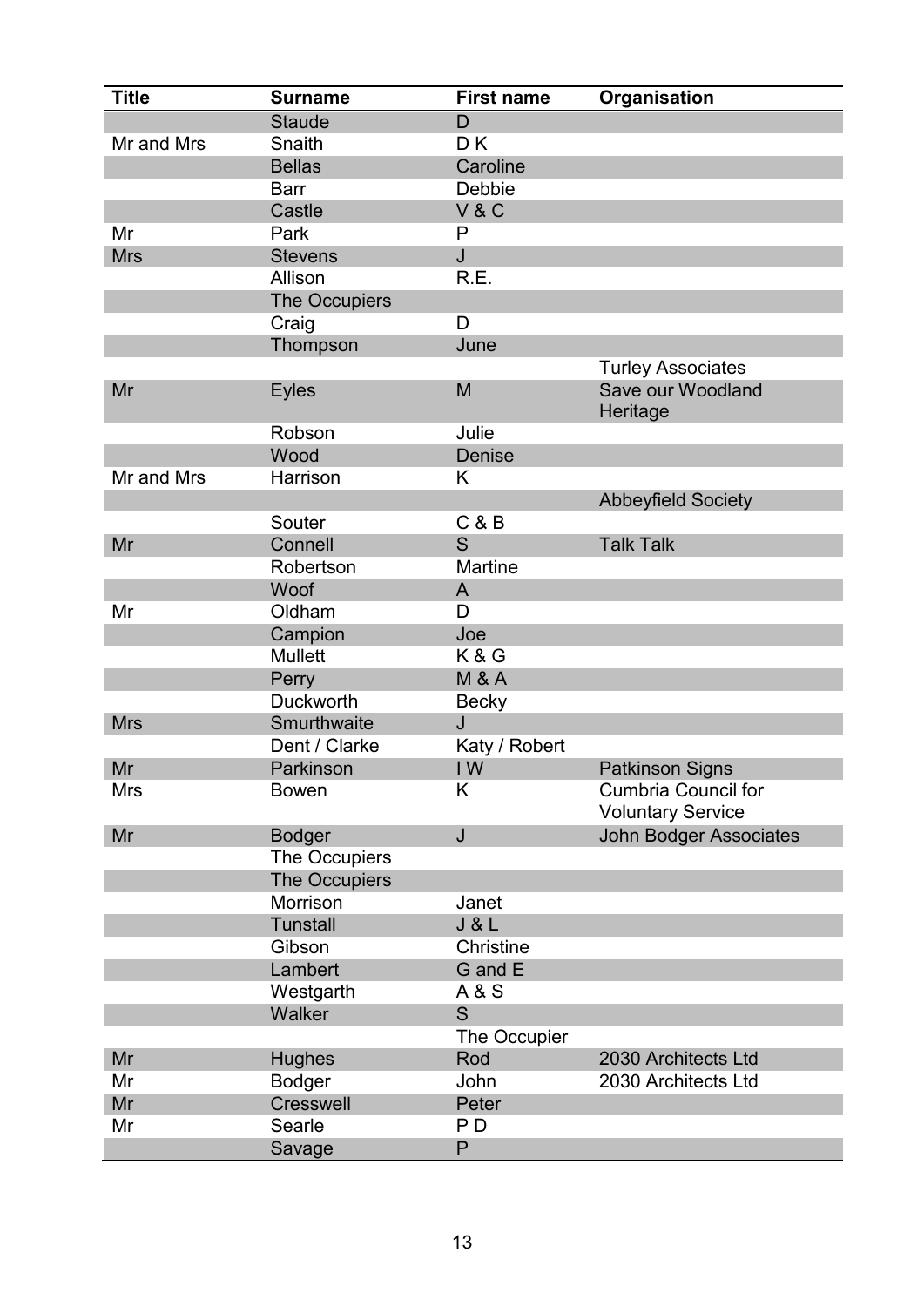| <b>Title</b> | <b>Surname</b>         | <b>First name</b>                 | Organisation                                        |
|--------------|------------------------|-----------------------------------|-----------------------------------------------------|
|              | Callan/Brown           | C & C                             |                                                     |
|              | Weighman               | <b>J &amp; W</b>                  |                                                     |
| Mr           | Borgogno               | A                                 |                                                     |
|              | <b>Birbeck</b>         | Elizabeth                         |                                                     |
|              | <b>Strange</b>         | M                                 |                                                     |
|              | Leon                   | Valerie                           |                                                     |
|              | <b>Hill</b>            | Jenny                             | <b>Nathaniel Lichfield and</b><br><b>Partners</b>   |
|              | <b>Mills</b>           | Jan                               |                                                     |
|              | <b>Hawker</b>          | Margaret                          |                                                     |
|              | The Occupiers          |                                   |                                                     |
|              | Luck                   | L, B, T & D                       |                                                     |
| Mr           | Gibson                 | J & C                             |                                                     |
|              | <b>Atkinson</b>        | J                                 |                                                     |
| Mr           | Godwin                 | J                                 |                                                     |
| <b>Mrs</b>   | <b>Drinkwater</b>      | <b>Marion</b>                     | <b>Askham Parish Council</b>                        |
| <b>Mrs</b>   | <b>Drinkwater</b>      | <b>Marion</b>                     | <b>Bampton Parish Council</b>                       |
|              | <b>Barbara Daniel</b>  | Roger<br><b>Butterfield &amp;</b> |                                                     |
|              | Clarke                 | E & A                             |                                                     |
|              | <b>Hopkins</b>         | <b>B &amp; M</b>                  |                                                     |
|              | Leroux                 |                                   |                                                     |
|              | Creighton              | <b>K&amp;N</b>                    |                                                     |
| Mr & Mrs     | <b>Banks</b>           |                                   |                                                     |
| <b>Mrs</b>   | Dent                   | Sarah                             | <b>Friends of Pategill Backfield</b>                |
|              | Dent                   | C & J                             |                                                     |
|              | <b>Nelson</b>          | <b>S &amp; J</b>                  |                                                     |
| Mr and Mrs   | Jones<br>The Occupiers | D                                 |                                                     |
|              | Page                   | G                                 |                                                     |
| Mr & Mrs     | Watkin                 |                                   |                                                     |
| Mr and Mrs   | Lockley                |                                   |                                                     |
|              | <b>Modlin</b>          | <b>K&amp;M</b>                    |                                                     |
|              | Northgraves            | Peter                             |                                                     |
|              | Kendal                 | Deborah                           |                                                     |
|              | Fothergill             | Karen                             |                                                     |
|              | Walker                 | S                                 |                                                     |
|              | Scarr                  | MW & CM                           |                                                     |
|              | <b>Betts</b>           | <b>Jackie</b>                     |                                                     |
|              | Eatock                 | A & L                             |                                                     |
|              | Arneil                 | Erica                             | Parklands Neighbourhood<br><b>Watch Association</b> |
| Mr           | Kelly                  | Rachael                           | <b>Bandleyside Parish Council</b>                   |
|              | <b>Stone</b>           | Margaret                          |                                                     |
| Mrs          | Smith                  | Irene                             |                                                     |
|              | Szpak/Pietruszekski    | A & L                             |                                                     |
|              | <b>Blacklock</b>       | <b>Susie</b>                      |                                                     |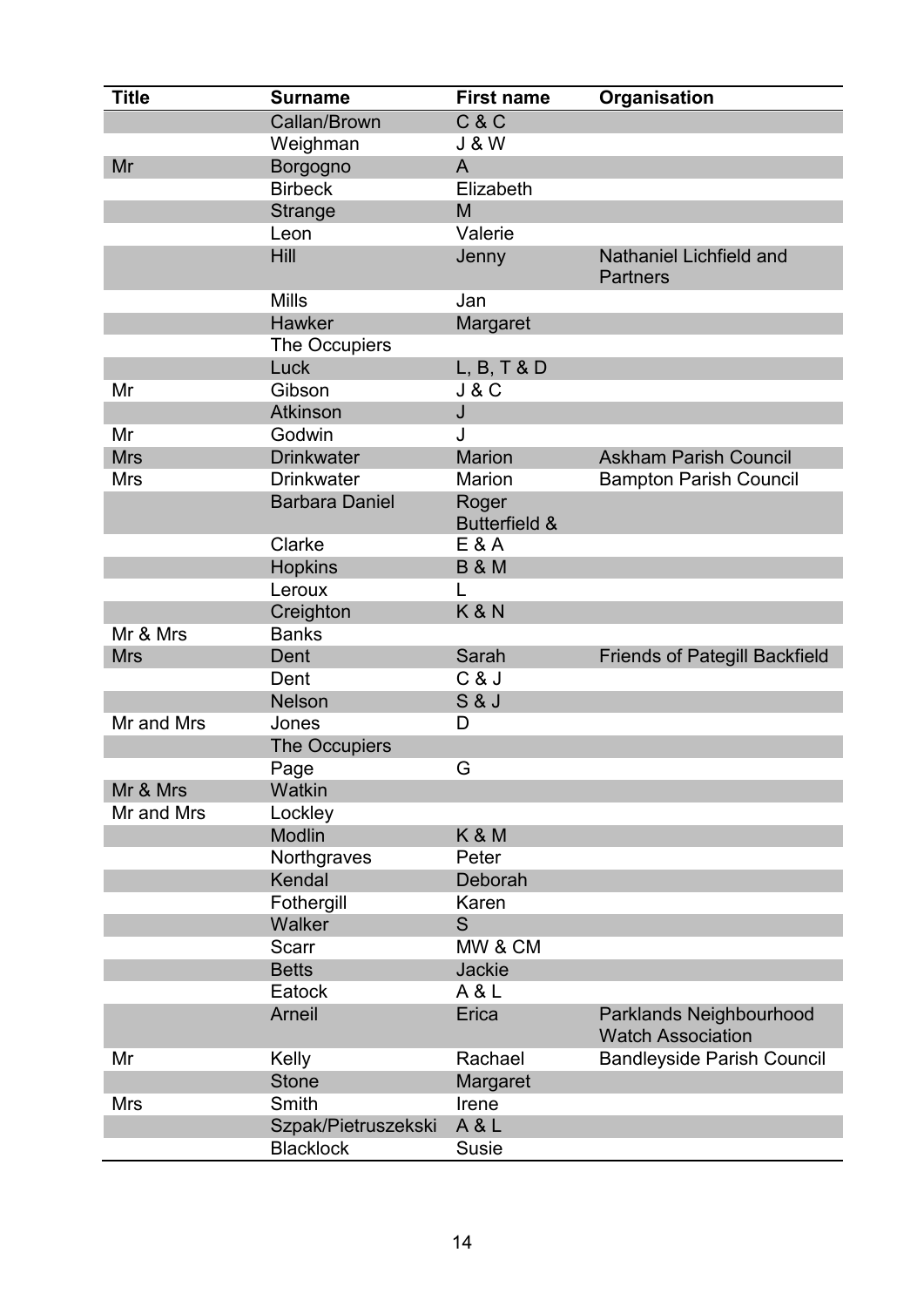| <b>Title</b> | <b>Surname</b>   | <b>First name</b>     | Organisation                                           |
|--------------|------------------|-----------------------|--------------------------------------------------------|
| Mr           | <b>Mitchell</b>  | D                     | <b>Barton Willmore</b>                                 |
|              | Lowney           | <b>R&amp;A</b>        |                                                        |
| Mr           | <b>Thwaytes</b>  | L                     | <b>Thwaytes Chartered</b><br>Surveyors - Mr L Thwaytes |
|              | <b>Teasdale</b>  | Mary                  |                                                        |
|              | <b>Williams</b>  | Stephen               |                                                        |
|              | <b>McWhirter</b> | A & H                 |                                                        |
|              | <b>McWhirter</b> | Andrew                |                                                        |
| Mr           | <b>Tunstall</b>  | Paul                  | <b>JWPC Chartered Planners</b>                         |
| Mr           | <b>Willis</b>    | <b>Alex</b>           | <b>BNP Paribas Real Estate</b><br><b>UK</b>            |
| <b>Mrs</b>   | Mackey           | Gill                  | <b>Barton Parish Council</b>                           |
|              | Luck             | Malcolm               |                                                        |
| Mr and Mrs   | Dawes            | P M and A             |                                                        |
| Mr and Mrs   | <b>Ellis</b>     |                       |                                                        |
| <b>Mrs</b>   | Cross            | J                     |                                                        |
| <b>Mrs</b>   | Allen            | P                     |                                                        |
| Mrs          | Forster          | <b>Mavis</b>          |                                                        |
|              | <b>Reed</b>      | <b>J &amp; W</b>      |                                                        |
| <b>Mrs</b>   | Winder           | H                     |                                                        |
|              | <b>Bradley</b>   | <b>Susan</b>          |                                                        |
|              | <b>Barker</b>    | Diane                 |                                                        |
| <b>Mrs</b>   | Dean             |                       |                                                        |
|              | <b>Kirkland</b>  | Karon                 | The White Ox Partnership                               |
|              | <b>Tiffin</b>    | <b>F&amp;E</b>        |                                                        |
|              | Jenkinson        | P&K                   |                                                        |
| Mr           | Willett          | <b>Rick</b>           |                                                        |
|              | Richardson       | V                     | <b>Walton and Co</b>                                   |
|              | <b>Scott</b>     | D and J               |                                                        |
| <b>Mrs</b>   | Cooper           | H M                   |                                                        |
|              | Leyland          | Shelagh               | <b>Bolton Parish Council</b>                           |
| <b>Mrs</b>   | <b>Hack</b>      | <b>Myrtha</b>         |                                                        |
|              | <b>Bennett</b>   | G <sub>F</sub>        |                                                        |
| <b>Mrs</b>   | Wheatley         | J                     |                                                        |
| Mr and Mrs   | Grinbergs        |                       |                                                        |
| Mr           | Armstrong        | G                     |                                                        |
|              | Woof             | Rowland and<br>Rachel |                                                        |
|              | Hinton           | F R and D A           |                                                        |
|              | Robinson         | A                     |                                                        |
| Mr           | Fox              | <b>Richard</b>        |                                                        |
|              | Fox              | <b>Belinda</b>        |                                                        |
|              | Wardle           | <b>R.L. &amp; A</b>   |                                                        |
|              | Wilson           | <b>B&amp;S</b>        |                                                        |
| Mr           | <b>Taylor</b>    | P & E                 |                                                        |
| <b>Mrs</b>   | Morrison         | M <sub>S</sub>        |                                                        |
| Mr           | Bell             | Τ                     |                                                        |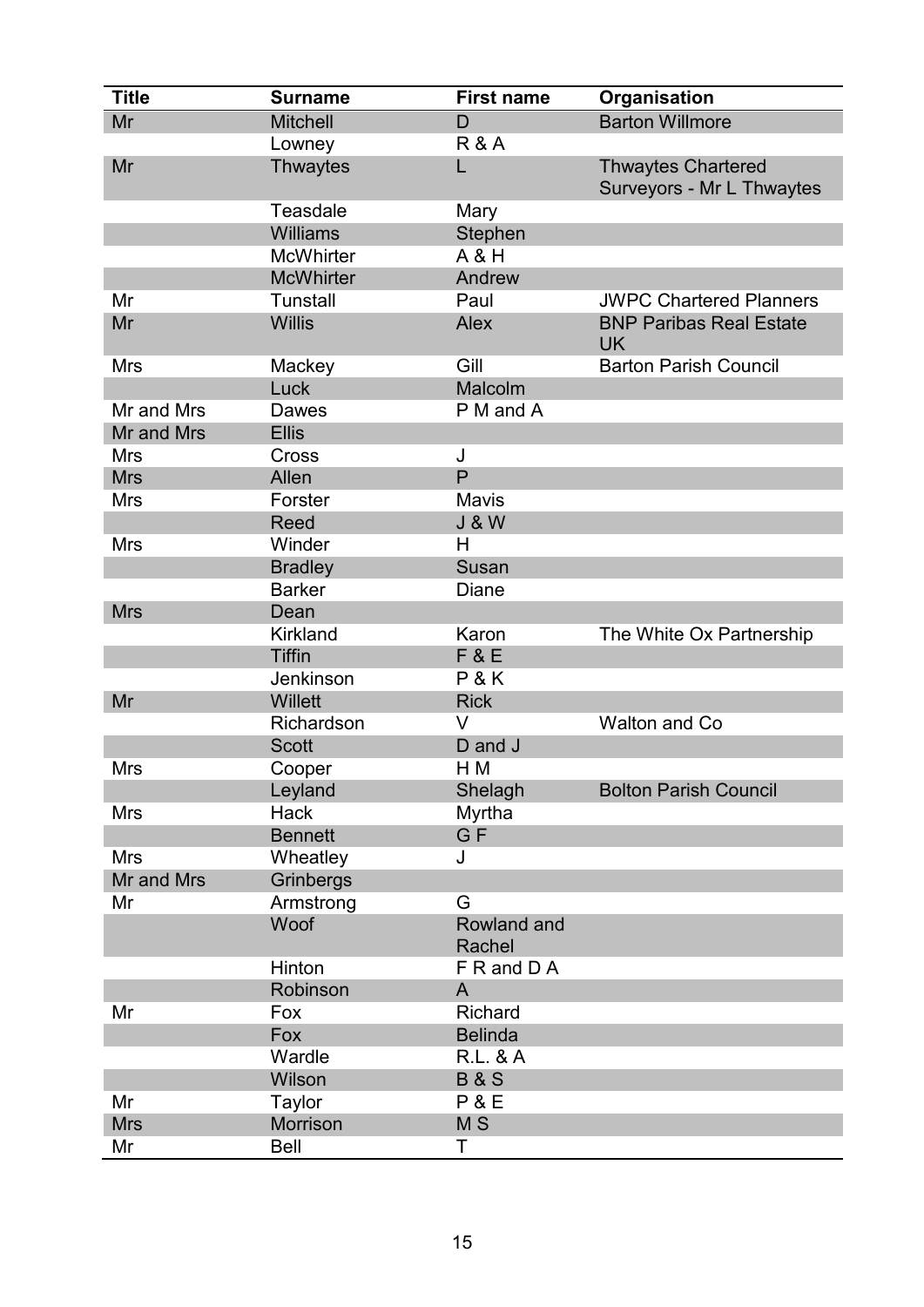| <b>Title</b> | <b>Surname</b>       | <b>First name</b>        | Organisation                            |
|--------------|----------------------|--------------------------|-----------------------------------------|
| Mr           | Castle               | <b>Matthew</b>           |                                         |
|              | Castle               | Charlotte                |                                         |
|              | <b>Brockbank</b>     | $\mathsf C$              |                                         |
|              | Capstick             | G                        |                                         |
|              | <b>Riley</b>         | J & B                    |                                         |
| <b>Mrs</b>   | Overfield            | H                        | <b>Bowes Parish Council</b>             |
|              | Watson               | <b>R&amp;A</b>           |                                         |
|              | <b>lvinson</b>       | Julie                    |                                         |
|              | Garner               | Donna                    |                                         |
|              | Austin               | E & D                    |                                         |
|              | Watson               | Peter                    |                                         |
|              | Hannah               | S                        |                                         |
|              | The Occupiers        |                          |                                         |
|              | Dowson               | S and I                  |                                         |
|              | Walton               | D                        |                                         |
| Mr and Mrs   | Glendinning          |                          |                                         |
| <b>Mrs</b>   | Greenwood            | Κ                        |                                         |
| Mr           | <b>Bousfield</b>     | L                        |                                         |
|              |                      |                          | <b>Campaign for Real Ale</b>            |
| <b>Mrs</b>   | <b>Davies</b>        | Marita                   |                                         |
|              | Dobson               | G.D.                     |                                         |
|              | <b>The Occupiers</b> |                          |                                         |
|              | Turnbull             | D                        |                                         |
|              | MacKenzie            | Valerie                  |                                         |
| Mr           | <b>Digby</b>         | M J                      |                                         |
|              | <b>Wilcox</b>        | C, E & K                 |                                         |
| Mr           | Frost                | Graham                   |                                         |
|              | McIntosh             | Emily                    |                                         |
|              | Gibson               | M&J                      |                                         |
|              | <b>Boustead</b>      | Anne                     |                                         |
|              | Cook                 | Elizabeth                |                                         |
| <b>Miss</b>  | Boylan               | LJ                       |                                         |
| <b>Ms</b>    | Sandell              | Ann                      |                                         |
|              | Hadland              | Jennifer                 | <b>Savills Smiths Gore</b>              |
| Mr and Mrs   | Wright               | R and E                  |                                         |
|              | Dent                 | Audrey                   |                                         |
|              | Richardson           | <b>B&amp;A</b>           |                                         |
| Mrs          | Simpson              | A                        |                                         |
| Mr           | Wilson               | $\overline{\phantom{a}}$ |                                         |
|              | Rudd                 | J                        |                                         |
| <b>Mrs</b>   | <b>Collis</b>        | Christina                | <b>Brough Parish Council</b>            |
|              | Collis               | Christina                |                                         |
|              | <b>Kirkup</b>        | Sarah                    | <b>Brough Sowerby Parish</b><br>Meeting |
|              |                      |                          |                                         |
| <b>Mrs</b>   | Jennings             | Janet                    | <b>Brougham Parish Council</b>          |
|              | <b>Smith</b>         | Simon                    | <b>Caldbeck Parish Council</b>          |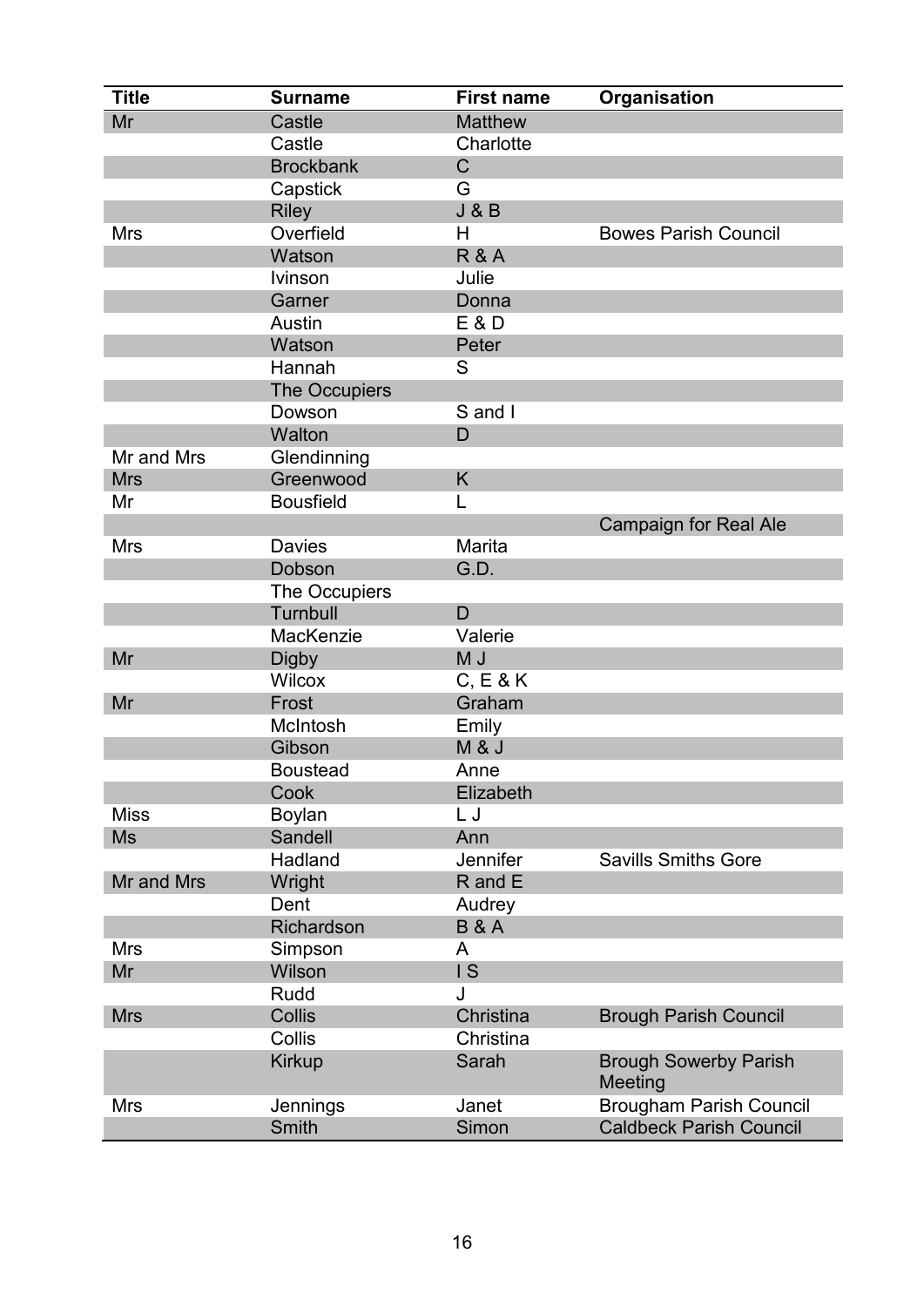| <b>Title</b> | <b>Surname</b>          | <b>First name</b>   | Organisation                                        |
|--------------|-------------------------|---------------------|-----------------------------------------------------|
| <b>Ms</b>    | Crozier                 | J                   | <b>Carlatton &amp; Cumrew Parish</b><br>Council     |
|              |                         |                     | <b>Carlisle City Council</b>                        |
| <b>Ms</b>    | Meynell                 | T                   | <b>Castle Carrock Parish</b><br>Council             |
| <b>Mrs</b>   | Kelly                   | R <sub>E</sub>      | <b>Castle Sowerby Parish</b><br>Council             |
| Mr           | <b>Barbour</b>          | Frank               | <b>Catterlen Parish Council</b>                     |
|              | Rose                    | Duncan              |                                                     |
|              | Rose                    | Sarah               |                                                     |
|              | Batey                   | William and<br>Anne |                                                     |
| Mr           | Ward                    | A M                 | <b>Mather Jamie</b>                                 |
|              | Cash                    | J                   |                                                     |
| <b>Mrs</b>   | <b>Nicholas</b>         | C E                 |                                                     |
|              | Slee                    | G                   |                                                     |
|              | Denwood                 | Greg                | <b>Two Castles Housing</b><br>Association           |
| Mr           | Markey                  | P <sub>D</sub>      |                                                     |
|              | <b>Harrison</b>         | Edna                |                                                     |
|              |                         |                     | <b>Civil Aviation Authority</b>                     |
|              | <b>Bainbridge</b>       | T                   |                                                     |
|              | Knight                  | Timothy             |                                                     |
| Mr           | Woodman                 | J                   | Parklands Neighbourhood<br><b>Watch Association</b> |
|              | Woodman                 | J                   |                                                     |
| <b>Mrs</b>   | Woodman                 | J                   |                                                     |
|              | <b>Stoddart</b>         | Edna                |                                                     |
|              | Edmondson               | <b>S&amp;K</b>      |                                                     |
|              | <b>Dowes</b>            | Elisabeth           |                                                     |
|              | <b>Stammer</b>          | Tom / Trudy         |                                                     |
| Mr           | Wilson                  | G                   |                                                     |
| Mr           | <b>Sission</b>          | M                   |                                                     |
|              | Carruthers &<br>Faulder | M & J               |                                                     |
| Mr           | Argyll                  | S                   |                                                     |
| Mrs          | Kelly                   | Rachael             | <b>Cliburn Parish Meeting</b>                       |
|              | <b>Musgrove</b>         | B.R.                |                                                     |
| <b>Mrs</b>   | Tomlin                  |                     | Parklands Neighbourhood<br><b>Watch Association</b> |
| Mr           | Kenyon                  | Ronald              |                                                     |
| Mrs          | Kelly                   | Rachael             | <b>Clifton Parish Council</b>                       |
|              | Chappelhow              | Jason               |                                                     |
| Mr and Mrs   | <b>Banks</b>            |                     |                                                     |
|              | McNally/Vernon          | <b>S &amp; D</b>    |                                                     |
| Mrs          | Graham                  | ΕM                  |                                                     |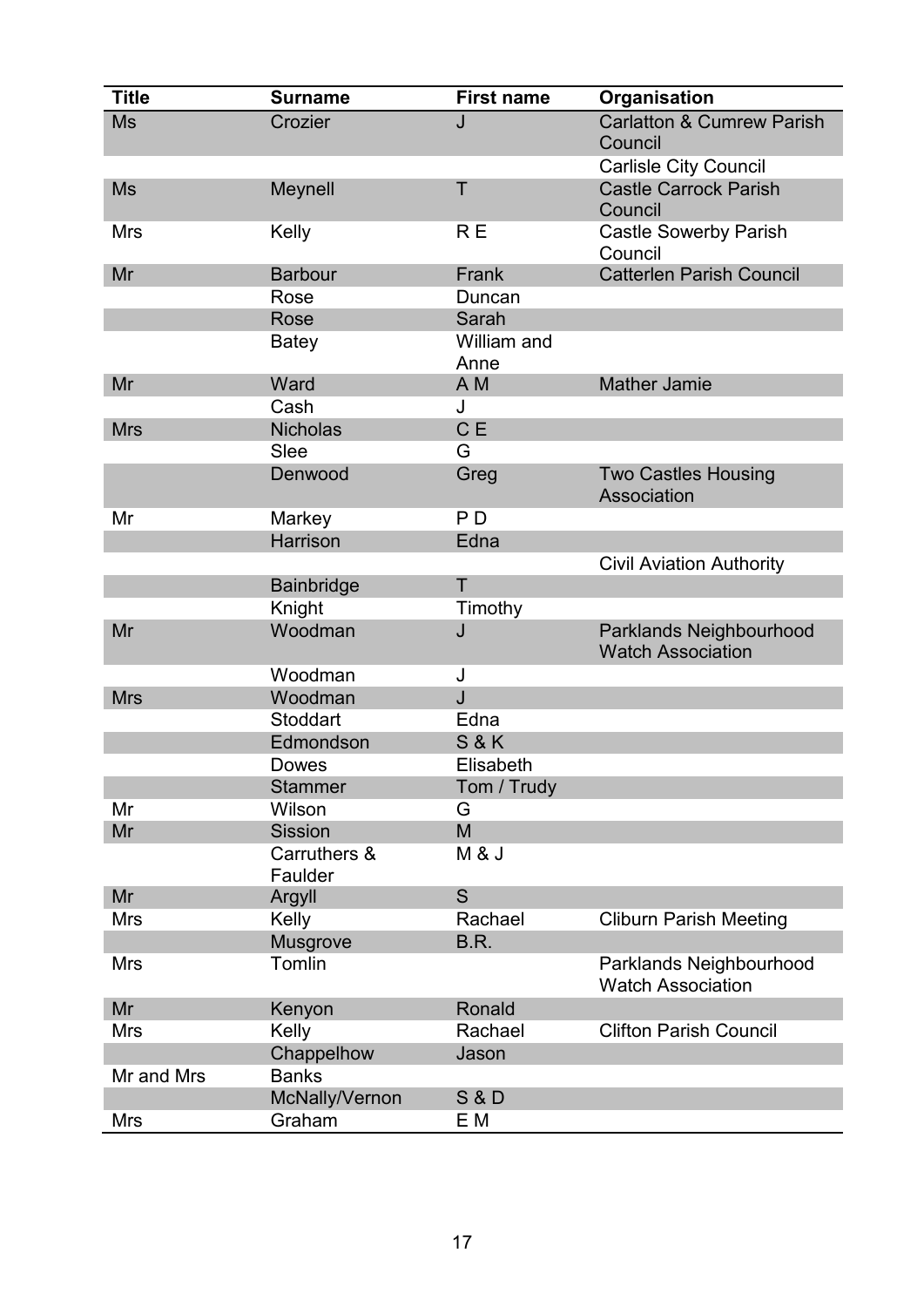| <b>Title</b> | <b>Surname</b>     | <b>First name</b>   | Organisation                                        |
|--------------|--------------------|---------------------|-----------------------------------------------------|
|              | Feighan            | N                   | Parklands Neighbourhood<br><b>Watch Association</b> |
|              |                    |                     | <b>Elaine Rigby Architects</b>                      |
|              | <b>Atkinson</b>    | Arthur              |                                                     |
|              | Wannop             | H&J                 |                                                     |
|              | <b>Bennett</b>     | J                   |                                                     |
|              | Alderson           | Adrian              |                                                     |
|              | <b>Bryce</b>       | Caroline            |                                                     |
|              | Cannon             | David               |                                                     |
| <b>Ms</b>    | <b>Mashiter</b>    | Judith              | <b>Cotherstone Parish Council</b>                   |
|              | Alderson           | S                   |                                                     |
|              | <b>McKeever</b>    | <b>Shirley</b>      |                                                     |
| <b>Mrs</b>   | Gunston            | <b>Bridget</b>      |                                                     |
|              | Gallagher/Smallman | D & D.J.            |                                                     |
|              | Murray             | A & G               |                                                     |
|              | Labram             | <b>M &amp; A</b>    |                                                     |
| Mr           | <b>Mitchell</b>    | Oliver              | <b>Planware LTD</b>                                 |
|              | <b>Sheen</b>       | Geoffrey            |                                                     |
| Mr           | Dalton             | M W                 |                                                     |
|              | <b>Potts</b>       | <b>Doris</b>        |                                                     |
|              | <b>Bibby</b>       | G & A               |                                                     |
| Mr           | <b>Addis</b>       | C                   |                                                     |
| Mr           | <b>Artiss</b>      | Simon               | <b>Barratt Homes</b>                                |
|              | Mason              | C J                 |                                                     |
| <b>Mrs</b>   | Rayworth           | N                   |                                                     |
|              | Simpson            | Tina                |                                                     |
| <b>Mrs</b>   | Kelly              | L                   | <b>Crackenthorpe Parish</b><br>Meeting              |
| Mr           | <b>Hughes</b>      | N                   |                                                     |
| Mr           | Keogh              | Stephen             |                                                     |
|              | Keogh              | Helen               |                                                     |
| Mr           | Cole               | D                   |                                                     |
| Mr           | Metcalfe-Gibson    | R.                  |                                                     |
|              | <b>Tuck</b>        | L                   |                                                     |
|              | Croud              | W.J.                |                                                     |
|              | Hamer              | D                   |                                                     |
| <b>Miss</b>  | <b>Brown</b>       | Rachel<br>Elizabeth | <b>Centre for Public Health</b>                     |
|              | Metcalfe           | Joanne              |                                                     |
| Mr and Mrs   | Lea                |                     |                                                     |
|              | Campbell           | K.S.                |                                                     |
|              | <b>Sandamas</b>    | <b>Mark</b>         |                                                     |
|              | Hall               | Jayne               |                                                     |
|              | <b>Bateman</b>     | J                   | <b>Bateman Engineering</b>                          |
| Mr           | <b>Saunders</b>    | <b>Stuart</b>       | <b>Crosby Garrett Parish</b><br>Meeting             |
| Mr and Mrs   | Ewin               | R <sub>C</sub>      |                                                     |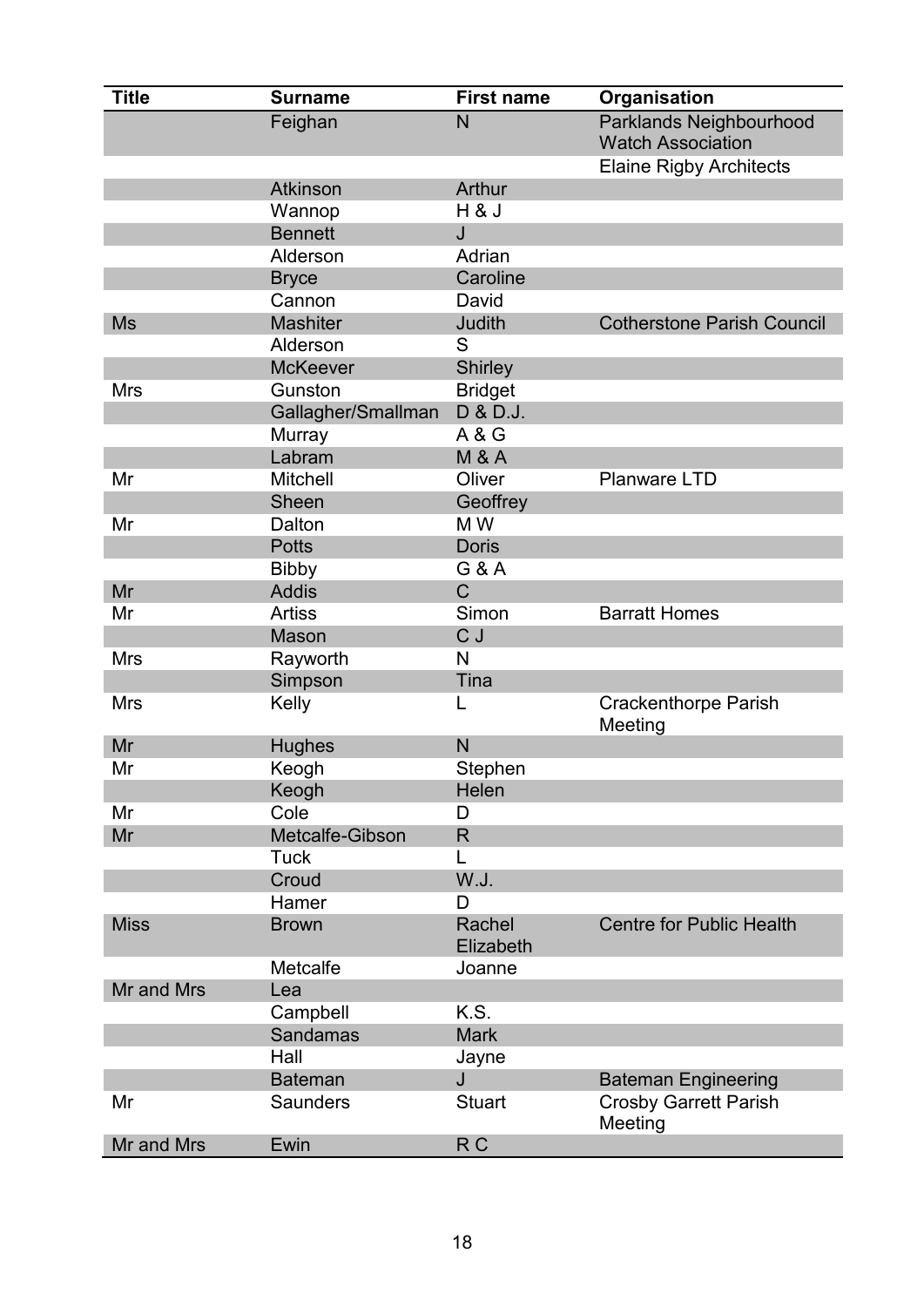| <b>Title</b>  | <b>Surname</b>   | <b>First name</b> | Organisation                                               |
|---------------|------------------|-------------------|------------------------------------------------------------|
| Mr            | Holliday         | R <sub>C</sub>    |                                                            |
|               | The Occupier     |                   |                                                            |
|               | Hodgson          | <b>Hayley</b>     |                                                            |
| <b>Messrs</b> | Dudson           |                   | c/o Swarbrick Associates                                   |
| Mr            | <b>Swarbrick</b> | D                 | <b>Swarbrick Associates</b><br><b>Chartered Architects</b> |
| <b>Mrs</b>    | Little           | W                 |                                                            |
|               | Hogg             | <b>Alex</b>       |                                                            |
|               | The Occupiers    |                   |                                                            |
|               | Howarth          | <b>S &amp; B</b>  |                                                            |
|               | Howarth          | <b>Matthew</b>    |                                                            |
|               | Dargue           | Ethan             |                                                            |
|               | <b>Barnes</b>    | Christian         | <b>Crosby Ravensworth Parish</b><br>Council                |
|               | Fleming          | John              | <b>Culgaith Parish Council</b>                             |
| Mr            | Hunton           | Andrew            | <b>Cumbria Constabulary</b>                                |
|               | Currie           | <b>Richard</b>    |                                                            |
| Mr            | <b>Buckle</b>    | Keith             | The White Ox Partnership                                   |
|               | Cole             | J                 |                                                            |
|               | Dixon/O'Mara     | R&C               |                                                            |
|               |                  | Annette           | De Pol Associates                                          |
| <b>Mrs</b>    | Gradwell         | M B               |                                                            |
| <b>Mrs</b>    | Dowson           | $\vee$            |                                                            |
|               | <b>Baines</b>    | E & L             |                                                            |
|               | <b>Tompkins</b>  | John              |                                                            |
|               |                  |                   | <b>Impact Housing Assocation</b>                           |
|               |                  |                   | <b>Cumbria Constabulary</b>                                |
| Mr            | <b>Bulman</b>    |                   |                                                            |
|               | Hodgson          | Elaine            |                                                            |
| Mr            | McGlasson        | D W               |                                                            |
| <b>Mrs</b>    | <b>McGlasson</b> | Kathleen          |                                                            |
|               | Wilson           | Τ                 |                                                            |
|               |                  |                   | <b>Atric Ltd</b>                                           |
| Mr            | Ellwood          | D                 |                                                            |
| Mr and Mrs    | <b>Edwards</b>   | H M and M G       |                                                            |
| Mr            | <b>McQueen</b>   | F                 |                                                            |
| Mr and Mrs    | Gibson           | IM                |                                                            |
|               | <b>Bennett</b>   | S                 |                                                            |
|               | <b>Bennett</b>   | <b>Thomas</b>     |                                                            |
|               | Gowling          | Margaret          |                                                            |
|               | The Occupiers    |                   |                                                            |
| Mr            | Rawle            | David             | <b>Cumbria County Council</b>                              |
| Mr            | <b>Exton</b>     | Graham            |                                                            |
| Mr            | Daldry           | Τ                 |                                                            |
| Mr            | Wilson           | David             |                                                            |
|               | Marston          | Amelia            |                                                            |
|               | Childerley       | S                 |                                                            |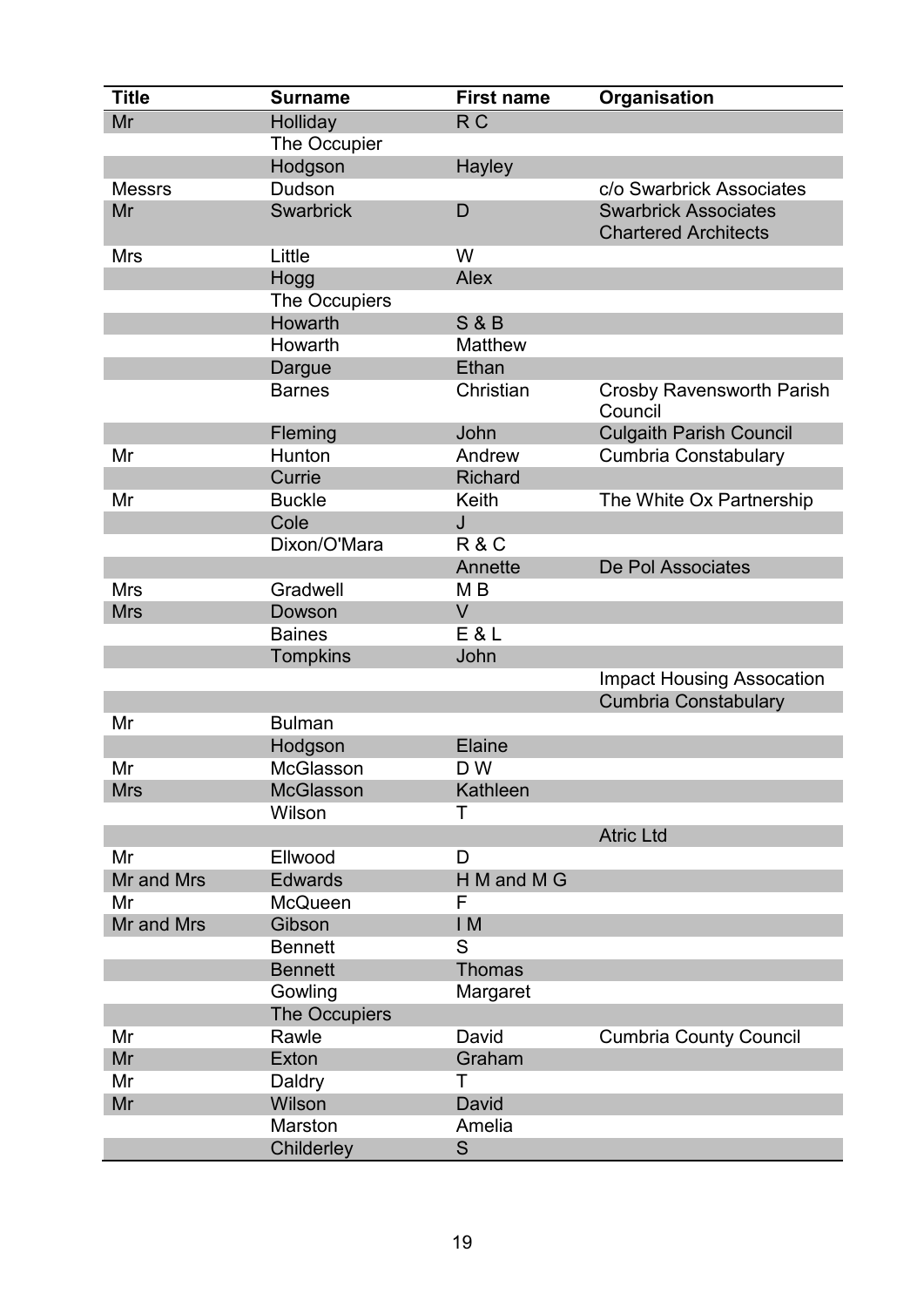| <b>Title</b> | <b>Surname</b>  | <b>First name</b>            | Organisation                  |
|--------------|-----------------|------------------------------|-------------------------------|
|              | Alderson        | R.B. & K.P.                  |                               |
| <b>Mrs</b>   | Jackson         | C                            |                               |
|              | Thompson and    | Joanna and                   |                               |
|              | Thornton        | <b>Mark</b>                  |                               |
| Mr           | Marshall        | J M                          |                               |
| <b>Mrs</b>   | Winter          | E                            |                               |
|              | Parsons         | Andrew                       |                               |
| Rev. & Mrs   | Radford         | Stephen                      |                               |
|              | Radford         | Heather                      |                               |
|              | Yare            | Lynn                         |                               |
|              | Hastwell        | G & A                        |                               |
|              | <b>Smaile</b>   | Rebekah                      |                               |
|              | Slessor         | M & J                        |                               |
|              | Hill            | S                            |                               |
| Mr           | Gibson          | I                            | Ian Gibson Architecture Ltd   |
|              | <b>Mitchell</b> | L                            |                               |
| Mr           | Capstick        | D B                          |                               |
|              | Lee             | $\overline{A}$               |                               |
|              | Coleman-        | <b>T&amp;J</b>               |                               |
|              | Kernan/Kernan   |                              |                               |
|              | <b>McGuire</b>  | Gillian                      |                               |
| Mr           | Parsons         | Jeremy                       | <b>Cumbria County Council</b> |
|              | <b>Dixon</b>    | G                            |                               |
| Ms           | Taylor          | H                            |                               |
|              | Whitehead       | K and C                      |                               |
|              | Simpson         | Pamela and<br><b>Charles</b> |                               |
| <b>Mrs</b>   | Sisson          | R.                           |                               |
|              | <b>Beckwith</b> | <b>K &amp; M</b>             |                               |
|              | Maughan         | $\mathsf C$                  |                               |
|              | Walker          | A & L                        |                               |
|              | Haslam          | Angela                       |                               |
|              | Gates           | P                            |                               |
|              | Mortimer        | Rebecca                      |                               |
|              | Hennigan/Collin | C & D                        |                               |
| Mr           | Game            | <b>Chris</b>                 |                               |
|              | <b>Sorek</b>    | Elaine                       |                               |
| <b>Mrs</b>   | <b>Bowling</b>  | B                            |                               |
|              | Hastwell        | William                      |                               |
| Mr           | Claxton         | JD                           | <b>Burnetts Solicitors</b>    |
|              | Dent            | <b>J &amp; M</b>             |                               |
|              | <b>Barker</b>   | Alan                         |                               |
|              | Varty           | $B, R &$ J                   |                               |
|              | Park            | M                            |                               |
|              | Rogerson        | A & H                        |                               |
|              | Reay            | L                            |                               |
|              | Graham          | Janice                       |                               |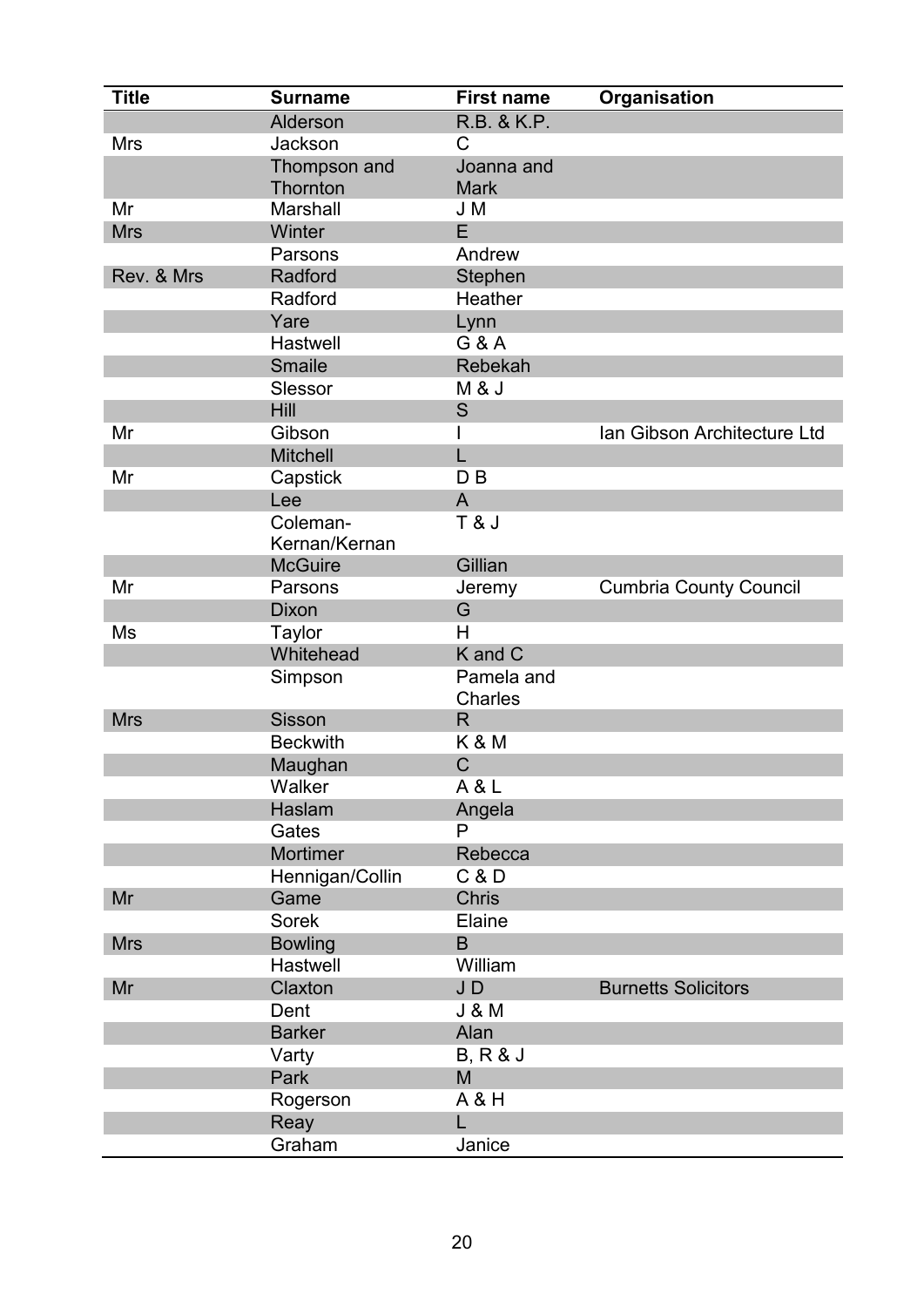| <b>Title</b> | <b>Surname</b>  | <b>First name</b>   | Organisation                      |
|--------------|-----------------|---------------------|-----------------------------------|
|              | Mandale         | Dan                 |                                   |
|              | <b>Harris</b>   | <b>J &amp; G</b>    |                                   |
| <b>Miss</b>  | Walton          | J                   |                                   |
| <b>Mrs</b>   | Alderson        | J                   |                                   |
| Mr           | <b>Mellor</b>   | J                   |                                   |
| Mr           | George          | Dennis              |                                   |
|              | George          | Susan               |                                   |
| Mr and Mrs   | Deall           | A M                 |                                   |
|              | Firth           | W M and E           |                                   |
|              | Deighton        | Pete                |                                   |
|              | <b>Boyd</b>     | Jo                  |                                   |
|              | <b>Buchan</b>   | Cherisse            | <b>Jura Consultants</b>           |
|              | <b>Barker</b>   | J & S               |                                   |
|              | Parkin          | Craig               |                                   |
|              |                 |                     | <b>Cumbria County Council</b>     |
| Mr           | <b>Best</b>     | M                   |                                   |
|              | <b>Slee</b>     | John                |                                   |
| <b>Mrs</b>   | <b>Beck</b>     | S                   |                                   |
|              | Thorn           | <b>WAD</b>          |                                   |
|              | Collins         | <b>Stan</b>         |                                   |
| Mr           | Tomlinson       | J                   |                                   |
| <b>Mrs</b>   | Holmes          | P                   |                                   |
|              |                 |                     | <b>Cumbria County Council</b>     |
|              | Humphreys       | Alison              |                                   |
| <b>Mrs</b>   | <b>Clement</b>  | M                   |                                   |
|              | <b>Rawlins</b>  | W & L               |                                   |
|              | <b>Ross</b>     | Laura               | Dev Plan                          |
|              | <b>Ross</b>     | Laura               | <b>Stewart Ross Associates</b>    |
|              | Glasby          | E                   |                                   |
|              |                 | <b>The Occupier</b> |                                   |
| <b>Mrs</b>   | <b>Reed</b>     | J.F.                |                                   |
|              | <b>Brown</b>    | S                   |                                   |
|              | South           | Yvonne              |                                   |
|              | <b>Beverley</b> | Leanne              | <b>Cumbria County Council</b>     |
| <b>Ms</b>    | <b>Diamond</b>  | Julie               | Taylor & Hardy Ltd                |
|              | Reay            | D                   |                                   |
|              |                 |                     | <b>Cumbria Disability Network</b> |
|              | <b>Darke</b>    | <b>S &amp; D</b>    |                                   |
|              | <b>Donnelly</b> | Allen               |                                   |
|              | Thompson        | K & M               |                                   |
|              | <b>Tyler</b>    | Peter               |                                   |
|              | Hatfield/Young  | <b>P &amp; J</b>    |                                   |
|              | <b>Bakey</b>    | <b>Tracy</b>        |                                   |
|              | Robinson        | Y                   |                                   |
|              | <b>Nelson</b>   | Julie               |                                   |
|              | Hindson         | J                   |                                   |
|              | Smithson        | Laura               |                                   |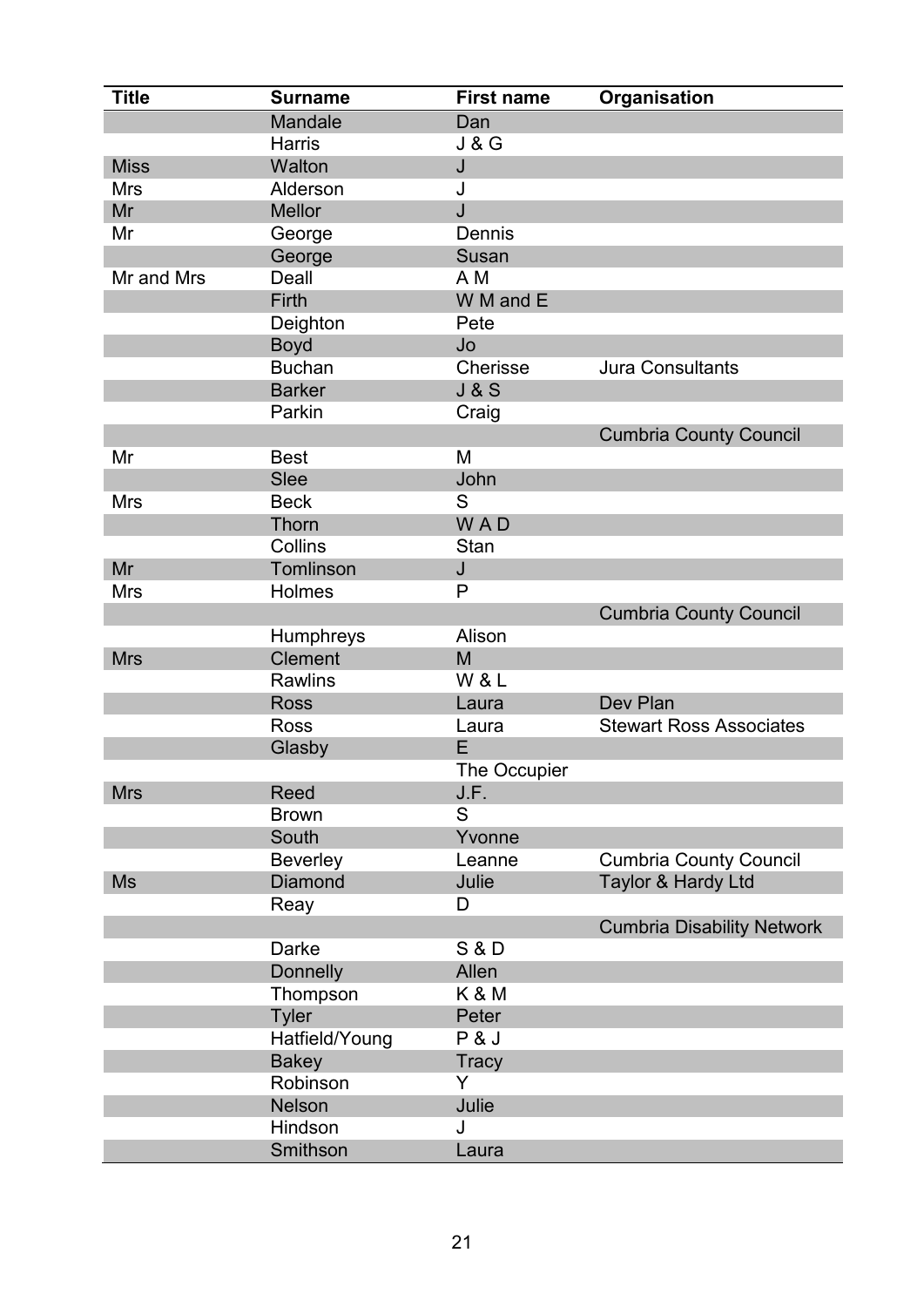| <b>Title</b> | <b>Surname</b>    | <b>First name</b>     | Organisation                                      |
|--------------|-------------------|-----------------------|---------------------------------------------------|
|              | <b>Benson</b>     | $C$ &H                |                                                   |
|              | Bainbridge        | Geoffrey              |                                                   |
|              | Oliver            | $\mathsf C$           |                                                   |
| Mr           | <b>Burns</b>      | J                     | <b>Development Planning</b><br>Partnership        |
| Mr and Mrs   | <b>Blackamore</b> | D                     |                                                   |
| Mr           | Winter            | P                     | <b>PFK Planning</b>                               |
|              | <b>Simons</b>     | <b>Barry</b>          | NFU (North West)                                  |
|              | Little            | Helen                 | <b>National Farmers Union</b>                     |
| Mr           | Harrison          | S                     |                                                   |
|              |                   |                       | <b>Reserve Forces and Cadets</b><br>Association   |
| Mr and Mrs   | Richardson        |                       |                                                   |
| <b>Mrs</b>   | Hubbard           | J                     | Jennifer Hubbard Planning<br>Consultants          |
| Mr           | Ecroyd            | $\mathsf C$           | <b>Cumbria Local Access</b><br>Forum              |
|              |                   |                       | <b>Cumbria Local Enterprise</b><br>Partnership    |
| Mr           | <b>Bendelow</b>   | Carl                  | <b>Appleby Rural Growth</b><br><b>Network Hub</b> |
|              | <b>Rush</b>       | J                     |                                                   |
| <b>Mrs</b>   | Wilson            | <b>Barbara</b>        |                                                   |
|              | Holder            | A                     |                                                   |
|              | <b>Taylor</b>     | Susan                 | <b>Armathwaite School</b>                         |
| Mr           | <b>Shuker</b>     | P                     | <b>White Young Green</b><br>Planning              |
|              | <b>Boyd</b>       | G                     |                                                   |
| Mr           | Williamson        | <b>Nicholas</b>       |                                                   |
| Mr           | Williamson        | <b>Nicholas</b>       |                                                   |
|              | <b>Barlow</b>     | Janet                 |                                                   |
|              | Paul              | R                     |                                                   |
|              | <b>Blues</b>      | Anne                  |                                                   |
| Mr           | <b>Bullard</b>    | P                     | <b>Cumbria Wildlife Trust</b>                     |
| Mr           | <b>Williams</b>   | David                 | <b>Upper Eden History Society</b>                 |
| Dr           | <b>Williams</b>   | D                     |                                                   |
|              | Cumiskey / Leaver | Patricia /<br>Malcolm |                                                   |
| <b>Mrs</b>   | Warburton         | T                     |                                                   |
|              | Day               | Guy                   |                                                   |
| Mr           | Carlyle           | D                     |                                                   |
|              | Walton            | Val                   |                                                   |
| Mr           | <b>Scott</b>      | S                     |                                                   |
|              | Mollinson         | Constance A           |                                                   |
|              | Geer              | <b>Jennifer</b>       |                                                   |
|              | Thompson          | C.J.                  |                                                   |
| Professor    | <b>Baker</b>      | Gus A                 |                                                   |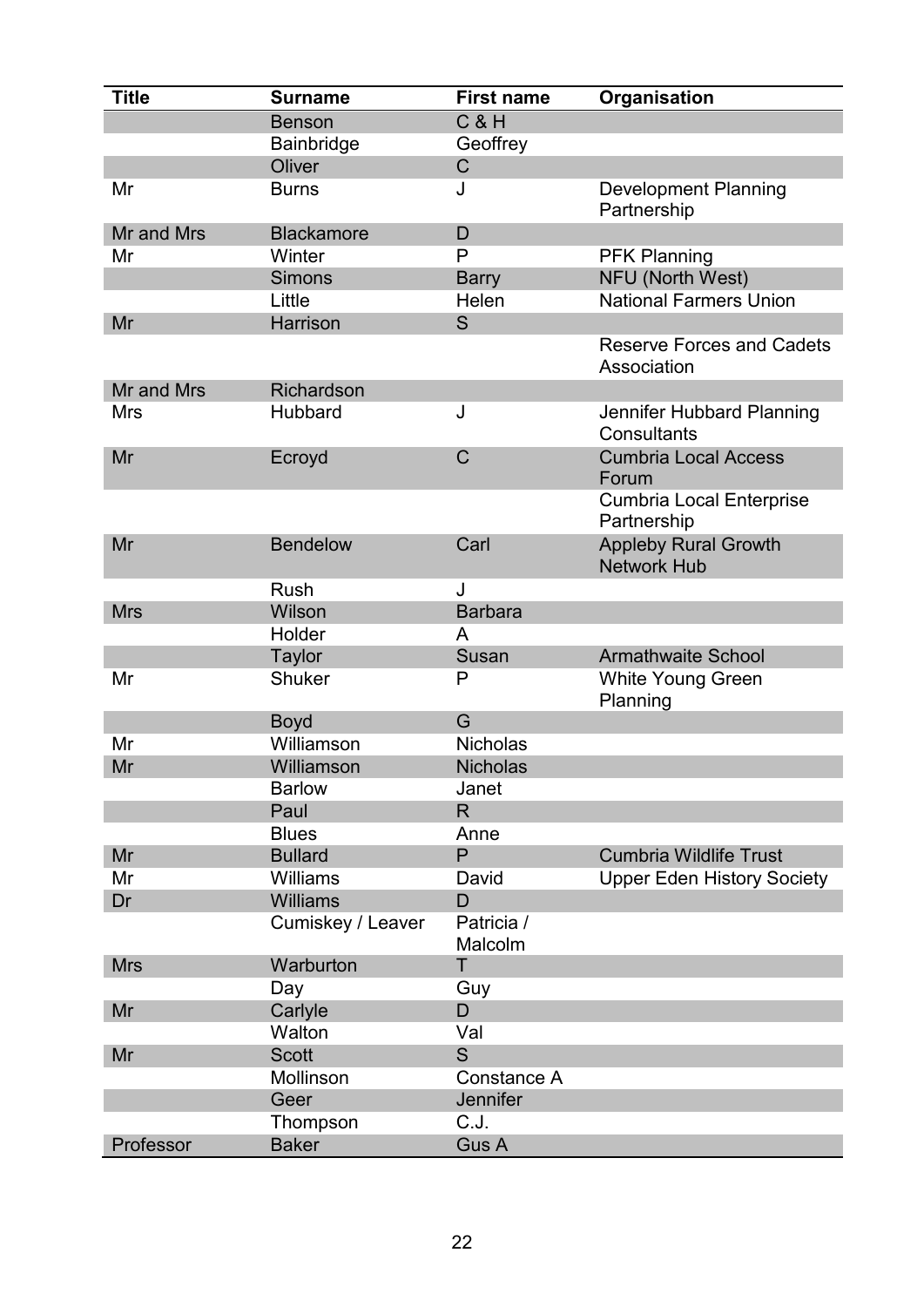| <b>Title</b> | <b>Surname</b>       | <b>First name</b> | Organisation                     |
|--------------|----------------------|-------------------|----------------------------------|
| Professor    | Jacoby               | Ann               |                                  |
| Mr and Mrs   | Knight               | A                 |                                  |
|              | <b>Barr</b>          | H C and M R       |                                  |
| Mr           | Forster              | C                 |                                  |
| Mr           | Forster              | A J               | A J Forster Limited              |
|              | Jenkin               | <b>M&amp;C</b>    |                                  |
| Mr & Mrs     | <b>Peebles Brown</b> | <b>D&amp;E</b>    |                                  |
| Mr           | Metcalfe             | Tony              |                                  |
|              | Metcalfe             | A E               |                                  |
| Mr           | Harvey               | Edward            | <b>CBRE Ltd Planning</b>         |
| <b>Ms</b>    | Crozier              | J                 | <b>Cumwhitton Parish Council</b> |
| Mr           | <b>Sharrock</b>      | David             |                                  |
|              | Capstick             | David             |                                  |
| Mr           | <b>MacInnes</b>      | M                 | <b>MMI Ltd</b>                   |
| Mr           | Parsons              | J                 | <b>JMP Consulting</b>            |
|              | Stamper              | J K               |                                  |
|              | Hardcastle           | W <sub>B</sub>    |                                  |
|              | Carter               | <b>Becx</b>       | <b>Dacre Parish Council</b>      |
| <b>Mrs</b>   | Howland-Davenport    |                   |                                  |
|              | Davenport            | Peter             |                                  |
| Dr           | Leslie               | <b>Danette</b>    |                                  |
| Ms           | Milburn              | S                 | <b>Dalston Parish Council</b>    |
|              | Foster               | Jill              |                                  |
| Mr           | Metcalfe             | D                 | <b>Shap Wells Developments</b>   |
| <b>Mrs</b>   | Chappell             | K                 |                                  |
| Mr and Mrs   | <b>Abbott</b>        |                   |                                  |
| Mr and Mrs   | <b>Beattie</b>       |                   |                                  |
|              | Hunter               | Joyce             |                                  |
| Mr           | <b>Storey</b>        | W                 |                                  |
| Mr and Mrs   | Wilkin               | C                 |                                  |
|              | <b>Breaks</b>        | S                 |                                  |
|              | Kelso                | ТG                |                                  |
| Mr           | Thompson             | P                 |                                  |
| Mr           | Askew                | JD                |                                  |
| <b>Mrs</b>   | Watson               | Sandie            | <b>Dufton Parish Council</b>     |
| Mr and Mrs   | <b>Balmer</b>        | N                 |                                  |
|              | Lowthian             | S <sub>M</sub>    |                                  |
| Mr           | Ford                 | C                 | CycleActive                      |
|              |                      |                   | <b>CH2M HILL</b>                 |
|              | <b>McWhirter</b>     | Janice            |                                  |
| Mr and Mrs   | <b>Morris</b>        | H                 |                                  |
|              | <b>Morris</b>        | Judith            |                                  |
| Mr           | Raven                | J                 | <b>Edwin Thompsons</b>           |
| Mr           | Mandle               |                   | <b>NFU (North Cumbria)</b>       |
|              |                      |                   | <b>Hendersons Garage Ltd</b>     |
| Mr           | Cairns               | M                 |                                  |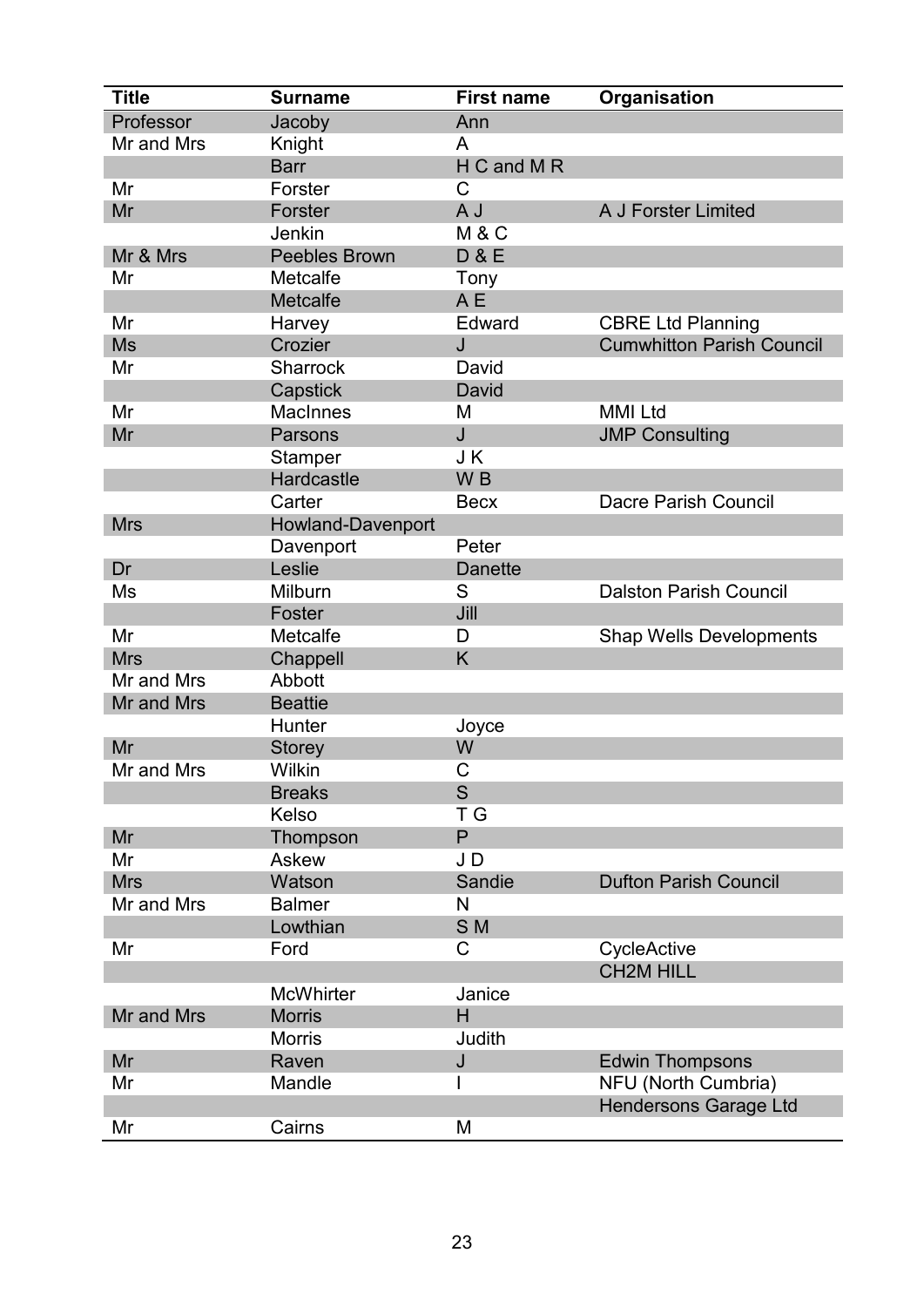| <b>Title</b>   | <b>Surname</b>                | <b>First name</b>         | Organisation                                                                                           |
|----------------|-------------------------------|---------------------------|--------------------------------------------------------------------------------------------------------|
|                | Field                         | Rebecca                   | <b>Eden Housing Association</b>                                                                        |
| Mr             | Hill                          | James                     | <b>Trustees of Mrs E Guthrie</b><br>91 Settlement                                                      |
|                |                               |                           | The National Federation of<br><b>Gypsy Liaison Groups</b><br>(NFGLG)                                   |
| Mr             | Parker                        | R                         | <b>Shepherd Estate</b>                                                                                 |
| <b>Messers</b> | <b>Buckle &amp; Whitehead</b> |                           | <b>Durham County Council</b>                                                                           |
| Mr             | Walton                        | F <sub>H</sub>            |                                                                                                        |
|                |                               |                           | <b>Eden Access Forum</b>                                                                               |
| Mr             | <b>Fawcett LLB</b>            | J                         |                                                                                                        |
|                |                               |                           | <b>Electricity North West</b>                                                                          |
|                | <b>Merrie</b>                 | $\mathsf C$               |                                                                                                        |
| Mr and Mrs     | Little                        | J                         |                                                                                                        |
| Mr             | Hoyle                         | A                         |                                                                                                        |
| Mr             | Pearson                       | <b>David Charles</b>      |                                                                                                        |
|                |                               |                           | <b>Cumbrian Homes</b>                                                                                  |
|                | <b>Barbour</b>                | Alexandra                 |                                                                                                        |
|                | <b>Brooker</b>                | Katherine                 | <b>DTZ</b>                                                                                             |
|                | <b>Blackburn</b>              | Lynda /<br><b>Richard</b> |                                                                                                        |
|                | <b>Blackburn</b>              | R.                        |                                                                                                        |
|                | Coulthard                     | A and M N                 |                                                                                                        |
| <b>Ms</b>      | Lancaster                     | Victoria                  |                                                                                                        |
|                | Prime                         |                           |                                                                                                        |
| Mr             | Ainscough                     | P                         | <b>HIMOR Group</b>                                                                                     |
| Mr             | <b>Shreeve</b>                | S                         | <b>HIMOR Group</b>                                                                                     |
|                | Wilkinson                     | <b>Chris</b>              |                                                                                                        |
| <b>Mrs</b>     | <b>Burton</b>                 | Sandra                    |                                                                                                        |
|                | Morland                       | A W                       |                                                                                                        |
| Mr             | Trimmer                       | K J                       |                                                                                                        |
|                | Johnson                       | <b>Jennifer</b>           |                                                                                                        |
|                | Bull                          | JC & TM                   |                                                                                                        |
| <b>Mrs</b>     | Shaw                          | S                         |                                                                                                        |
| Mr             | <b>Staines</b>                | S                         | FFT Planning (Friends,<br><b>Families and Travellers ad</b><br><b>Traveller Law Reform</b><br>Project) |
| Mr and Mrs     | <b>McFarlane</b>              | J                         |                                                                                                        |
|                |                               |                           | <b>Environment Agency</b>                                                                              |
|                | Capstick                      | M                         |                                                                                                        |
| <b>Mrs</b>     | <b>Toward</b>                 | KA                        | <b>Forest and Frith Parish</b><br>Council                                                              |
| Mr             | Johns                         | P                         | <b>Garsdale Parish Council</b>                                                                         |
| Mr             | <b>Taylor</b>                 | P                         |                                                                                                        |
|                | Allen                         | JW                        |                                                                                                        |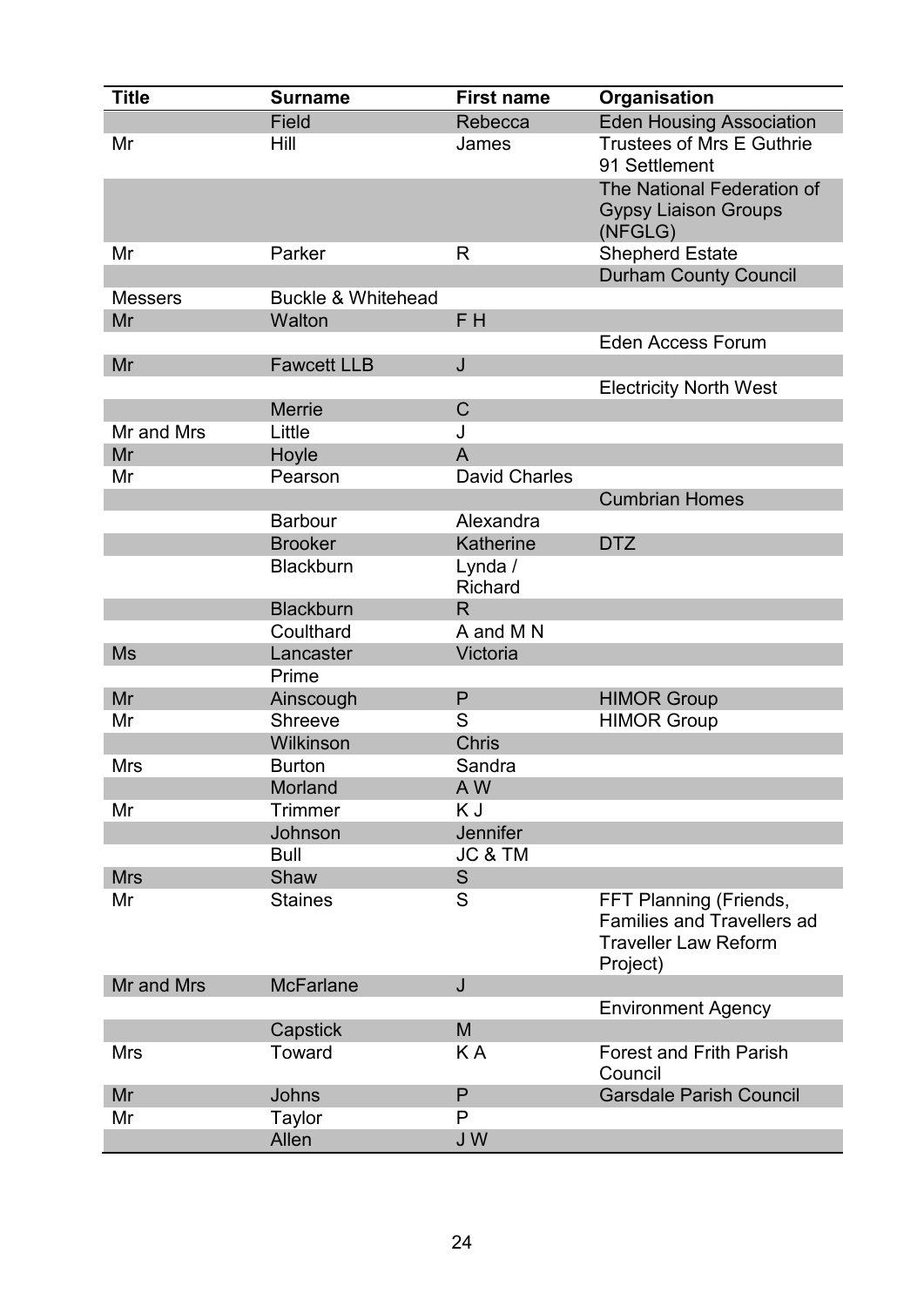| <b>Title</b>              | <b>Surname</b>           | <b>First name</b> | Organisation                               |
|---------------------------|--------------------------|-------------------|--------------------------------------------|
|                           | Coulthard                | R A               |                                            |
| Dr                        | Insch O.B.E              | E                 |                                            |
|                           | Ockenden                 | Eleanor           |                                            |
| <b>Miss</b>               | Wilson                   | Pamela            | <b>Glassonby Parish Council</b>            |
|                           | Gowling                  | J                 |                                            |
|                           | Harker                   | A B               |                                            |
|                           | Airey                    | <b>Diane</b>      |                                            |
| Mr                        | <b>Bonsall</b>           | $\mathsf{P}$      | The Fat Lamb Country Inn<br>and Restaurant |
|                           | Parsons                  | <b>D&amp;S</b>    |                                            |
| Mr                        | Dudson                   | K G               | <b>K G Dudson Builders</b>                 |
| <b>Ms</b>                 | Lewis                    | Rebecca           | <b>Grayrigg Parish Meeting</b>             |
| Mr                        | <b>Neale</b>             | <b>Terence</b>    |                                            |
| <b>Ms</b>                 | Lytollis                 | Rachel            | <b>Great Salkeld Parish</b><br>Council     |
| Mr and Mrs                | Turvey                   | A                 |                                            |
| <b>Ms</b>                 | <b>Harrison</b>          | Katinka           |                                            |
| Mr                        | Meek                     | Alasdair          |                                            |
|                           | <b>Newton</b>            | Catherine         | <b>Bell Ingram Design Limited</b>          |
| C/o Ms                    | <b>Newton</b>            | C                 | <b>Essar Oil UK</b>                        |
|                           | Grainger                 | <b>W&amp;H</b>    |                                            |
| Mr and Mrs                | <b>Scott</b>             | K W and J A       | <b>Penrith Residents</b>                   |
|                           | Holliday                 | J and C           |                                            |
| Mr and Mrs                | Whitehead                |                   |                                            |
| Mr and Mrs                | <b>Bell</b>              | K                 |                                            |
| Mr and                    | Currah                   | W                 |                                            |
|                           |                          |                   |                                            |
| Mr and Mrs<br><b>Miss</b> | <b>Elliott</b>           | Susan             |                                            |
|                           | <b>Gubbins</b>           | Victor            |                                            |
| <b>Mrs</b>                |                          | Norma             |                                            |
|                           | O'Dwyer                  |                   | <b>CAFS</b>                                |
| Mr                        | <b>Bachem</b>            | JP                |                                            |
| <b>Mrs</b>                |                          | J A               |                                            |
| <b>Mrs</b>                | Taylor<br><b>Tupling</b> | $\mathsf{R}$      | <b>Great Strickland Parish</b>             |
|                           |                          |                   | Council                                    |
|                           | <b>Traverse-Healey</b>   | Nichola           | <b>Barton Willmore LLP</b>                 |
| <b>Mrs</b>                | Kelly                    | Rachael           | <b>Greystoke Parish Council</b>            |
| Mrs                       | Payne                    | Kathy             | <b>Hartley Parish Meeting</b>              |
| Mr                        | Crook                    | S J               |                                            |
|                           | Crook                    | Cheryl            |                                            |
| Mr                        | <b>Bell</b>              | Robin J           |                                            |
| Mr                        | <b>Bell</b>              | R J               |                                            |
|                           | Langley                  |                   |                                            |
| Mr and Mrs                | Dottridge                | S and A           |                                            |
| <b>Mrs</b>                | Potter                   | D                 |                                            |
| Mr                        | <b>Scott</b>             | <b>Nigel</b>      | N Arnison & Sons Ltd                       |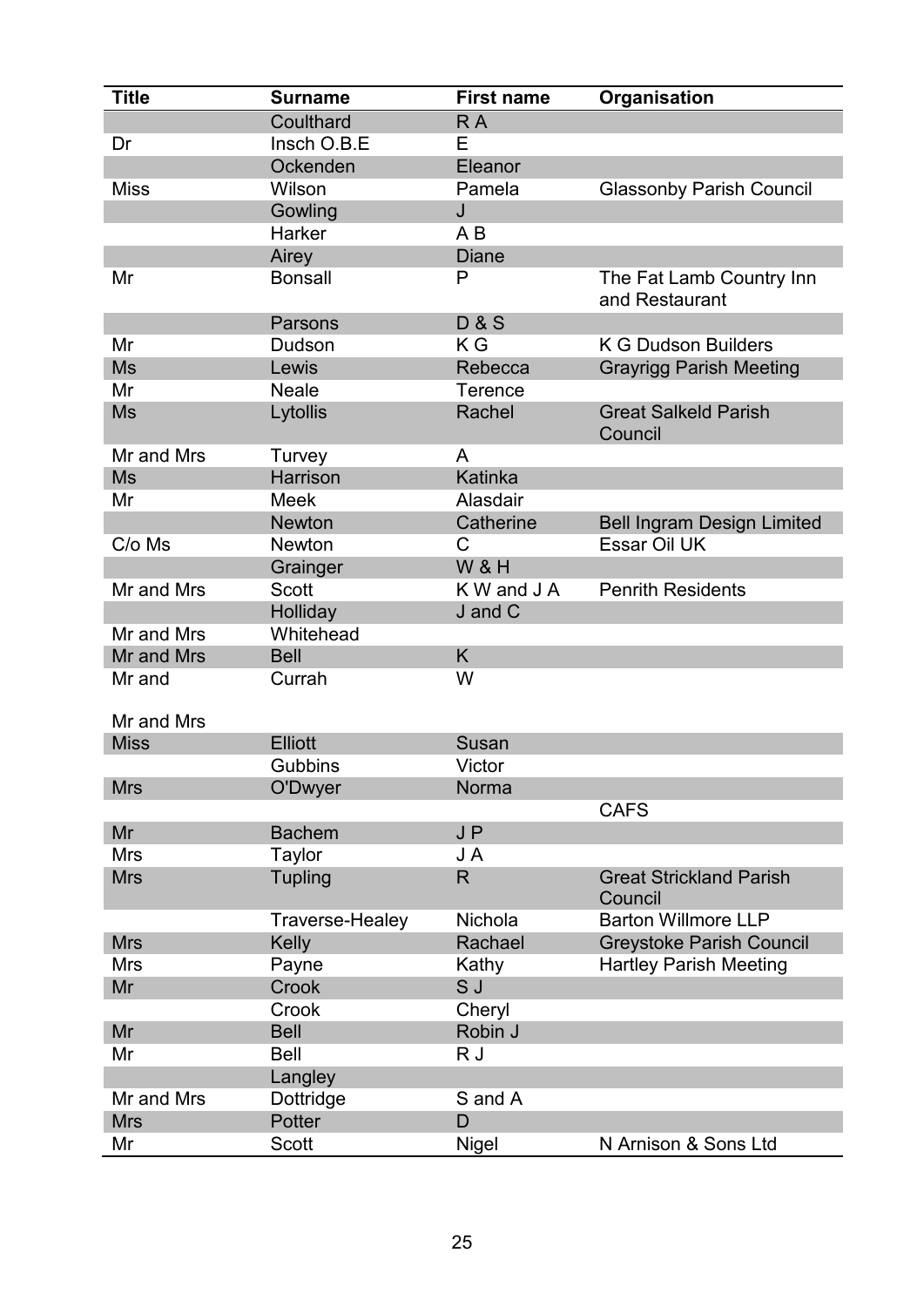| <b>Title</b> | <b>Surname</b>   | <b>First name</b> | Organisation                                      |
|--------------|------------------|-------------------|---------------------------------------------------|
| <b>Mrs</b>   | Mason            | J E               |                                                   |
| <b>Mrs</b>   | Newcombe         | P                 |                                                   |
| Mr           | <b>Tonkin</b>    | M                 |                                                   |
|              | Cartwright       | Francesca         | Hawes and High Abbotside<br><b>Parish Council</b> |
| <b>Mrs</b>   | Hayllar          | $\mathsf C$       | <b>Helbeck Parish Meeting</b>                     |
|              | Grundy           | G and B           |                                                   |
| <b>Mrs</b>   | Trimmer          | K <sub>M</sub>    | <b>Cold Keld Guided Walking</b><br>Holidays       |
|              | Freeman          | Amee              | <b>Hesket Parish Council</b>                      |
|              |                  |                   | <b>Highways England</b>                           |
| Mr           | Dixon            | D                 |                                                   |
|              | <b>Atkins</b>    | G                 |                                                   |
|              | Dougherty        | J                 |                                                   |
|              | Irving           | E                 |                                                   |
|              | Begg             | Jon / Jennifer    |                                                   |
|              | <b>Berry</b>     | Anne              |                                                   |
|              | Hrycan           | Emily             | <b>Historic England</b>                           |
|              | Payne            | Kathy             |                                                   |
|              |                  |                   | <b>NHS Property</b>                               |
|              | Metcalfe-Gibson  | C and A           |                                                   |
|              | Jackson          | <b>F&amp;O</b>    |                                                   |
| Mr & Mrs     | Lewis/Eyre       | $P$ &E            |                                                   |
| Mr           | Johnstone        | Keith             |                                                   |
| <b>Mrs</b>   | Osman            | D                 | Appleby in Westmorland<br>Society                 |
| Dr           | Willshaw         | Kate              | <b>Friends of the Lake District</b>               |
|              |                  |                   | <b>Historic England</b>                           |
| Mr           | <b>Holdstock</b> | D                 | <b>Entec UK Ltd</b>                               |
| Mr           | <b>Hewison</b>   | A                 |                                                   |
| <b>Mrs</b>   | Wharton          |                   |                                                   |
|              | Armstrong        | Joan              |                                                   |
|              | Seip             | Ann               | <b>Homes and Communities</b><br>Agency            |
| Mr           | Crowe            | $\overline{A}$    | Nathaniel Lichfield and<br><b>Partners</b>        |
|              |                  |                   | <b>Forestry Commission NW</b><br>England          |
| Mr and Mrs   | <b>Guthrie</b>   | J                 |                                                   |
|              | Cousin           | IR                |                                                   |
| <b>Mrs</b>   | Iceton           | $\mathsf C$       | <b>Hunderthwaite Parish</b><br>Council            |
| Mr           | Waters           | K                 | <b>Adlington Planning Team</b>                    |
| Mr and Mrs   | <b>Smith</b>     | D <sub>C</sub>    |                                                   |
| Mr           | Tomlinson        | DJ                |                                                   |
| <b>Mrs</b>   | <b>Teasdale</b>  | Helen             | <b>Hunsonby Parish Council</b>                    |
|              | Jones            | lan               | <b>Hutton Parish Council</b>                      |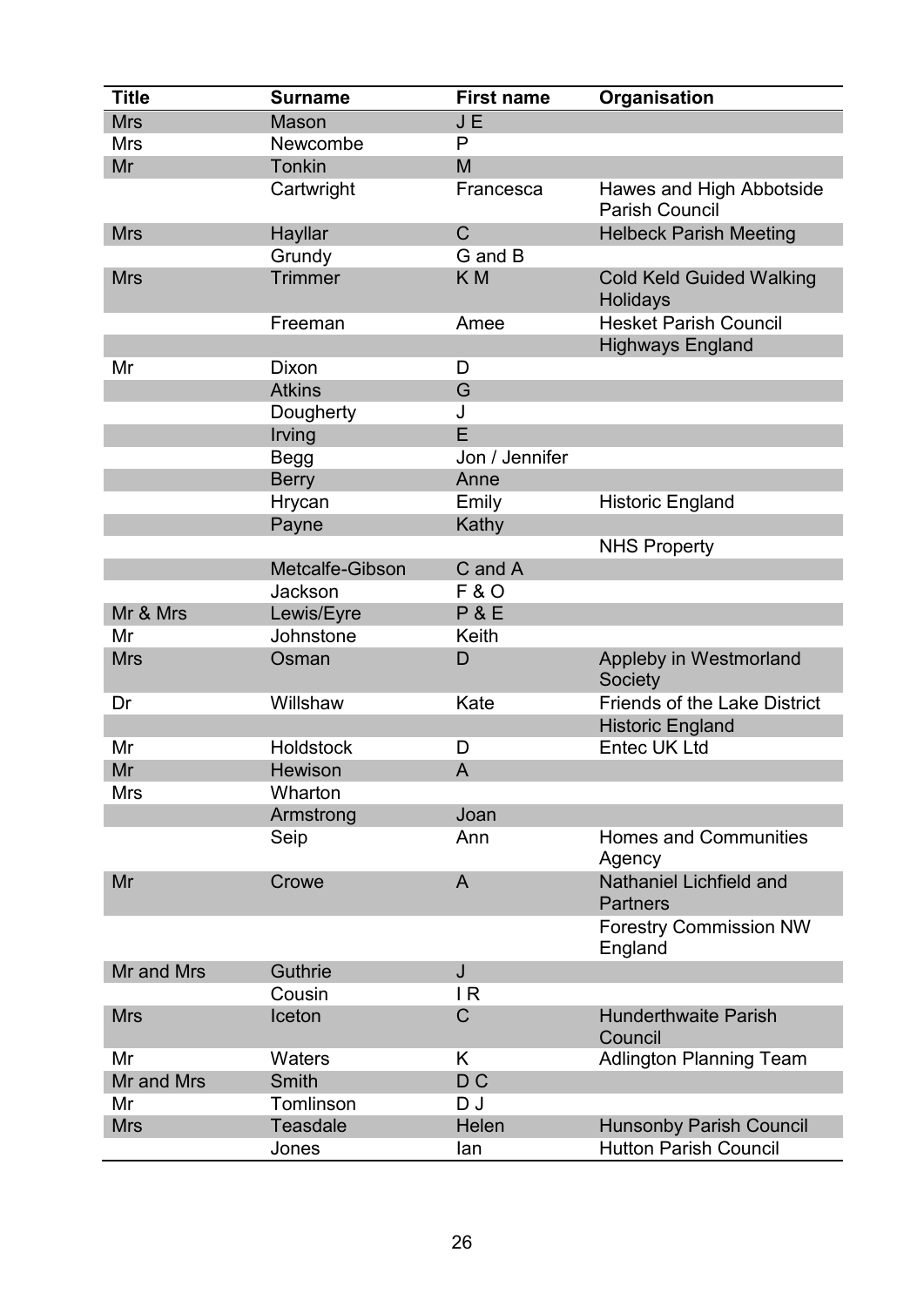| <b>Title</b>  | <b>Surname</b>   | <b>First name</b> | Organisation                                       |
|---------------|------------------|-------------------|----------------------------------------------------|
| Mr and Mrs    | <b>Nicholson</b> | B                 |                                                    |
| Rev'd and Mrs | Findlayson       |                   |                                                    |
|               | Walton           | B                 |                                                    |
| Mr            | <b>Duckett</b>   | Louise            | <b>Kaber Parish Meeting</b>                        |
|               | <b>Hopkins</b>   | W and B           |                                                    |
| Mr            | Lansberry        | Peter             | Kentmere Parish Meeting                            |
| Mr            | Addison          | R <sub>1</sub>    | King's Meaburn Parish<br>Meeting                   |
| Mr & Mrs      | <b>Birnie</b>    | C                 |                                                    |
| Mr and Mrs    | Linsday          | J M               |                                                    |
|               |                  |                   | <b>Renewable UK</b>                                |
| Mr and Mrs    | Irving           | W                 |                                                    |
|               | <b>Barnes</b>    | Christian         | <b>Kirkby Stephen Town</b><br>Council              |
| Mr            | <b>Bell</b>      | Jonathon          |                                                    |
|               | Harrison         | <b>Tatiana</b>    |                                                    |
| <b>Ms</b>     | Wheatley         | <b>Diane</b>      |                                                    |
|               | Howarth          | Aimee             |                                                    |
| Mr            | Raschen          | <b>Bill</b>       |                                                    |
|               |                  |                   | <b>Hanover Housing</b><br>Association              |
|               | <b>Hartley</b>   | 18J               |                                                    |
| Mr            | Thompson         | M                 |                                                    |
| <b>Mrs</b>    | <b>Sinclair</b>  | D                 |                                                    |
|               | Cook             | Е                 |                                                    |
| Mr            | Ward             | B                 |                                                    |
| <b>Mrs</b>    | Hughes           | <b>J &amp; M</b>  |                                                    |
| <b>Ms</b>     | Nicholson        | Lindsay           | <b>Kirkby Thore Parish Council</b>                 |
| Mr            | Exeter           | J                 |                                                    |
| <b>Ms</b>     | Lytollis         | Rachel            | <b>Kirkoswald Parish Council</b>                   |
| <b>Miss</b>   | Walton           | E                 | Knaresdale with Kirkhaugh<br><b>Parish Council</b> |
|               | Thompson         | J                 |                                                    |
| Mr            | <b>Binney</b>    | S                 |                                                    |
| Mr            | Pattison         | <b>Richard</b>    |                                                    |
|               |                  |                   | <b>Lake District National Park</b>                 |
| Mr and Mrs    | Howie            |                   |                                                    |
| Mr            | <b>Nattrass</b>  | D                 |                                                    |
| Mr            | Johnson          | M                 | <b>Lakes Parish Council</b>                        |
| <b>Mrs</b>    | George           | M                 |                                                    |
|               | Ostle            | T.L. & P.J.       |                                                    |
|               |                  |                   | <b>Nielsens Ltd</b>                                |
| Mr            | Dunne            | J                 | <b>Woodlands Trust</b>                             |
|               | Robinson         | P and F E         |                                                    |
|               | Mossman          | GK                |                                                    |
| Mr            | Allan            | F                 |                                                    |
| Mr            | Fleming          | John              | <b>Langwathby Parish Council</b>                   |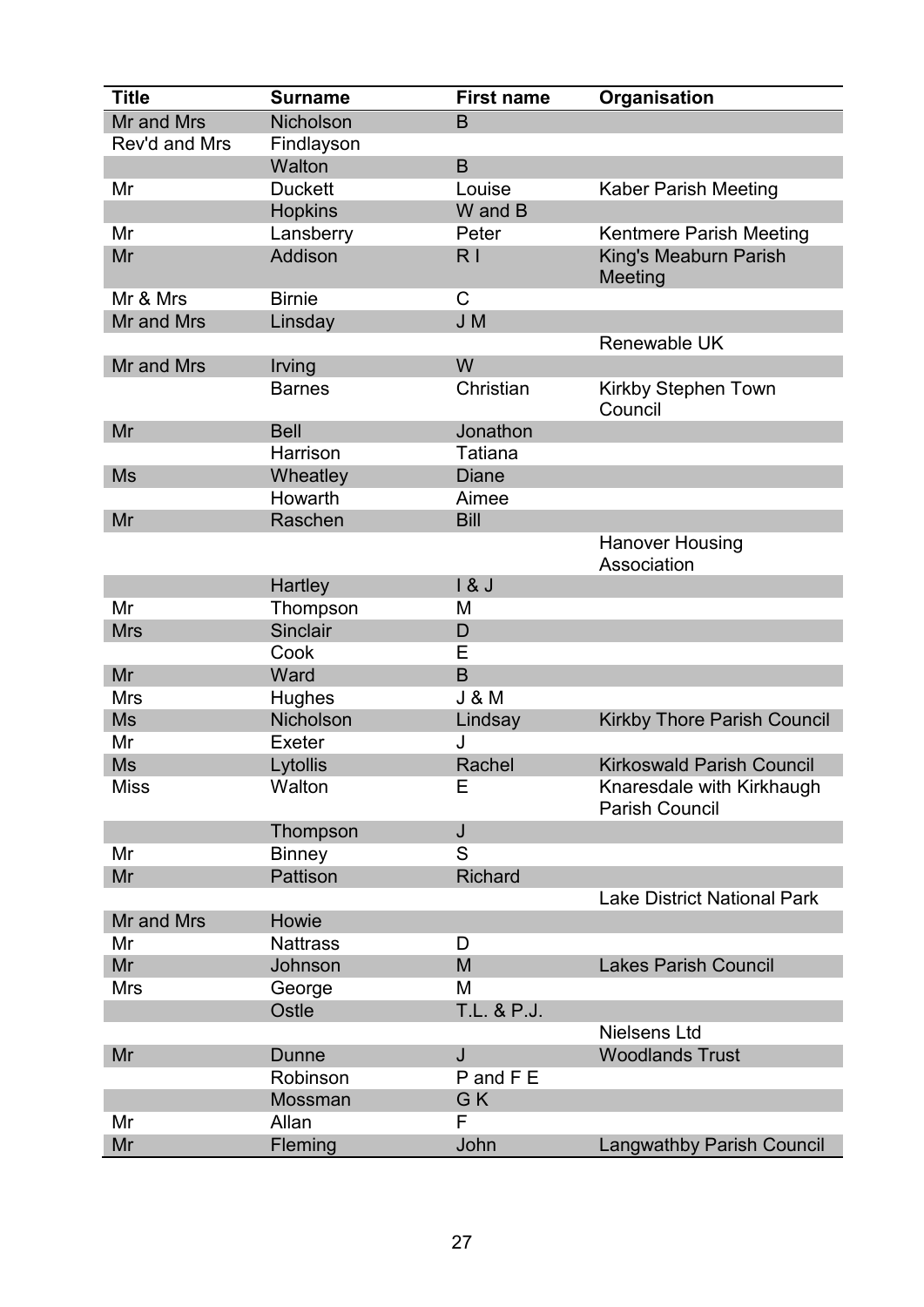| <b>Title</b>  | <b>Surname</b> | <b>First name</b>   | Organisation                               |
|---------------|----------------|---------------------|--------------------------------------------|
| Mr            | <b>Jerred</b>  | IC                  | <b>Lartington Parish Council</b>           |
| <b>Mrs</b>    | Taylor         | M.H.                |                                            |
| <b>Ms</b>     | Wyatt          | Rebecca             | <b>Lazonby Parish Council</b>              |
|               | <b>Higgs</b>   | S and E             |                                            |
| Mr            | Robinson       | <b>David</b>        |                                            |
|               | Robinson       | Audrey              |                                            |
| Mr            | Robinson       | Alan                |                                            |
| Mr            | Robinson       | D                   |                                            |
|               | Robinson       | <b>Rosalind</b>     |                                            |
|               | Walker         | Majorie             | <b>Little Strickland Parish</b><br>Meeting |
|               | Harding        | Joanne              | <b>Home Builders Federation</b>            |
| <b>Messrs</b> | <b>Buckle</b>  |                     | <b>Messrs Buckle</b>                       |
| Mr            | Thompson       | P                   | The Planning Bureau<br>Limited             |
| Mr            | Todd           | Adrian              |                                            |
| Mr            | <b>Stewart</b> | Rory                | <b>Penrith and The Border</b>              |
|               | Wear           | E J and N A         |                                            |
| Mr            | <b>Calvert</b> | M <sub>H</sub>      |                                            |
| Mr            | Harrison       | Norman              |                                            |
| <b>Mrs</b>    | <b>McQue</b>   |                     |                                            |
|               |                |                     | <b>Local Nature Partnership</b>            |
|               | <b>Dalton</b>  | L and M             |                                            |
|               | Dixon          | Pauline             | <b>Long Marton Parish Council</b>          |
| Mr            | Hall           | <b>Robin</b>        |                                            |
| Mr            | Harper         | A T                 |                                            |
|               | Mayne          | Louise / Alistair   |                                            |
|               | S.M.           | Tod                 |                                            |
| Mr            | Irving         | M                   | <b>Punch Taverns</b>                       |
| Mr and Mrs    | McHugh         | Τ                   |                                            |
| <b>Mrs</b>    | Singleton      | A                   |                                            |
| Mr            | Sharp          | Richard             | Longsleddale Parish<br>Meeting             |
| Mr and Mrs    | Pratt          | John and<br>Hazel   |                                            |
|               | Ewan / Allcock | E/M                 |                                            |
| Mr            | Collinson      |                     |                                            |
| Mr            | Woof           | т                   | <b>Upper Eden Community</b><br>Plan        |
| <b>Miss</b>   | Dolan          | Jane                |                                            |
| <b>Miss</b>   | Dolan          | Jane                |                                            |
| <b>Mrs</b>    | Kirkbride      |                     |                                            |
|               | Littlefair     | Barry and<br>Sandra |                                            |
| Mr            | Ratledge       | <b>Martin</b>       |                                            |
| <b>Mrs</b>    | Ratledge       | С                   |                                            |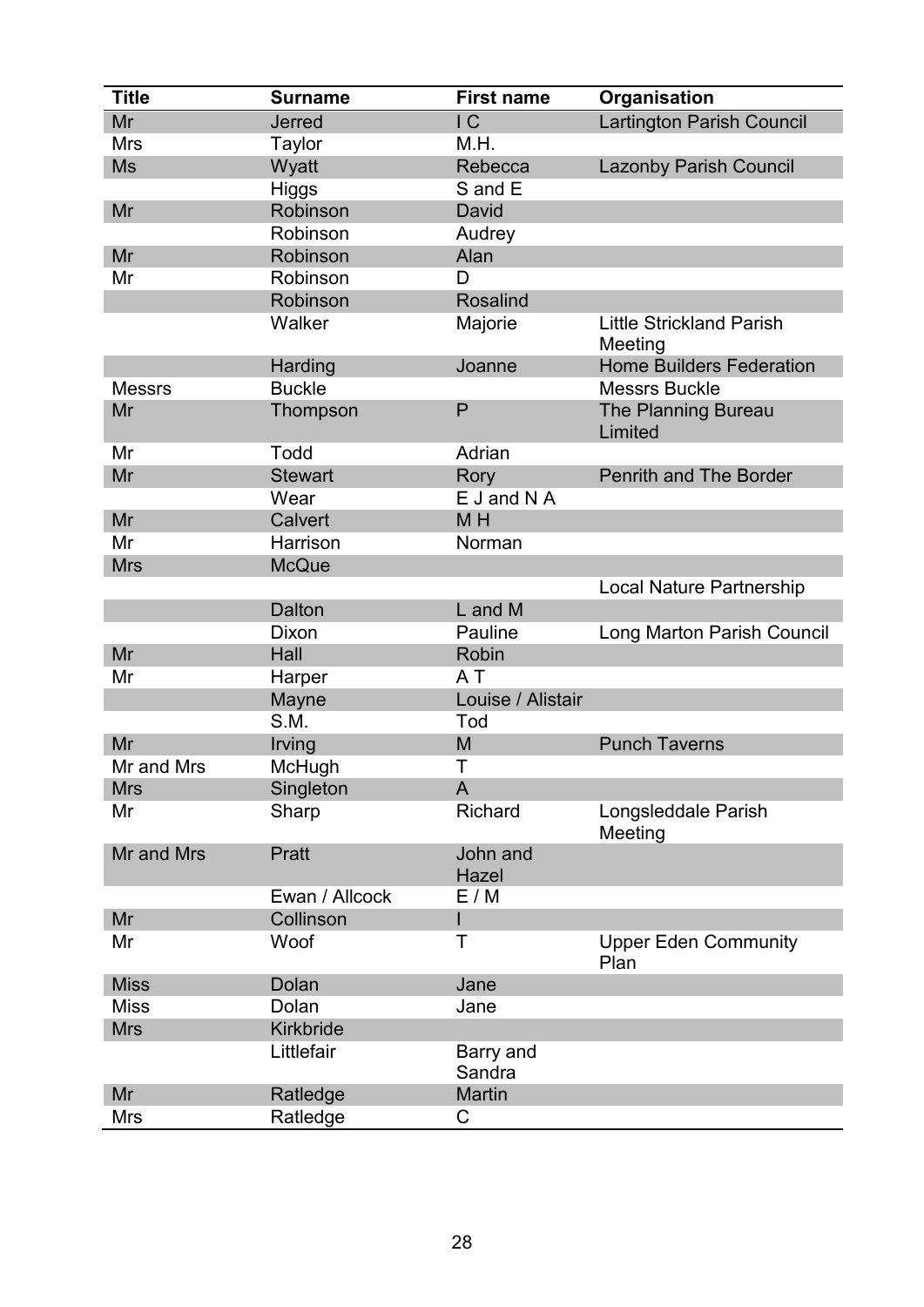| <b>Title</b>  | <b>Surname</b>     | <b>First name</b> | Organisation                                                            |
|---------------|--------------------|-------------------|-------------------------------------------------------------------------|
|               | <b>Bowman</b>      | <b>Patrick</b>    |                                                                         |
| Mr            | Wellock            | M                 | Kirkwells - town planning<br>and sustainable<br>development consultants |
| Mr            | Leece              | <b>JC</b>         | <b>Lowther Parish Council</b>                                           |
| Mr            | Jerred             | $\overline{C}$    | <b>Lunedale Parish Council</b>                                          |
|               | Godfrey            | P <sub>M</sub>    |                                                                         |
| Mr            | Williams           | Τ                 | Miller Homes Limited -<br>Yorkshire                                     |
|               | <b>Chambers</b>    | Agnes             |                                                                         |
| Mr and Mrs    | <b>Brennand</b>    | GH                |                                                                         |
|               | Gregson            | A & A             |                                                                         |
|               | Plowright          | Georgina          |                                                                         |
|               |                    |                   | Hartbrights                                                             |
|               | Potter             | Alan              |                                                                         |
| Mr            | Lancaster          | W J               |                                                                         |
| Mr and Mrs    | Cleasby            |                   |                                                                         |
| <b>Messrs</b> | Cleasby            | M                 |                                                                         |
|               | Thompson           | Lauren            | <b>Tesni Properties Limited</b>                                         |
| Dr            | Lindley            | Bryan C           | formerly President Penrith<br><b>Civic Society</b>                      |
| Dr            | Heyworth           | Judith A          |                                                                         |
|               | Metcalf / Paterson | Dot / Dave        |                                                                         |
| Mr            | Prentince          | John              | <b>Mallerstang Parish Meeting</b>                                       |
| <b>Mrs</b>    | Haygarth           | <b>Melanie</b>    |                                                                         |
|               | Allen              | Antonia           |                                                                         |
|               |                    |                   | <b>Marine Management</b><br>Organisation                                |
| <b>Mrs</b>    | Halsall            | <b>Chrissie</b>   |                                                                         |
| Mr            | <b>Halsall</b>     | Joe               |                                                                         |
|               | Capstick           | Daniel            |                                                                         |
| Mr            | <b>Davis</b>       | $\mathsf{A}$      |                                                                         |
|               | Davis              | J A               |                                                                         |
|               | <b>Banister</b>    | <b>Nicola</b>     |                                                                         |
| Mr and Mrs    | Young              |                   |                                                                         |
| Mr            | <b>Sutton</b>      | K                 |                                                                         |
| Mr and Mrs    | Moore              | P J               |                                                                         |
|               | Middleton          | A                 |                                                                         |
|               | Sweeney            | M <sub>C</sub>    |                                                                         |
| Mr and Mrs    | Scobie-Youngs      |                   |                                                                         |
| Mr            | Shepherd           | Charlie           | <b>Penrith Ramblers</b>                                                 |
| Mr and Mrs    | <b>Binks</b>       | $\mathsf C$       |                                                                         |
| Mr            | <b>Ross</b>        | A                 | The Lowther Estates                                                     |
| Mr            | M                  | <b>Brimmer</b>    | <b>Martindale Parish Meeting</b>                                        |
|               | Turner             | Rosemary          |                                                                         |
| <b>Mrs</b>    | Capstick           | E                 |                                                                         |
|               | Davey              | B <sub>M</sub>    |                                                                         |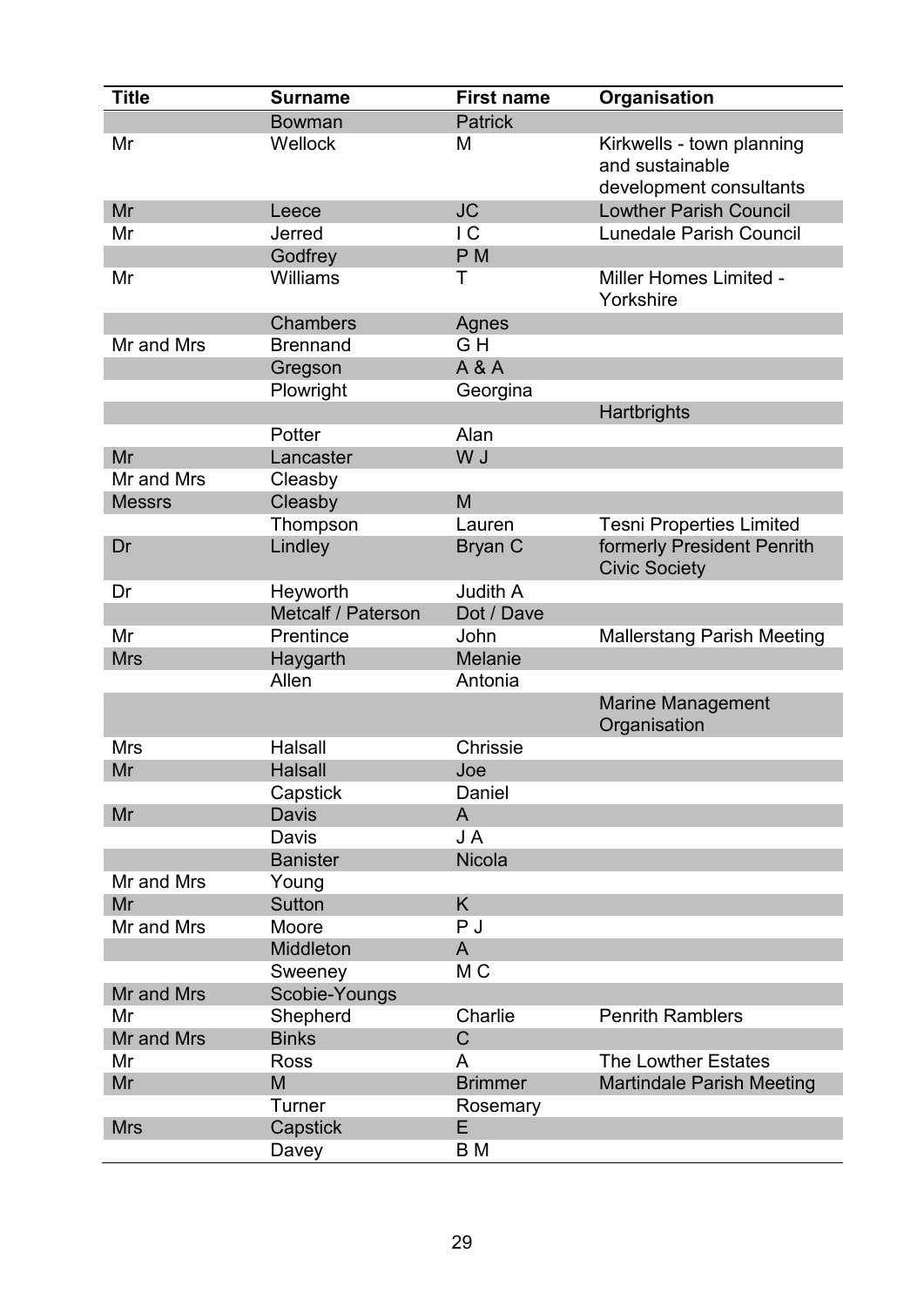| <b>Title</b> | <b>Surname</b>         | <b>First name</b> | Organisation                      |
|--------------|------------------------|-------------------|-----------------------------------|
|              | Capstick               | G                 |                                   |
|              | Capstick               | Alison            |                                   |
|              |                        |                   | <b>Northern Trust</b>             |
| <b>Mrs</b>   | <b>Atkinson</b>        | M E               |                                   |
| Mr           | Hurford                | David             |                                   |
|              | Hurford                | <b>Christine</b>  |                                   |
| Mr           | <b>Brown</b>           | D                 | <b>Matterdale Parish Council</b>  |
| <b>Mrs</b>   | Perry                  | J                 | <b>Friends of the Earth</b>       |
|              | Rose                   | <b>Michael</b>    |                                   |
| Mr and Mrs   | <b>Morris</b>          | D W and C A       |                                   |
|              | <b>Botterill</b>       | Elizabeth         |                                   |
| Mr           | <b>Willison-Holt</b>   | A                 | <b>Holt Planning Consultancy</b>  |
| Mr and Mrs   | Wilson                 | FW                |                                   |
| <b>Mrs</b>   | Newsham                | M <sub>P</sub>    |                                   |
| <b>Mrs</b>   | <b>Towler</b>          | K                 | <b>Mickleton Parish Council</b>   |
| Mr           | <b>Brass</b>           | D                 | Lakeland Eggs Co.                 |
| Mr & Mrs     | Cartmell               |                   |                                   |
| <b>Mrs</b>   | Connelly               | Joan              | <b>Milburn Parish Council</b>     |
|              | <b>Hill</b>            | $\mathsf C$       |                                   |
|              | Cowperthwaite          | R A               |                                   |
| Mr           | <b>Walters</b>         | $\mathsf{R}$      |                                   |
| <b>Mrs</b>   | <b>Huck</b>            | J                 |                                   |
| <b>Mrs</b>   | Oliver                 | J M               |                                   |
| Mr           | Nicholson              | M                 | <b>Russell Armer Ltd</b>          |
| Mr           | Turnbull               | <b>Irvine</b>     |                                   |
|              |                        |                   | Ministry of Defence               |
|              | Wilson                 | Carolyn           | <b>Mobile Operators</b>           |
|              |                        |                   | Assocation, c/o Mono              |
|              |                        |                   | <b>Consultants Limited</b>        |
| Mr           | Cleasby                | <b>Richard</b>    |                                   |
|              | <b>Birbeck</b>         | Mary              |                                   |
| <b>Mrs</b>   | Runkee                 | Andrea            | <b>Morland Parish Council</b>     |
|              | Tinn                   | <b>Christine</b>  |                                   |
|              | Smith                  | Diana             |                                   |
| Mr           | <b>Miles</b>           | A                 | <b>Sustrans</b>                   |
|              | <b>Alison Stringer</b> | Nick Turner &     | <b>Muker Parish Council</b>       |
|              | Flemming               | <b>Christine</b>  | <b>Mungrisdale Parish Council</b> |
| Mr           | Hatt                   | John              |                                   |
| Mr           | <b>Walker</b>          | <b>Myles</b>      |                                   |
| Mr           | Longworth              | <b>Nigel</b>      | Eden Cycle Campaign               |
| Major        | Sawrey-Cookson         | H                 |                                   |
|              | <b>Blue</b>            | J                 |                                   |
|              |                        |                   | <b>John Coward Architects Ltd</b> |
| Mr           | Mellon                 | D <sub>C</sub>    |                                   |
| Mr           | <b>Stafford</b>        | Samuel            | <b>GVA Grimley Limited</b>        |
|              | Watson                 | June              | <b>Murton Parish Council</b>      |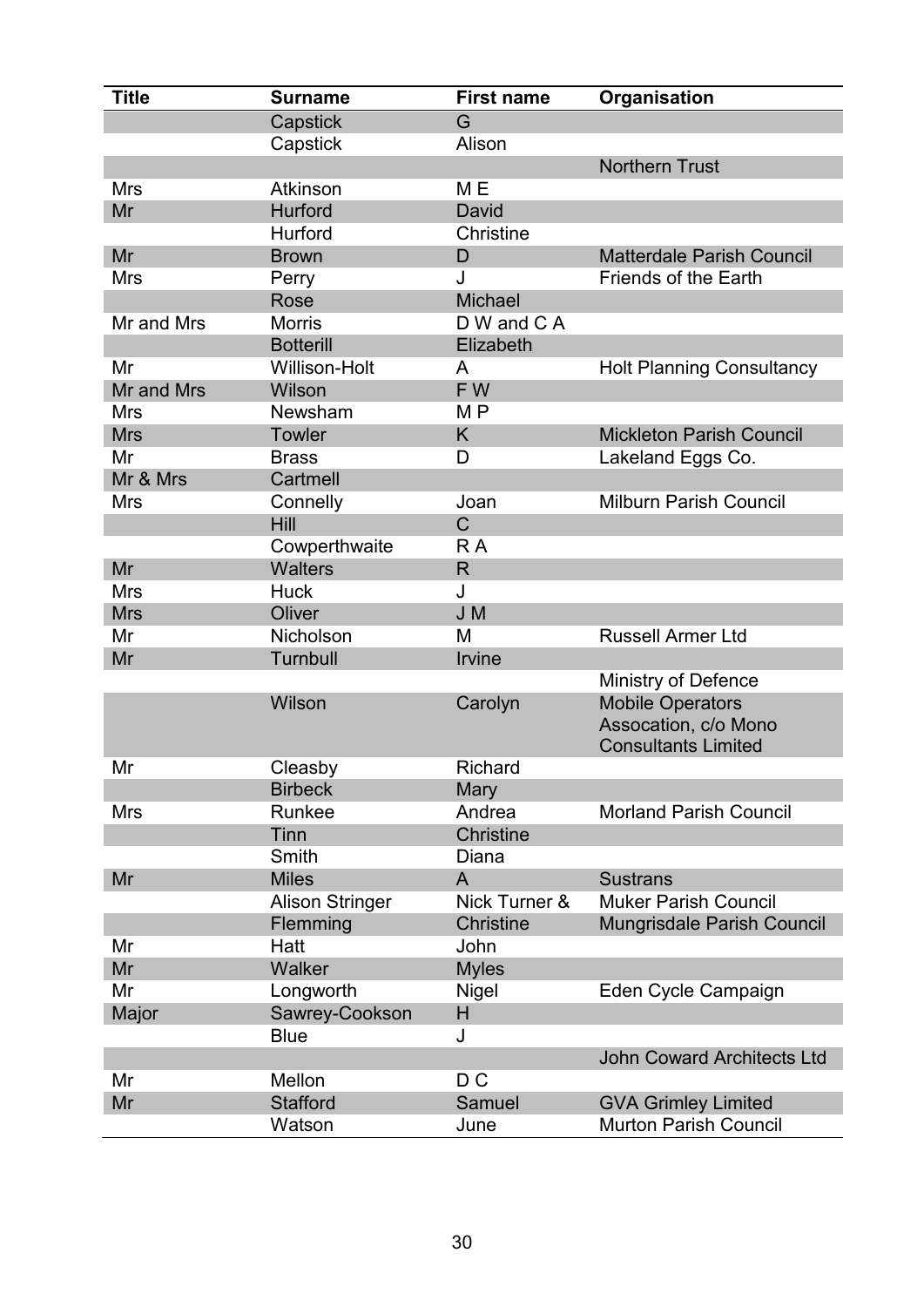| <b>Title</b> | <b>Surname</b>   | <b>First name</b>                 | Organisation                                                     |
|--------------|------------------|-----------------------------------|------------------------------------------------------------------|
| Mr           | <b>Stock</b>     | P                                 | <b>North Country Home Group</b><br>Limited                       |
|              | llett            | D                                 |                                                                  |
|              | Middleton        | Sarah                             | <b>Nateby Parish Meeting</b>                                     |
| <b>Mrs</b>   | Papaleo          | Sarah                             | Taylor & Hardy Ltd                                               |
|              |                  |                                   | S Mansbridge                                                     |
|              |                  |                                   | <b>National Grid</b>                                             |
|              |                  |                                   | <b>Action with Communities</b><br>Cumbria                        |
|              | Hassan           | Alla                              | PlanInfo                                                         |
|              | <b>Duckworth</b> | Jean                              |                                                                  |
|              | Turner           | <b>M &amp; T</b>                  |                                                                  |
|              | <b>McCarthy</b>  | W and J                           |                                                                  |
|              |                  |                                   | <b>Natural England</b>                                           |
| Mr           | <b>Bendelow</b>  | $\overline{C}$                    |                                                                  |
|              | Goode            | Max                               | <b>Carter Jonas</b>                                              |
| Mr           | Sandwith         | F                                 | <b>King Sturge LLP</b>                                           |
| Mr and Mrs   | <b>Baglee</b>    | K and M                           |                                                                  |
|              | Foster           | Joyce                             |                                                                  |
| <b>Mrs</b>   | <b>Balmer</b>    | JR                                |                                                                  |
|              | <b>Clarke</b>    | <b>Diane</b>                      | <b>Network Rail</b>                                              |
| <b>Mrs</b>   | Cherry           | PA                                |                                                                  |
| Mr           | <b>Reed</b>      | C                                 |                                                                  |
| Mr           | Shannon          | Stephen                           |                                                                  |
|              | Sim/Cook         | <b>S &amp; N</b>                  |                                                                  |
| Mr           | Claxton          | D                                 | <b>Cumbria Association of</b><br><b>Local Councils</b>           |
| Mr           | Walker           | James                             | Newbiggin Parish Meeting                                         |
|              | Lancaster        | Kayleigh                          | <b>PFK</b>                                                       |
| <b>Mrs</b>   | Hancock          | M                                 | <b>Newby Parish Meeting</b>                                      |
| Mr           | <b>McGovern</b>  | <b>Mark</b>                       | <b>SSA Planning Limited</b>                                      |
|              |                  |                                   | <b>Equality Cumbria</b>                                          |
| <b>Mrs</b>   | Mackey           | J                                 | <b>Eusemere Farm House</b>                                       |
| Mr           | <b>Birkett</b>   | Frank                             |                                                                  |
|              |                  |                                   | <b>NHS North Cumbria Clinical</b><br><b>Commissioning Group</b>  |
|              | Page             | R, C & D                          |                                                                  |
| Mr and Mrs   | Harrison         | A & M                             |                                                                  |
| Mr           | Copper           | <b>Neill</b>                      |                                                                  |
| Mr           | Cope             | J                                 |                                                                  |
|              | Littlefair       | A W                               |                                                                  |
|              | Marsh            | <b>Stuart and</b><br><b>Diane</b> |                                                                  |
| Mr           | <b>Tatters</b>   | A J                               |                                                                  |
| Mr           | Harper           | P E                               |                                                                  |
| Mr           | <b>Ashwin</b>    | <b>Mike</b>                       | <b>River Eden &amp; District</b><br><b>Fisheries Association</b> |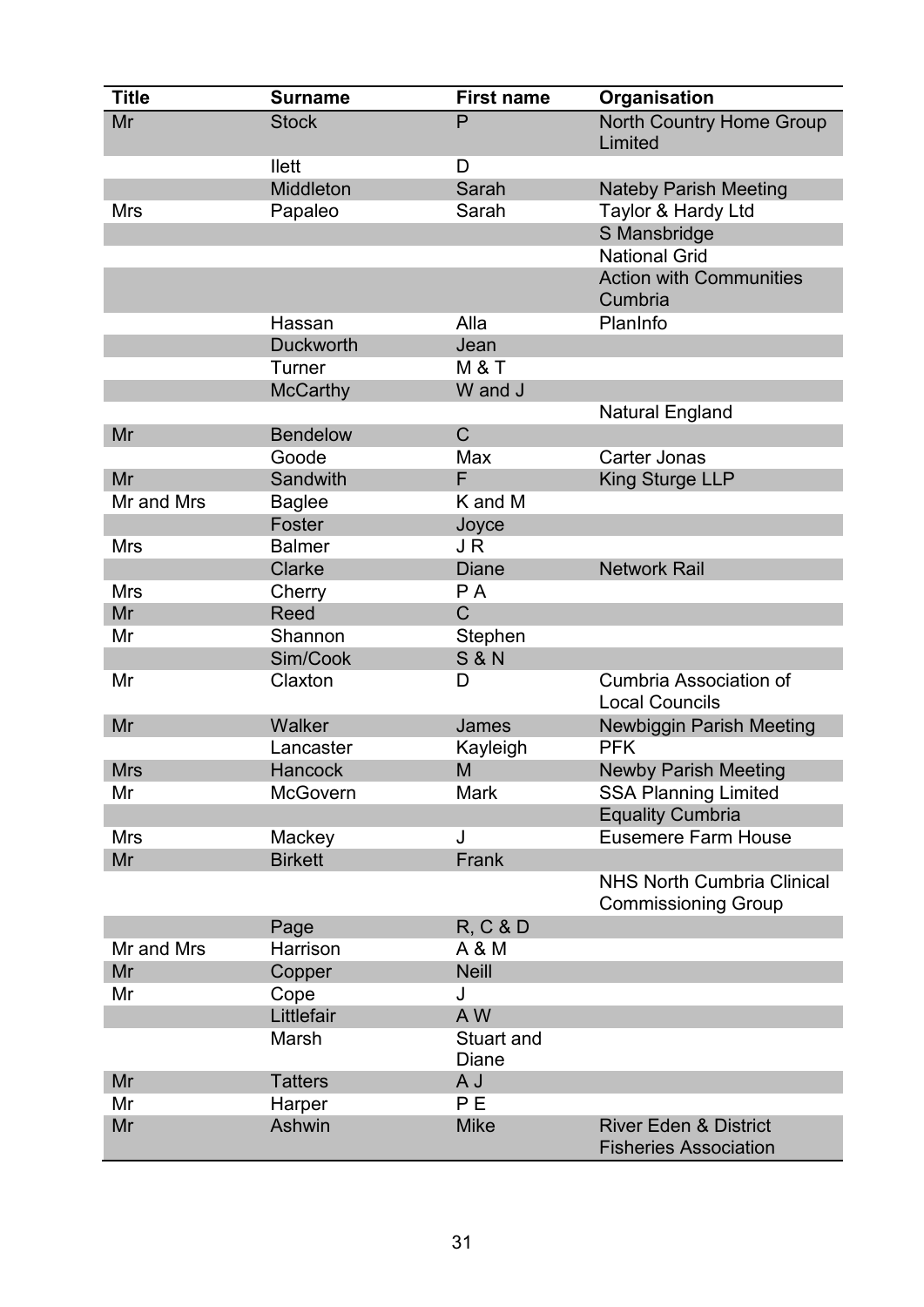| <b>Title</b> | <b>Surname</b>         | <b>First name</b> | Organisation                             |
|--------------|------------------------|-------------------|------------------------------------------|
| Mr and Mrs   | <b>Tunstall</b>        | W                 |                                          |
|              | Golden                 | M and M           |                                          |
|              | Whitfield              | Lee               |                                          |
|              | <b>Richter</b>         | <b>Mark</b>       |                                          |
| <b>Mrs</b>   | <b>Dixon</b>           |                   |                                          |
|              | Simpson                | Amanda            |                                          |
| <b>Mrs</b>   | <b>Nicol</b>           | B J               |                                          |
|              | Littlewood             | R                 |                                          |
| Mr           | <b>Noblett</b>         | H                 |                                          |
| Mr           | Ennion                 | M                 |                                          |
|              |                        |                   | <b>North Yorkshire County</b><br>Council |
|              | Auty                   | J                 |                                          |
|              | McIldowie              | S                 |                                          |
|              | Webb                   | Nicola            |                                          |
|              |                        |                   | Hogg & Robinson (Builders)<br>Ltd        |
| <b>Miss</b>  | Farley                 | S                 |                                          |
|              | Dent                   | Colin             |                                          |
|              | Handley                | Abbie             |                                          |
|              | Hodgson                | A J and A M       |                                          |
|              | Fripp                  | D.C.              |                                          |
| Mr           | <b>Naples</b>          | Rob               | <b>Northumberland County</b><br>Council  |
| Mr and Ms    | <b>Grice and Mills</b> | $J$ and $Z$       |                                          |
| <b>Ms</b>    | Jennings               | RL                | <b>Concept Town Planning Ltd</b>         |
|              | Cooper                 | R                 |                                          |
|              | Majewski               | S                 |                                          |
| Mr           | Tarn                   | A                 |                                          |
|              | Walkingshaw            | L                 |                                          |
| Mr and Mrs   | Hexter                 | P                 |                                          |
| Mr and Mrs   | Richardson             | P                 |                                          |
|              | Young                  | C & S             |                                          |
| Mr           | <b>Tolmie</b>          | Peter             | <b>Peter Tolmie Ltd</b>                  |
| Mr and Mrs   | Allan                  | M and L           |                                          |
| Mr and Mrs   | <b>Moore</b>           | N                 |                                          |
|              |                        |                   | <b>Northumberland County</b><br>Council  |
| Mr           | Crawford               | Lee               | <b>Persimmon Homes PLC</b>               |
| Mr and Mrs   | <b>Stiles</b>          | J B and M J       |                                          |
|              | <b>Sadler</b>          | lan               |                                          |
|              | Constantine            | C                 |                                          |
| Colonel      | Sewell                 | W A               |                                          |
| Mr           | <b>Addis</b>           | Frank             |                                          |
| <b>Mrs</b>   | <b>Addis</b>           | Julie             |                                          |
| <b>Mrs</b>   | Gallagher              | M H               |                                          |
| Mr           | Winter                 | <b>G C Philip</b> |                                          |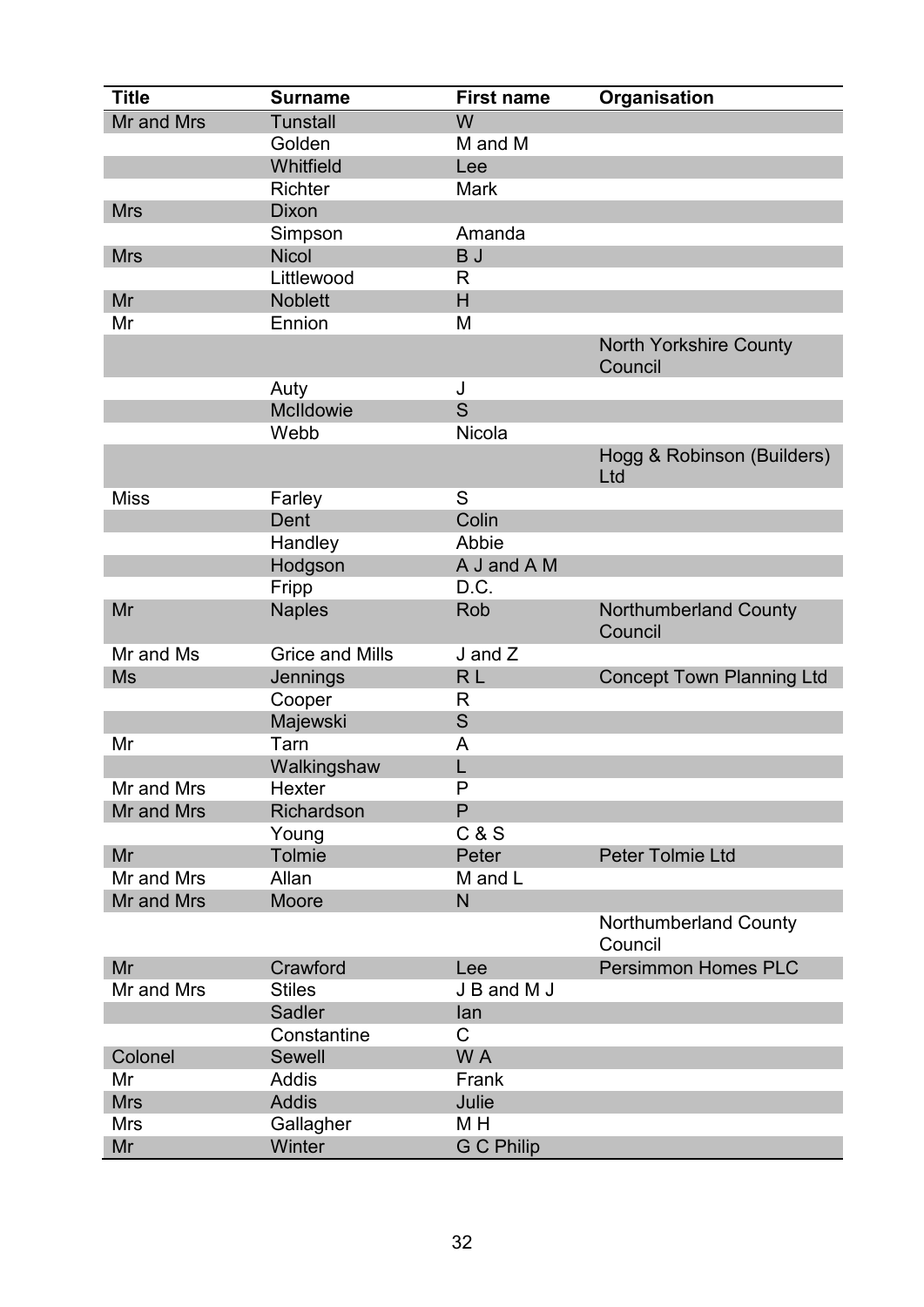| <b>Title</b> | <b>Surname</b>     | <b>First name</b> | Organisation                                                                                      |
|--------------|--------------------|-------------------|---------------------------------------------------------------------------------------------------|
| Mr           | Thompson           | B                 | <b>Heart of Eden Community</b><br>Plan                                                            |
|              | Simpson            | Joyce             |                                                                                                   |
|              | Holliday           | S J               |                                                                                                   |
| Mr           | <b>Heath</b>       | J                 |                                                                                                   |
| <b>Mrs</b>   | Longworth          | M                 | <b>Orton Parish Council</b>                                                                       |
|              | Heap               | Stephen           | <b>Ousby Parish Council</b>                                                                       |
|              | Hodgson            | G                 |                                                                                                   |
| Mr & Mrs     | Gate               | D                 |                                                                                                   |
|              | Johnson            | Michael           | <b>Patterdale Parish Council</b>                                                                  |
| Mr and Mrs   | Ball               | Τ                 |                                                                                                   |
| Mr and Mrs   | Jenkinson          | H C and J         |                                                                                                   |
|              |                    |                   | Appleby Heritage and<br><b>Training Centre</b>                                                    |
|              | Robertson          | <b>Sara</b>       |                                                                                                   |
| <b>Mrs</b>   | Walton             | E                 |                                                                                                   |
| <b>Miss</b>  | <b>Clark</b>       | J                 |                                                                                                   |
|              | <b>Chalmers</b>    | R F               |                                                                                                   |
|              | Law                | Mary J            |                                                                                                   |
| Mr           | <b>Bashall</b>     | William           | <b>William Bashall Associates</b>                                                                 |
| Mr           | Garner             | <b>Chris</b>      | <b>Garner Planning Associates</b>                                                                 |
| Mr           | Hodgson            | M & R             |                                                                                                   |
| Mr           | <b>Butterfield</b> | S                 |                                                                                                   |
| Mr & Mrs     | Sharp              | John & Kaite      |                                                                                                   |
| Mr           | <b>Bailey</b>      | <b>Nick</b>       | <b>Manning Elliott</b>                                                                            |
| Mr           | Walker             | M                 | <b>Peacock and Smith</b>                                                                          |
| Mr           | <b>Miller</b>      | Dave              | <b>North Associates Limited</b>                                                                   |
|              | Wright             | J A S             |                                                                                                   |
|              | Conway             | D T               |                                                                                                   |
| Mr           | Ratcliffe          | J                 |                                                                                                   |
| <b>Mrs</b>   | Witney             | A                 |                                                                                                   |
|              | Relph              | TH <sub></sub>    |                                                                                                   |
|              | <b>Bradney</b>     | JR                | <b>River Eden and District</b><br><b>Fisheries Association and</b><br>Yorkshire Fly Fisher's Club |
| Mr           | Mullen             | D                 |                                                                                                   |
|              | <b>Cross</b>       | S and C           |                                                                                                   |
|              | Derbyshire         | J                 |                                                                                                   |
| Mr           | <b>Harris</b>      | Will              |                                                                                                   |
| Mr           | Cockcroft          | T M               |                                                                                                   |
|              | <b>Ewbank</b>      | $\mathsf C$       |                                                                                                   |
| <b>Mrs</b>   | Tunnadine          | Viv               | <b>Penrith Town Council</b>                                                                       |
| Mr           | Price              | D                 | <b>Cable and Wireless</b>                                                                         |
|              | Fermer             | Steve and Val     |                                                                                                   |
|              | Pattinson          | <b>Neal</b>       |                                                                                                   |
|              | Pattinson          | Hayley            |                                                                                                   |
|              | Cattermole         | Judith            |                                                                                                   |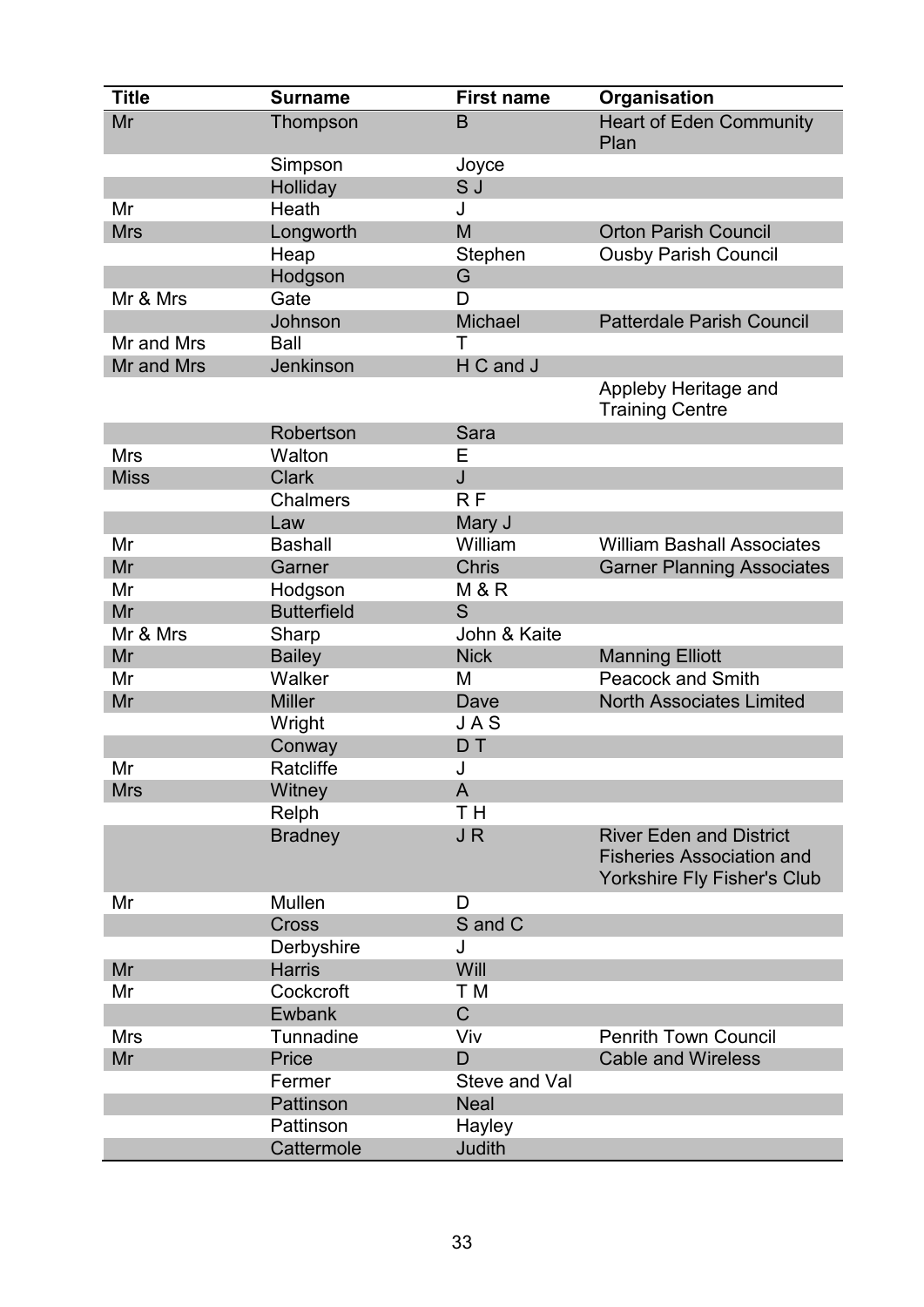| <b>Title</b> | <b>Surname</b>    | <b>First name</b> | Organisation                                               |
|--------------|-------------------|-------------------|------------------------------------------------------------|
| <b>Ms</b>    | <b>Bond</b>       | J                 | <b>Taylor Wimpey Strategic</b><br>Land                     |
| Mr           | Thorley           | A                 | <b>Taylor Wimpey UK Limited</b>                            |
|              | <b>Dinnes</b>     | Louise            |                                                            |
|              |                   |                   | <b>Ast Signs</b>                                           |
|              |                   |                   | <b>Union Pub Company</b>                                   |
|              |                   |                   | <b>Appleby Chamber of Trade</b>                            |
| <b>Ms</b>    | Folkard           | Louise            | <b>Alston Moor Business</b><br>Association                 |
| Mr           | Gray              | B M               |                                                            |
| Mr           | Armstrong-Payne   | <b>Bruce</b>      | <b>Bruce Armstrong-Payne</b><br><b>Planning Consultant</b> |
|              | Savage            | Joan              |                                                            |
|              | <b>Kirkman</b>    | Anna              |                                                            |
| Dr and Mrs   | <b>Taylor</b>     | M                 |                                                            |
| <b>Miss</b>  | Johnston          | J                 | <b>Plenmeller with Whitfield</b><br><b>Parish Council</b>  |
| Mr           | <b>Elphick</b>    | Chris             | Ravenstonedale Parish<br>Council                           |
|              | Godfrey           | $L$ &D            |                                                            |
|              | <b>Diggle</b>     | Claire            |                                                            |
|              | Hodgson           | J & S             |                                                            |
| Mr and Mrs   | <b>Bagot</b>      | <b>RV</b>         |                                                            |
|              | Fenwick           | Ann and Alf       |                                                            |
|              |                   |                   | <b>Richmondshire District</b><br>Council                   |
|              | <b>Bland</b>      | Gilpin            |                                                            |
| Mr           | Thompson          | Т                 |                                                            |
|              | <b>Newton</b>     | <b>Christine</b>  |                                                            |
| Mr and Mrs   | Hall              | J                 |                                                            |
| <b>Mrs</b>   | Parsler           | J A               | <b>SOLAR (Save Our Land</b><br>and Resources)              |
| <b>Mrs</b>   | Horn              | Е                 |                                                            |
| <b>Mrs</b>   | <b>Clement</b>    | A                 |                                                            |
| Mr and Mrs   | Naylor            | D                 |                                                            |
| <b>Ms</b>    | Fee               | Jacquelyn         | <b>Mono Consultants Ltd</b>                                |
| Mr           | Fisher            | M                 | The Lawn Tennis<br>Association                             |
|              | Allison           | K                 |                                                            |
|              | Kelly             | Rachael           | Sebergham Parish Council                                   |
| <b>Mrs</b>   | Stephenson        |                   |                                                            |
|              | Young             | Τ                 | J.J. Latimer Ltd                                           |
| Mr           | <b>Hutchinson</b> | P                 |                                                            |
| Mr           | Stopford          | A                 |                                                            |
| Mr           | <b>Martin</b>     | John              |                                                            |
| Mr           | Martin            | J                 |                                                            |
| Mr           | <b>Bell</b>       | M                 |                                                            |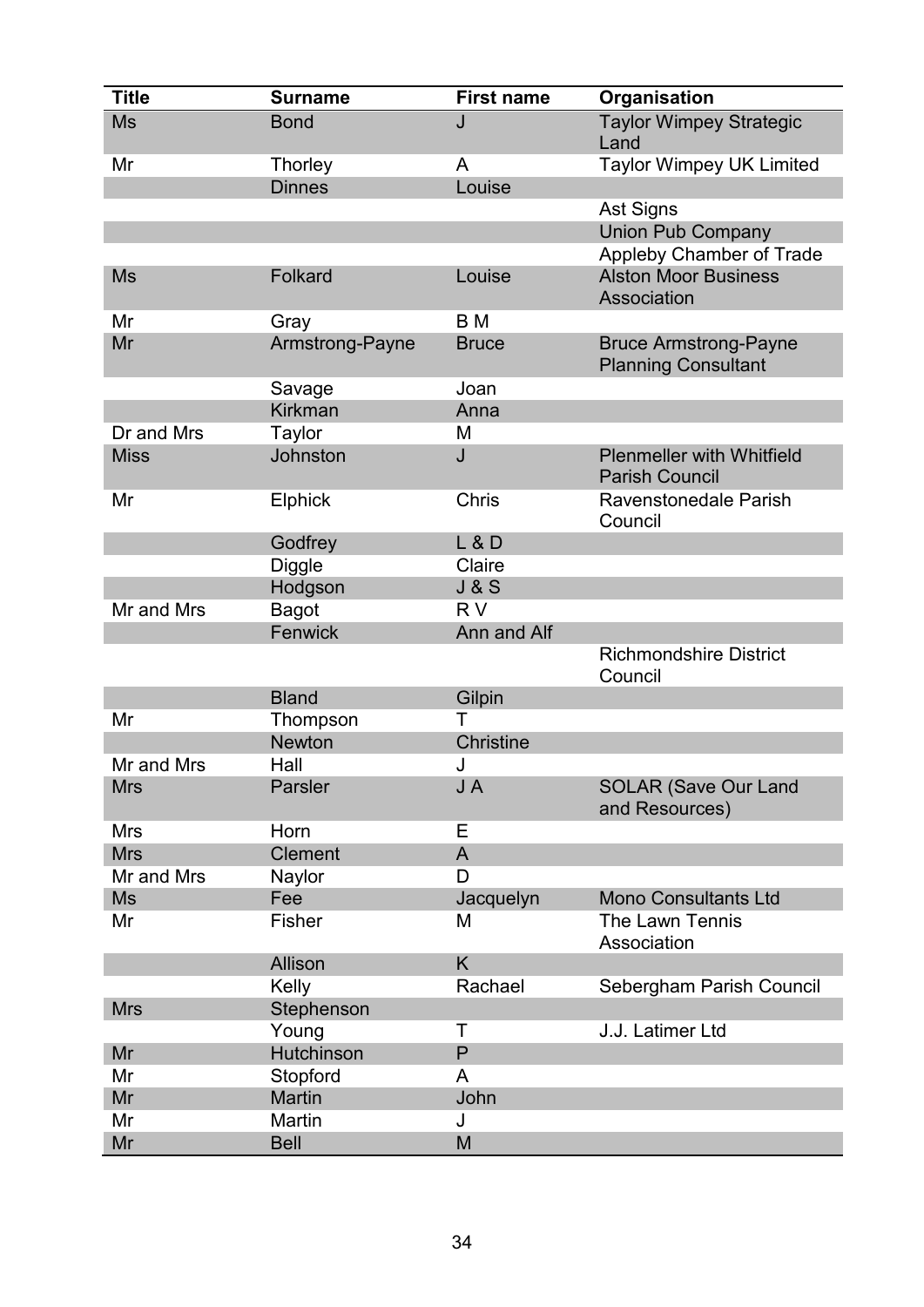| <b>Title</b> | <b>Surname</b>  | <b>First name</b> | Organisation                              |
|--------------|-----------------|-------------------|-------------------------------------------|
| Mr and Mrs   | <b>Harnwell</b> | S <sub>R</sub>    |                                           |
| Mr           | Gill            | Richard           |                                           |
| Mr & Mrs     | <b>Bird</b>     |                   |                                           |
| Mr and Mrs   | Kilduff         |                   |                                           |
|              |                 |                   | <b>Appleby Alliance</b>                   |
| Mr           | Smart           | lan               | <b>IPS Architects</b>                     |
| Mr           | <b>Taylor</b>   | $\mathsf{R}$      | Ian Basely Associates                     |
| Ms           | Hassam          | J                 | Sedbergh Parish Council                   |
| Mr and Mrs   | Raine           | D                 |                                           |
|              | Kidd            | Sylvia            |                                           |
| Mr           | <b>Tailford</b> | RP                |                                           |
|              | Wilding         | 1 & W             |                                           |
| Dr and Mrs   | Gravil          | R.                |                                           |
|              | <b>Scott</b>    |                   |                                           |
|              | Warburg         | W <sub>E</sub>    |                                           |
| <b>Mrs</b>   | Scott-Smith     | Jean              | <b>Shap Parish Council</b>                |
| <b>Mrs</b>   | Johnson         | $\mathsf{C}$      | <b>Alston Moor Partnership</b>            |
|              | <b>Dickie</b>   | R <sub>O</sub>    |                                           |
|              | Nicholson       | David and         |                                           |
|              |                 | Wendy             |                                           |
| Mr           | Metcalfe-Gibson | M                 |                                           |
|              | <b>Hilland</b>  | <b>S&amp;P</b>    |                                           |
|              |                 |                   | Rapleys LLP                               |
| <b>Mrs</b>   | <b>Kelly</b>    | Rachael           | <b>Skelton Parish Council</b>             |
| Mr           | Holliday        | J                 |                                           |
| Mr           | <b>Bagshaw</b>  | C                 |                                           |
|              |                 |                   | <b>Countryside Consultants</b>            |
| Mr           | Monkhouse       | G                 |                                           |
| Mr           | <b>McGuffie</b> | R                 |                                           |
| Mr           | Wyatt           | M                 | <b>JWPC Limited</b>                       |
|              |                 |                   | <b>Graham K Norman</b>                    |
|              |                 |                   | (Architect) Ltd                           |
|              |                 |                   | S P Dobinson Building &                   |
|              |                 |                   | Machinery                                 |
|              | <b>Barton</b>   | Hollie            | <b>NJL Consulting</b>                     |
| Mr and Mrs   | Thornborrow     | J                 |                                           |
|              | Harvey          | Margaret          |                                           |
|              | Sheppard        | R and A           |                                           |
|              | Edwards         | Antony            | <b>Sleagill Parish Council</b>            |
|              | <b>Mason</b>    | F                 |                                           |
|              | Finnie          | М                 |                                           |
|              | Cropley         | <b>Brian and</b>  |                                           |
|              |                 | Catherine         |                                           |
| Mr           | Woodley-Stewart | С                 | <b>North Pennines AONB</b><br>Partnership |
| Mr & Mrs     |                 |                   |                                           |
|              | <b>Higgins</b>  |                   |                                           |
|              | Tonkin          | Lucy              | <b>Sleagill Parish Council</b>            |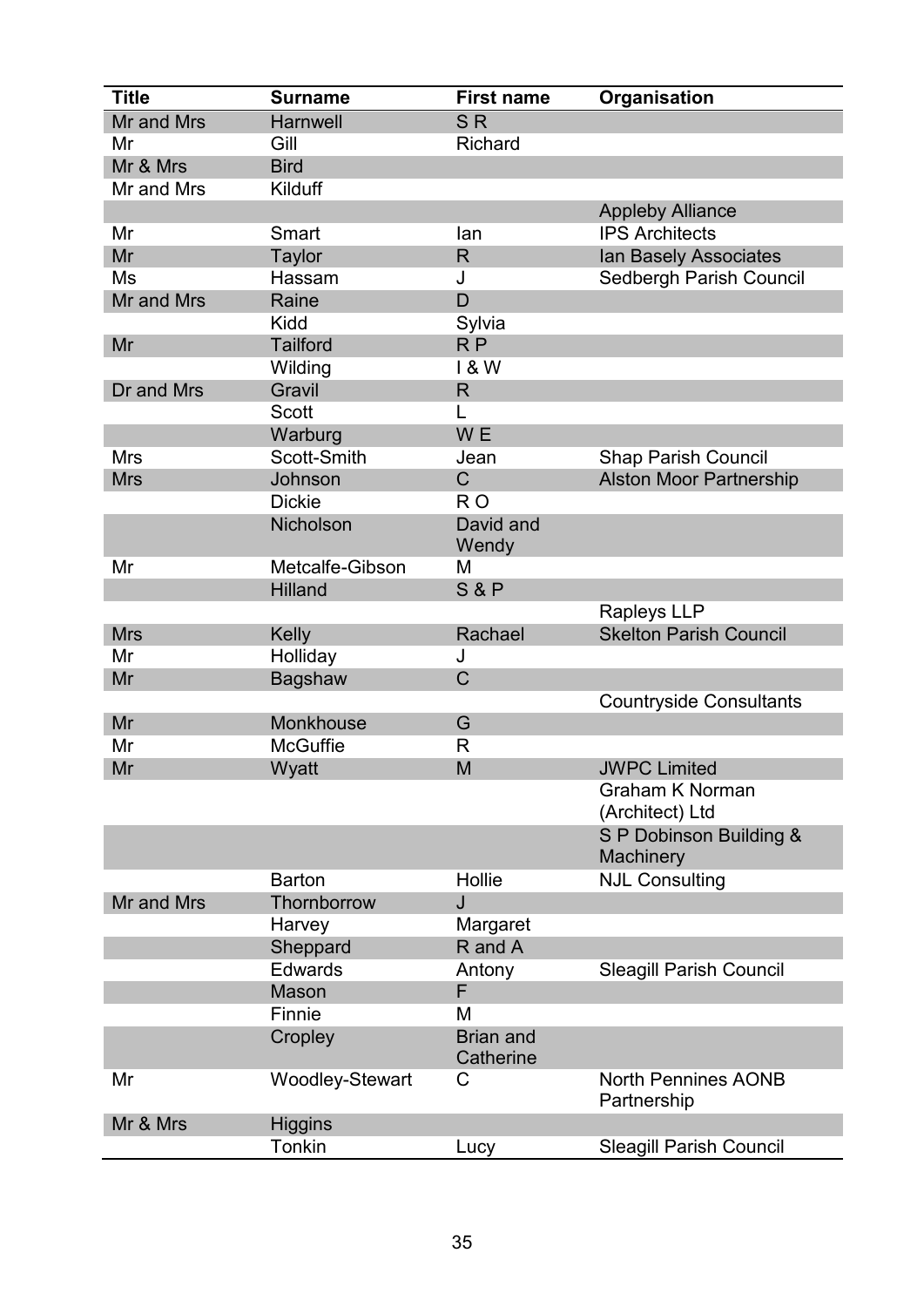| <b>Title</b> | <b>Surname</b>  | <b>First name</b>         | Organisation                                            |
|--------------|-----------------|---------------------------|---------------------------------------------------------|
| Mr and Mrs   | Hamlin          | J G                       |                                                         |
|              | <b>Tidbury</b>  | Wade                      |                                                         |
|              | <b>Tidbury</b>  | Fiona                     |                                                         |
| Mr and Mrs   | Weymouth        | R J                       |                                                         |
| <b>Mrs</b>   | Kelly           | Rachael                   | Sockbridge and Tirril Parish<br>Council                 |
| Mr           | <b>Bryan</b>    | M                         |                                                         |
|              | Fennell         | Caroline                  | <b>Soulby Parish Council</b>                            |
| <b>Mrs</b>   | Godber          | A                         |                                                         |
|              | <b>Buckle</b>   | <b>Iris</b>               | The White Ox Partnership                                |
|              | <b>Buckle</b>   | IE                        |                                                         |
|              | <b>Dudson</b>   | S and L J                 |                                                         |
|              | <b>Bentley</b>  | B                         |                                                         |
|              | Wilkinson       | John and<br><b>Brenda</b> |                                                         |
| Mr           | Connell         | S                         | Penrith Congregation of<br><b>Jehovah's Witnesses</b>   |
| Mr and Mrs   | <b>Szabo</b>    | K <sub>I</sub>            |                                                         |
| Mr           | Thomas          | DJ                        |                                                         |
| Mr           | Swan            | D                         |                                                         |
| Mrs          | Ewbank          | P                         |                                                         |
| Mr           | Atchinson       | D                         |                                                         |
|              | Callaghan       | Jane                      |                                                         |
| Mr and Mrs   | <b>Scott</b>    | W F and A                 |                                                         |
|              |                 |                           | Methodist Homes for the<br>Aged                         |
|              | Downs           | A G                       |                                                         |
| Mr and Mrs   | Squires         |                           |                                                         |
|              | Grant           | <b>Matthew</b>            | <b>White Young Green</b>                                |
|              | <b>Hastwell</b> | Thomas                    |                                                         |
| Dr and Mrs   | Ainsworth       | G and S                   |                                                         |
|              |                 |                           | <b>South Lakeland District</b><br>Council               |
|              |                 |                           | <b>Sport England</b>                                    |
|              | Stephen         | Sarah                     |                                                         |
|              | Harvey          | Sarah                     |                                                         |
| Mr           | Richmond        | A                         | <b>Cumbria Army Cadet Force</b>                         |
|              |                 |                           | <b>Abacus Building Design</b>                           |
|              |                 |                           | <b>ADK Architects</b>                                   |
|              | <b>Broatch</b>  | <b>Hazel</b>              | <b>St Cuthbert Without Parish</b><br>Council            |
|              |                 |                           | <b>Appleby History</b><br><b>Archaeological Society</b> |
|              |                 |                           | <b>Architects Plus</b>                                  |
|              |                 |                           | Architectural Design &<br>Planning Ltd - Mr C Reed      |
|              |                 |                           | <b>Ashton Design</b>                                    |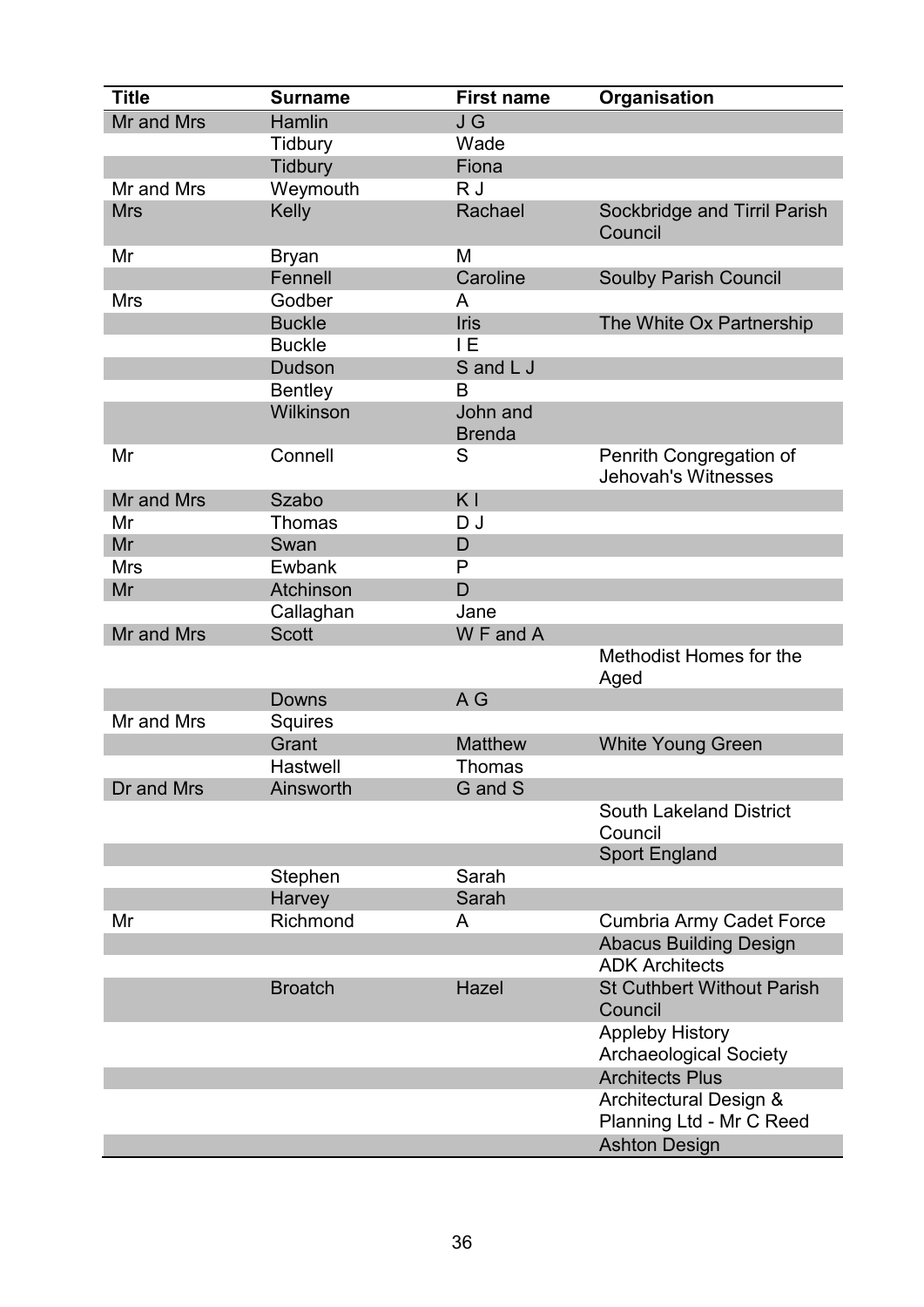| <b>Title</b> | <b>Surname</b> | <b>First name</b> | Organisation                               |
|--------------|----------------|-------------------|--------------------------------------------|
|              | <b>Turner</b>  | <b>Barry</b>      | <b>Atkinson Builders</b>                   |
|              |                |                   | <b>Atkinson Building</b>                   |
|              |                |                   | Contractors                                |
|              |                |                   | <b>AWAZ Cumbria</b>                        |
|              | <b>Barden</b>  | <b>Brian</b>      | <b>Barden Planning</b>                     |
|              |                |                   | <b>Consultants</b>                         |
|              |                |                   | <b>Bingham Yates &amp; Partners</b>        |
|              |                |                   | <b>Black Box Architects Ltd</b>            |
|              |                |                   | <b>Blackett-Ord Conservation</b>           |
|              |                |                   | Architecture                               |
|              |                |                   | <b>Brier Associates</b>                    |
|              |                |                   | <b>Brooke Planning</b>                     |
|              |                |                   | <b>Consultants</b>                         |
| Mr & Mrs     | Lowrey         | J                 | c/o Garner Planning                        |
| Ms           | Carter         | <b>Becx</b>       | St Johns Castlerigg &                      |
|              |                |                   | <b>Wythburn Parish Council</b>             |
|              |                |                   | Carrock Design & Build                     |
|              |                |                   | <b>Church Commissioners for</b><br>England |
| Mrs          | Sinclair       | M <sub>E</sub>    | <b>Stainmore Parish Council</b>            |
|              | Percy          | Andrew            | <b>Cumberland Building</b>                 |
|              |                |                   | Society                                    |
| <b>Mrs</b>   | Anderson       | S                 | <b>Stanhope Parish Council</b>             |
| <b>Mrs</b>   | Longworth      | M                 | <b>Tebay Parish Council</b>                |
|              | Fennel         | Caroline          | <b>Temple Sowerby Parish</b>               |
|              |                |                   | Council                                    |
| <b>Ms</b>    | Lindsley       | Melanie           | <b>The Coal Authority</b>                  |
| Mr           | Anthony        | <b>Ross</b>       | <b>The Theatres Trust</b>                  |
|              | Rose           | Sarah             | <b>Cumbria Woodlands</b>                   |
|              | <b>Edwards</b> | S                 | <b>Cumbrian Homes</b>                      |
|              |                |                   | Damson Design Ltd.                         |
|              |                |                   | Day Cummins Ltd.                           |
|              | Smith          | <b>Nicholas</b>   | <b>District Estates</b>                    |
|              |                |                   | <b>District Estates Ltd</b>                |
| <b>Mrs</b>   | Kelly          | Rachael           | <b>Threlkeld Parish Council</b>            |
|              | Carter         | <b>Becx</b>       | <b>Underskiddaw Parish</b>                 |
|              |                |                   | Council                                    |
|              |                |                   | Eden Architecture:                         |
|              |                |                   | <b>Environmental Design</b>                |
|              |                |                   | <b>Eden Rivers Trust</b>                   |
|              |                |                   | <b>Eden Valley Railway Trust</b>           |
|              |                |                   | Edenholme Building &                       |
|              |                |                   | <b>Architectural Surveyors</b>             |
|              |                |                   | <b>Edwin Thompson</b>                      |
|              |                |                   | Edwin Thompson - Carlisle                  |
|              | Gaskell        | Gemma             | <b>United Utilities</b>                    |
|              |                |                   | <b>United Utilities</b>                    |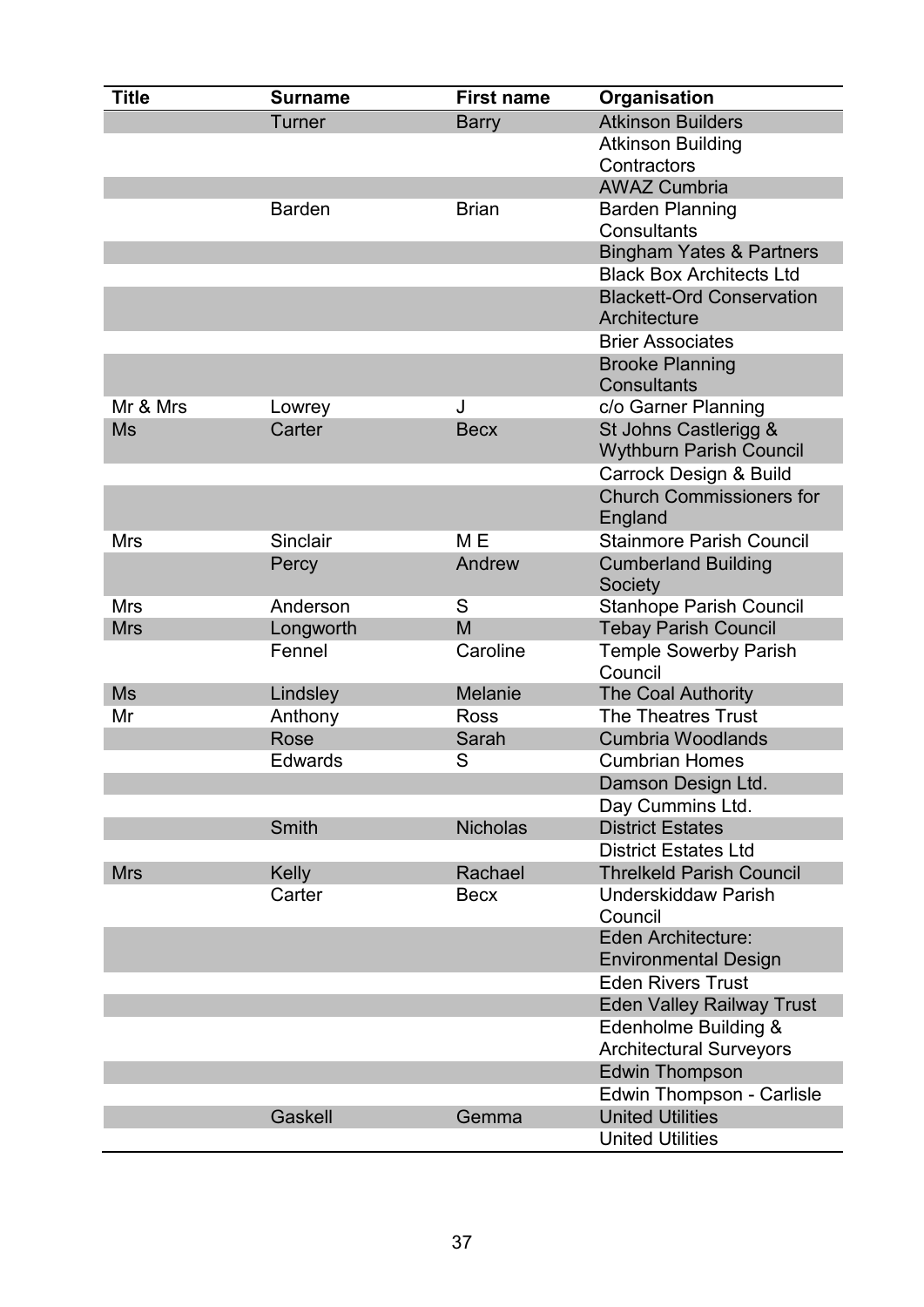| <b>Title</b> | <b>Surname</b>    | <b>First name</b>    | Organisation                                                   |
|--------------|-------------------|----------------------|----------------------------------------------------------------|
|              | English           | Wes                  | <b>Esh Group</b>                                               |
|              |                   |                      | <b>Foskett Hylton</b>                                          |
|              |                   |                      | GKD                                                            |
|              |                   |                      | <b>G R Architects</b>                                          |
|              |                   |                      | <b>Gray Associates Limited</b>                                 |
|              |                   |                      | H & H Land & Property Ltd                                      |
|              | Cairns            | <b>Mark and Paul</b> |                                                                |
| Mr           | <b>Sherratt</b>   | David                | <b>United Utilities</b>                                        |
|              | <b>Brailey</b>    | Elsa                 | <b>Home Group</b>                                              |
|              | Lees              | Rosemarie            | <b>Waitby Parish Meeting</b>                                   |
| Mr           | Hourigan          | M                    | <b>Hourigan Connolly</b>                                       |
|              |                   |                      | Ian Cleasby Drafting &<br>Design                               |
|              | Willmott          | Anne-Marie           | <b>Impact Housing Association</b><br><b>JABA Architect Ltd</b> |
|              |                   |                      | <b>Jock Gordon</b>                                             |
|              |                   |                      | John Westgarth                                                 |
|              | Howard            | Anna                 | <b>Johnby Hall Estate</b>                                      |
|              |                   |                      | Johnston & Wright                                              |
|              |                   |                      | <b>KDS</b>                                                     |
|              | Mondino           | Frank                | Keepmoat                                                       |
| <b>Mrs</b>   | <b>Strong</b>     | H                    | <b>Warcop Parish Council</b>                                   |
|              | Moffat            | <b>Richard</b>       | Lambert Smith Hampton                                          |
| Mr           | Gordon            | Malcolm              | Lazonby Neighbourhood<br><b>Plan Steering Group</b>            |
| <b>Mrs</b>   | Ingman            | B                    | <b>West Allen Parish Council</b>                               |
|              | Gibson            | Wendy                | <b>Lovell Homes</b>                                            |
|              |                   |                      | M Archer - Eden                                                |
|              |                   |                      | <b>Architecture Environmental</b><br>Design                    |
|              |                   |                      | <b>Manning Ellliot Architects</b>                              |
|              |                   |                      | Martin Boyd Architectural<br><b>Services</b>                   |
|              |                   |                      | <b>Martin Cuthell Ltd</b>                                      |
|              |                   |                      | <b>Martin Wainhouse</b>                                        |
| Mr           | <b>Buckingham</b> | Stephen              | Michael CL Hodgson                                             |
| Mrs          | Tarrant           | S                    | <b>Wetheral Parish Council</b>                                 |
|              |                   |                      | <b>MJN Associates</b>                                          |
|              |                   |                      | <b>ML Planning Services Ltd.</b>                               |
|              | Hall              | Ginny                | <b>Mono Consultants</b>                                        |
|              | <b>Burns</b>      | Monica               | <b>National Housing</b><br>Federation                          |
| <b>Mrs</b>   | <b>Trusler</b>    | E                    | <b>Wharton Parish Meeting</b>                                  |
| Mr           | Handley           | John                 | <b>Whinfell Parish Meeting</b>                                 |
| <b>Mrs</b>   | Johnstone         | Linda                | <b>Winton Parish Meeting</b>                                   |
|              | <b>Davies</b>     | Gill                 | <b>Oakmere Homes</b>                                           |
|              |                   |                      | <b>OutREACH Cumbria</b>                                        |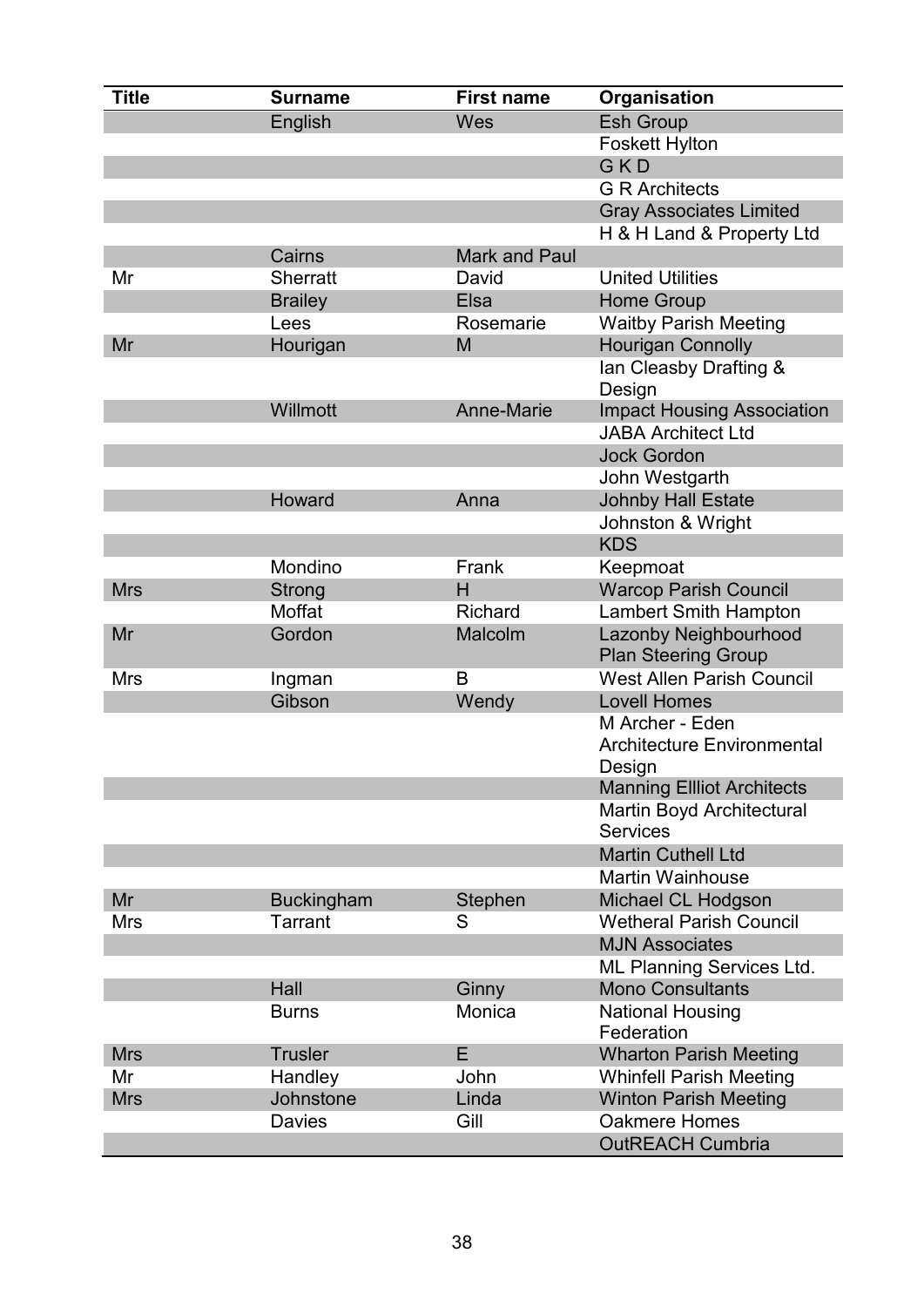| <b>Title</b> | <b>Surname</b>   | <b>First name</b> | Organisation                                                |
|--------------|------------------|-------------------|-------------------------------------------------------------|
| Mr           | <b>Pallister</b> | John              | <b>PallisterCo Ltd</b>                                      |
|              | Fazal            | Amyn              | <b>Penrith Building Society</b>                             |
|              | Cunningham       | Kate              | <b>Penrith Chamber of Trade</b><br>and Commerce             |
|              | Graham           | Rachael           | <b>Persimmon Homes</b><br>Lancashire                        |
|              |                  |                   | Planning Branch Ltd.                                        |
| <b>Mrs</b>   | Jones            | A                 | Planning Branch Ltd.                                        |
|              |                  |                   | Planware                                                    |
|              | Lightfoot        | Rachel            | <b>Positive Planning Solutions</b>                          |
|              |                  |                   | <b>Richard Dryell Architect</b>                             |
|              |                  |                   | <b>Yorkshire Dales National</b><br>Park                     |
|              | <b>Brough</b>    | Gillian           | <b>Riverside Housing</b><br>Association                     |
|              | Morgan           | Andy              | Rowland                                                     |
|              |                  |                   | <b>Royal Mail Group</b>                                     |
| Mr           | Sutton           | J                 | <b>RSPB</b>                                                 |
|              |                  |                   | Sainsbury's Supermarkets                                    |
|              |                  |                   | <b>Savills Smiths Gore</b>                                  |
|              |                  |                   | <b>Sign Solutions</b>                                       |
| Councillor   | Hughes           | <b>Neil</b>       |                                                             |
|              |                  |                   | <b>Space Designed Solutions</b><br>Ltd.                     |
|              |                  |                   | <b>Stephen Crichton Chartered</b><br><b>Architect Ltd</b>   |
| Mr           | Tonge            | H                 | <b>Steven Abbott Associates</b>                             |
|              |                  |                   | <b>Steven Abbott Associates</b>                             |
|              |                  |                   | <b>Story Homes</b>                                          |
|              | <b>Barton</b>    | Daniel            | <b>Story Homes</b>                                          |
|              | Storey           | lan               | <b>Story Homes</b>                                          |
| Mr           | Taylor           | <b>Bob</b>        | <b>Taylor and Hardy Ltd</b>                                 |
| Mr           | <b>Asplin</b>    | John              | <b>Time and Tide</b>                                        |
|              |                  |                   | <b>Tweddell &amp; Slater</b><br><b>Consulting Engineers</b> |
|              | <b>Fuller</b>    | Jeanette          | <b>Two Castles Housing</b><br>Association                   |
|              |                  |                   | <b>TWT Projects</b>                                         |
| Councillor   | Fearon           | Helen             |                                                             |
|              |                  |                   | Unwin Jones Partnership                                     |
|              |                  |                   | <b>Upper Eden History Society</b>                           |
| Councillor   | Carrick          | <b>Hilary</b>     |                                                             |
| Mr           | Palmer           | Adrian            |                                                             |
| Mr           | Parr             | David             |                                                             |
| Mr           | Fox              | Alan              |                                                             |
| Mr           | Robertson        | Alastair          |                                                             |
| Mr           | <b>Alastair</b>  | <b>Davis</b>      |                                                             |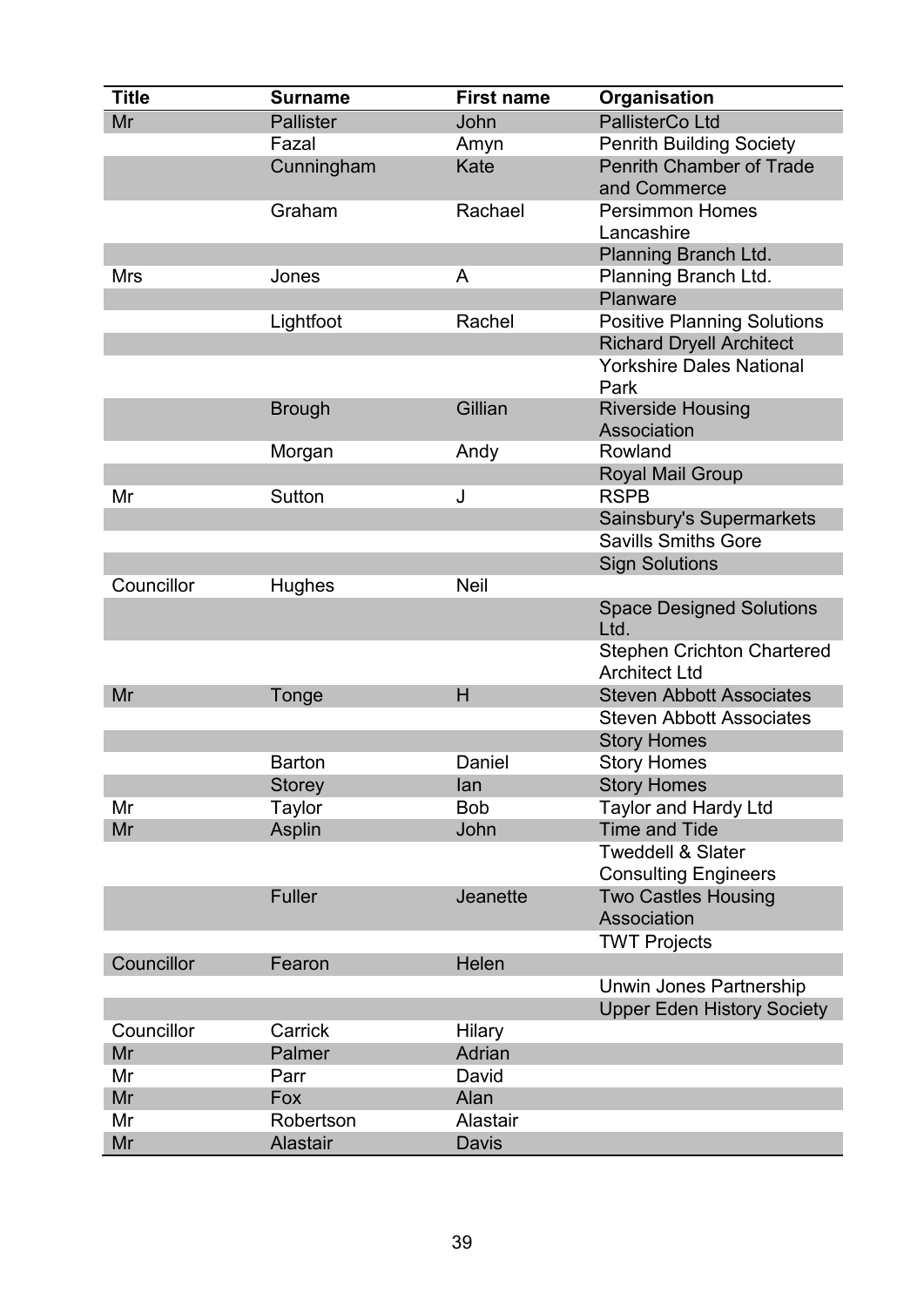| <b>Title</b> | <b>Surname</b>    | <b>First name</b>   | Organisation |
|--------------|-------------------|---------------------|--------------|
| Mr           | <b>Elphick</b>    | $\mathsf C$         |              |
|              | Landowner         |                     |              |
| <b>Mrs</b>   | Allen             | M                   |              |
|              | Allison           | Peter               |              |
|              | Aplin             | <b>Mark</b>         |              |
|              | Armstrong         | Susan               |              |
| Mr           | Armstrong         | <b>Thomas</b>       |              |
|              | Arnold            | Ruth                |              |
|              | <b>Atkinson</b>   | Carol               |              |
|              | Atkinson          | Kenneth             |              |
|              | Atkinson          | Chloe               |              |
| Mr           | Atkinson          | S                   |              |
|              | <b>Bailie</b>     | Lucy                |              |
|              | Bainbridge        | Sam                 |              |
|              | <b>Bainbridge</b> | Janette             |              |
|              | Bainbridge        | Eva                 |              |
|              | <b>Bainbridge</b> | Poppy               |              |
|              | <b>Baker</b>      | Michael             |              |
|              | <b>Baker</b>      | Andrew              |              |
|              | <b>Banks</b>      | Robinson            |              |
|              | <b>Banks</b>      | Gwen                |              |
|              | <b>Barbour</b>    | David               |              |
|              | <b>Bateman</b>    | <b>Pauline</b>      |              |
|              | <b>Baxter</b>     | John                |              |
|              | <b>Bell</b>       | Kath                |              |
|              | <b>Bell</b>       | David               |              |
|              | <b>Bellis</b>     | <b>Howard</b>       |              |
|              | <b>Bennett</b>    | Charles             |              |
|              | <b>Bohling</b>    | Sally and           |              |
|              |                   | <b>Michael</b>      |              |
|              | <b>Bonsor</b>     | Kenneth             |              |
| Mr           | Borgogno          | Anthony             |              |
|              | <b>Borrowdale</b> | lan                 |              |
|              | <b>Bowie</b>      | <b>Stuart</b>       |              |
|              | <b>Bridge</b>     | Glenn               |              |
|              | <b>Bromley</b>    | Andrew              |              |
|              | <b>Bromley</b>    | Rona                |              |
|              | <b>Brooks</b>     | Jennifer            |              |
|              | <b>Brooks</b>     | Leah Patricia       |              |
|              | <b>Brooks</b>     | <b>Paul Herbert</b> |              |
|              | <b>Brooks</b>     | Stella Patricia     |              |
|              | <b>Brown</b>      | Roger               |              |
|              | <b>Brown</b>      | Marian              |              |
|              | <b>Brown</b>      | Adrian              |              |
|              | <b>Brown</b>      | Rachel              |              |
|              | <b>Bulman</b>     | lona                |              |
|              | <b>Burton</b>     | Nigel               |              |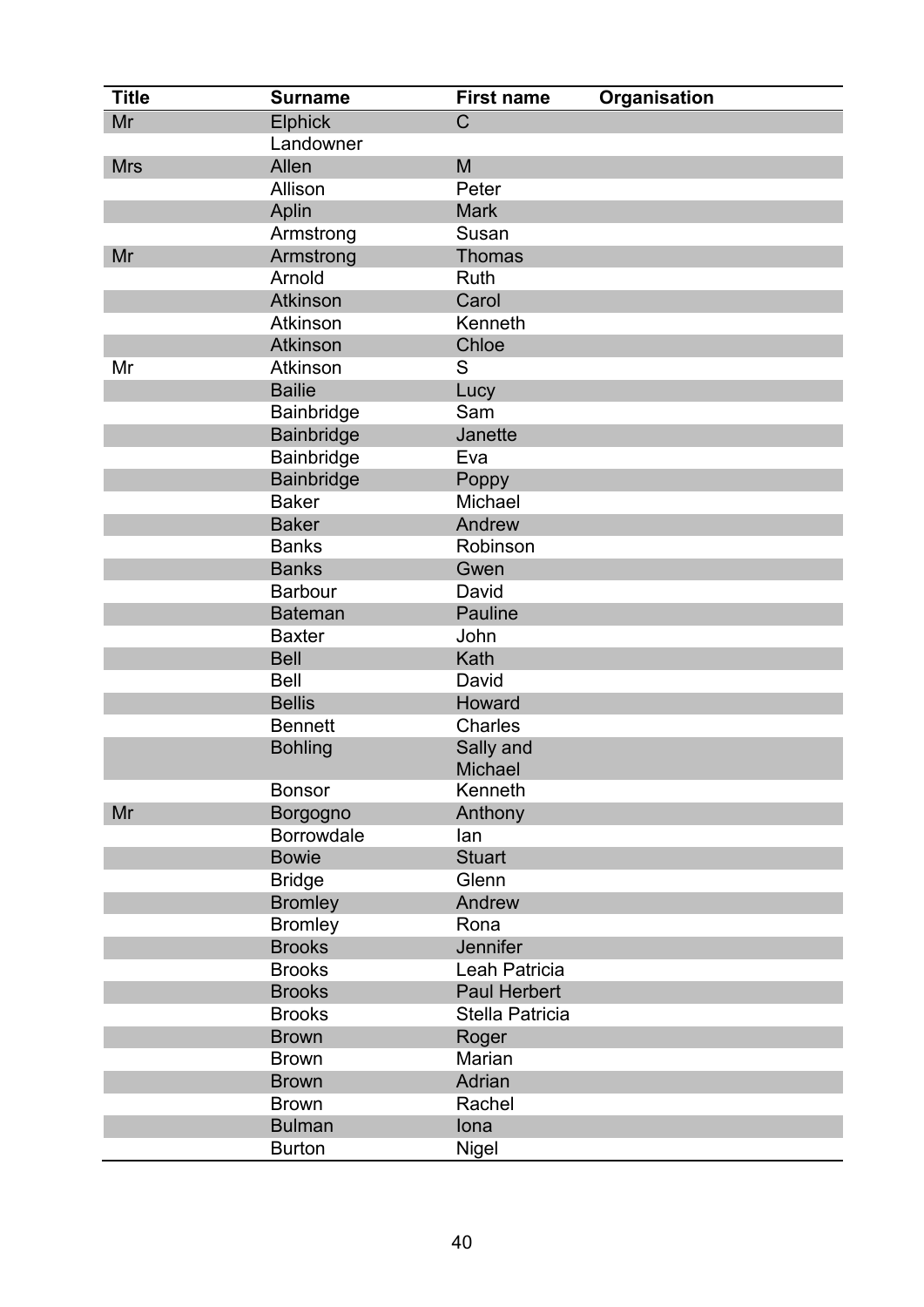| <b>Title</b> | <b>Surname</b>  | <b>First name</b> | Organisation |
|--------------|-----------------|-------------------|--------------|
|              | <b>Butler</b>   | Clare             |              |
|              | Campbell        | George            |              |
|              | Cann            | Johnson           |              |
|              | Carrier         | Michael           |              |
|              | Carter          | T.A               |              |
|              | Carter          | A.L.              |              |
|              | Carter          | Andrew            |              |
|              | Carter          | Alan              |              |
|              | Carter          | <b>Melanie</b>    |              |
|              | Carter          | Wendy             |              |
|              | Carter          | Alan Duncan       |              |
|              | Chamberlain     | <b>Christine</b>  |              |
|              | Chamberlin      | David             |              |
|              | Clarke          | Emma              |              |
|              | Cleave          | Margaret          |              |
|              | Cleave          | <b>Richard</b>    |              |
|              | <b>Clifford</b> | Carol             |              |
|              | Coates          | Edward            |              |
|              | Colborn         | David             |              |
|              | Cole            | <b>Bernard</b>    |              |
|              | Collier         | Dawn              |              |
|              | Cowan           | Edna              |              |
|              | Crossley        | <b>Steve</b>      |              |
|              | Cumpstey        | Joan              |              |
|              | Cuthell         | <b>Stuart</b>     |              |
|              | Cuthell         | Sherolyn          |              |
|              | <b>Cuthell</b>  | Duncan            |              |
|              | Daltrey         | Irene             |              |
|              | <b>Daltrey</b>  | Alan              |              |
|              | Davidson        | <b>Barry Sean</b> |              |
| Mr           | Davidson        | <b>Mike</b>       |              |
| <b>Mrs</b>   | Davidson        | Donna             |              |
|              | <b>Davies</b>   | Gill              |              |
|              | Davis-Merry     | Nicola            |              |
|              | Dawson          | <b>Tamsin</b>     |              |
|              | Daykin          | Richard           |              |
|              | de Gruyther     | Diana             |              |
| Ms           | Dent            | Katy              |              |
|              | <b>Dias</b>     | Elaine            |              |
| <b>Mrs</b>   | <b>Dickson</b>  | Doreen            |              |
| Mr           | <b>Dickson</b>  | George            |              |
|              | <b>Dillon</b>   | P                 |              |
|              | Doan            | Jane              |              |
|              | Dobson          | Jackie            |              |
|              | Donald          | Susan             |              |
|              | Dorman          | David             |              |
|              | Douthwaite      | Laura             |              |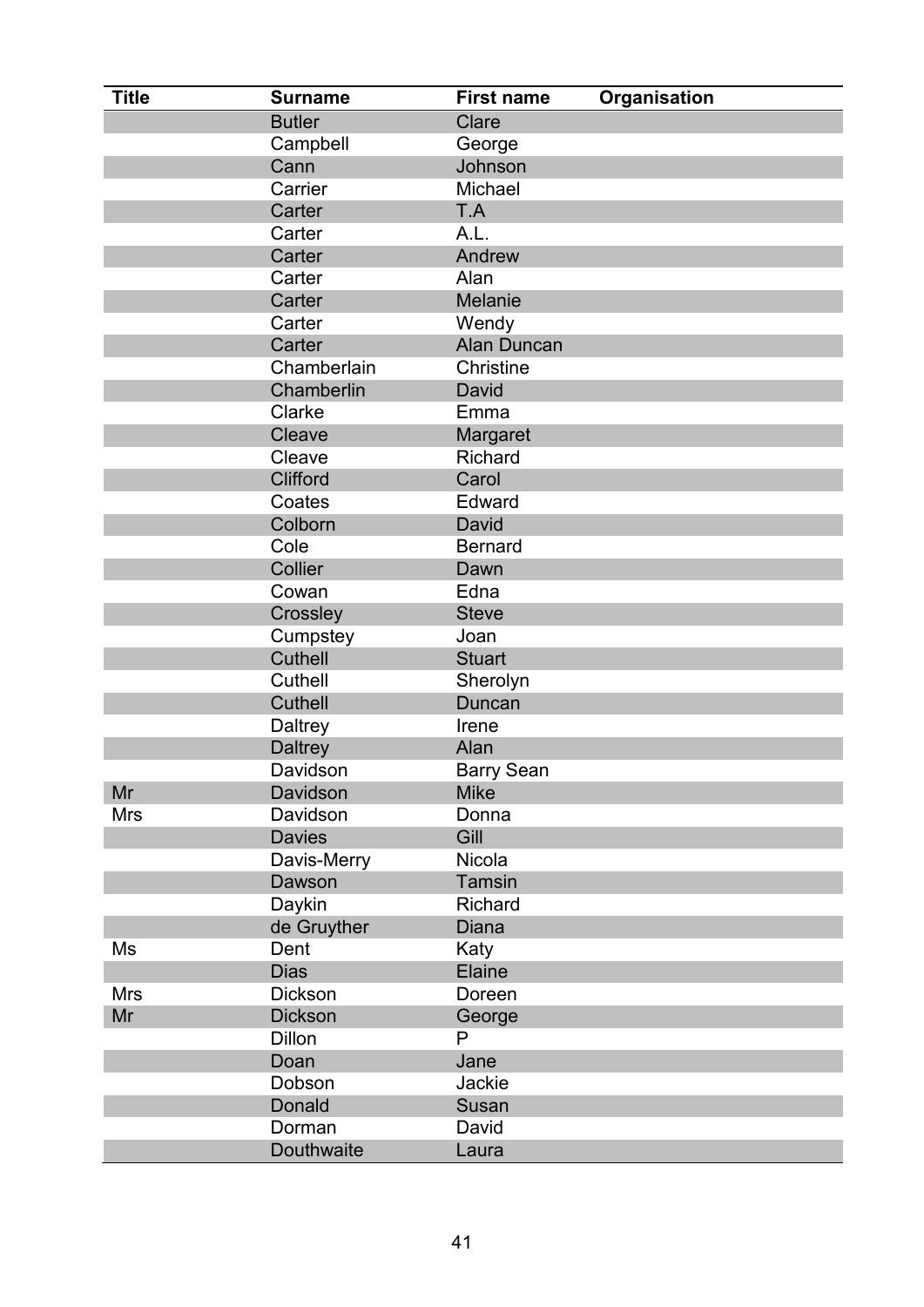| <b>Title</b> | <b>Surname</b>       | <b>First name</b>     | <b>Organisation</b> |
|--------------|----------------------|-----------------------|---------------------|
|              | <b>Duckworth</b>     | Keith                 |                     |
|              | <b>Duckworth</b>     | Sue                   |                     |
|              | <b>Duckworth</b>     | <b>Stuart</b>         |                     |
|              | Dugdale              | Michael               |                     |
|              | Duncan               | Jennie                |                     |
|              | <b>Duthie</b>        | Liz                   |                     |
|              | Edge                 | Peter                 |                     |
| Mr           | Edwards              | Mervyn                |                     |
|              | <b>Edwards</b>       | Judith                |                     |
|              | Edwards              | Tony                  |                     |
|              | Ellison              | Allan                 |                     |
|              | Ellison              | Chris                 |                     |
|              | Elton                | <b>Richard</b>        |                     |
|              | Emery                | Joyce                 |                     |
|              | Errington            | <b>Beatrice</b>       |                     |
|              | Evans                | Peter                 |                     |
|              | <b>Eyley</b>         | David                 |                     |
|              | Falck                | Eve                   |                     |
|              | Falck.               | Kenneth               |                     |
|              | Farrell              | Janet                 |                     |
|              | Firth                | Jenny                 |                     |
|              | Fisher               | David                 |                     |
|              | Fisher               | Adam                  |                     |
|              | Fitzgerald           | Marion                |                     |
|              | <b>Flack</b>         | W                     |                     |
|              | Fletcher             | Sheila                |                     |
|              | Flynn                | Moya                  |                     |
|              | Foote                | Nicola                |                     |
|              | Fowler               | Robert                |                     |
|              | Gallimore            | <b>Terence</b>        |                     |
|              | Gaskell              | David                 |                     |
|              | George               | Dinah                 |                     |
|              | Gill                 | <b>Richard</b>        |                     |
|              | Gill                 | Patricia              |                     |
| Mr           | Gladwell             |                       |                     |
|              | Goddard              | <b>Richard</b>        |                     |
|              | Gornell              | Valerie               |                     |
|              | Gornell              | Noel                  |                     |
|              | Goulding             | Isobel                |                     |
|              | Graham               | Geoffrey              |                     |
|              | Graham               | Ken                   |                     |
|              | <b>Graham Hunter</b> | Christopher<br>Graham |                     |
|              | Graves               | J                     |                     |
|              | Graves               | A                     |                     |
|              | Graves               | David                 |                     |
|              | Graves               | <b>Thomas</b>         |                     |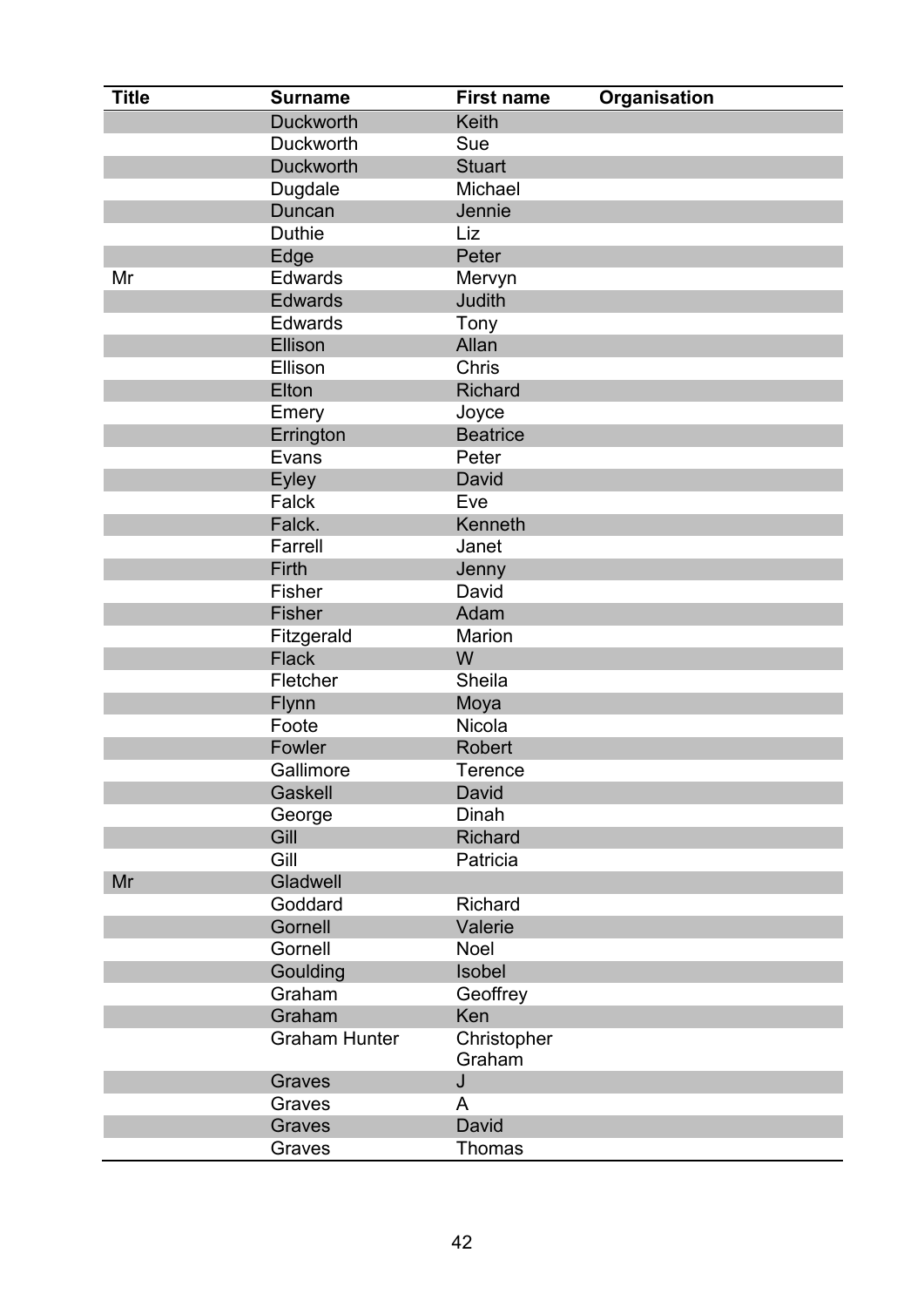| <b>Title</b> | <b>Surname</b>   | <b>First name</b> | Organisation |
|--------------|------------------|-------------------|--------------|
|              | Graves           | E                 |              |
|              | Graves           | JA                |              |
|              | Green            | Wendy             |              |
|              | <b>Griffiths</b> | Anne              |              |
| Mr           | <b>Griffiths</b> | Peter             |              |
|              | Guise            | Christine         |              |
|              | Guise            | Eric              |              |
|              | Hall             | Elizabeth         |              |
|              | Hall             | Maynard           |              |
|              | Hall             | Colin             |              |
|              | Hall             | Marjorie          |              |
|              | Hall             | Michael           |              |
| Mr           | Hall             | R.                |              |
|              | <b>Halls</b>     | Elizabeth         |              |
|              | <b>Halls</b>     | Anthony           |              |
|              | Hampson          | Jo                |              |
| <b>Mrs</b>   | Harker           | Sue               |              |
|              | Harper           | Paul              |              |
|              | Harrison         | Rex               |              |
|              | Harrison         | Thelma            |              |
|              | Harvey           | Timothy           |              |
|              | Hatt             | John              |              |
|              | Hawley           | Andrew            |              |
|              | Haynes           | Kathleen          |              |
|              | <b>Haynes</b>    | Christopher       |              |
|              | Heaton           | <b>Jennifer</b>   |              |
|              | Hetherington     | F                 |              |
|              | Hetherington     | F                 |              |
|              | Hinchliffe       | Stephen           |              |
|              | Hoare            | Tanya             |              |
|              | Hoare            | E M               |              |
|              | Hodgson          | Mark              |              |
|              | Hogg             | Tommy             |              |
|              | Hogg             | Julie             |              |
| Sir          | Holdgate         | <b>Martin</b>     |              |
|              | Holloway         | Janet             |              |
|              | Hudson           | <b>Christine</b>  |              |
|              | Hudson           | David             |              |
| Mr           | <b>Hughes</b>    | Dean              |              |
|              | Hunt             | Jill              |              |
|              | Hunt             | Graham            |              |
|              | Hurton           | <b>Derek</b>      |              |
|              | Hurton           | Dawn              |              |
|              | Hutchinson       | Helen             |              |
|              | Inglewood        | Cressida          |              |
|              | Irving           | Paul              |              |
|              | Jackson          | Andy              |              |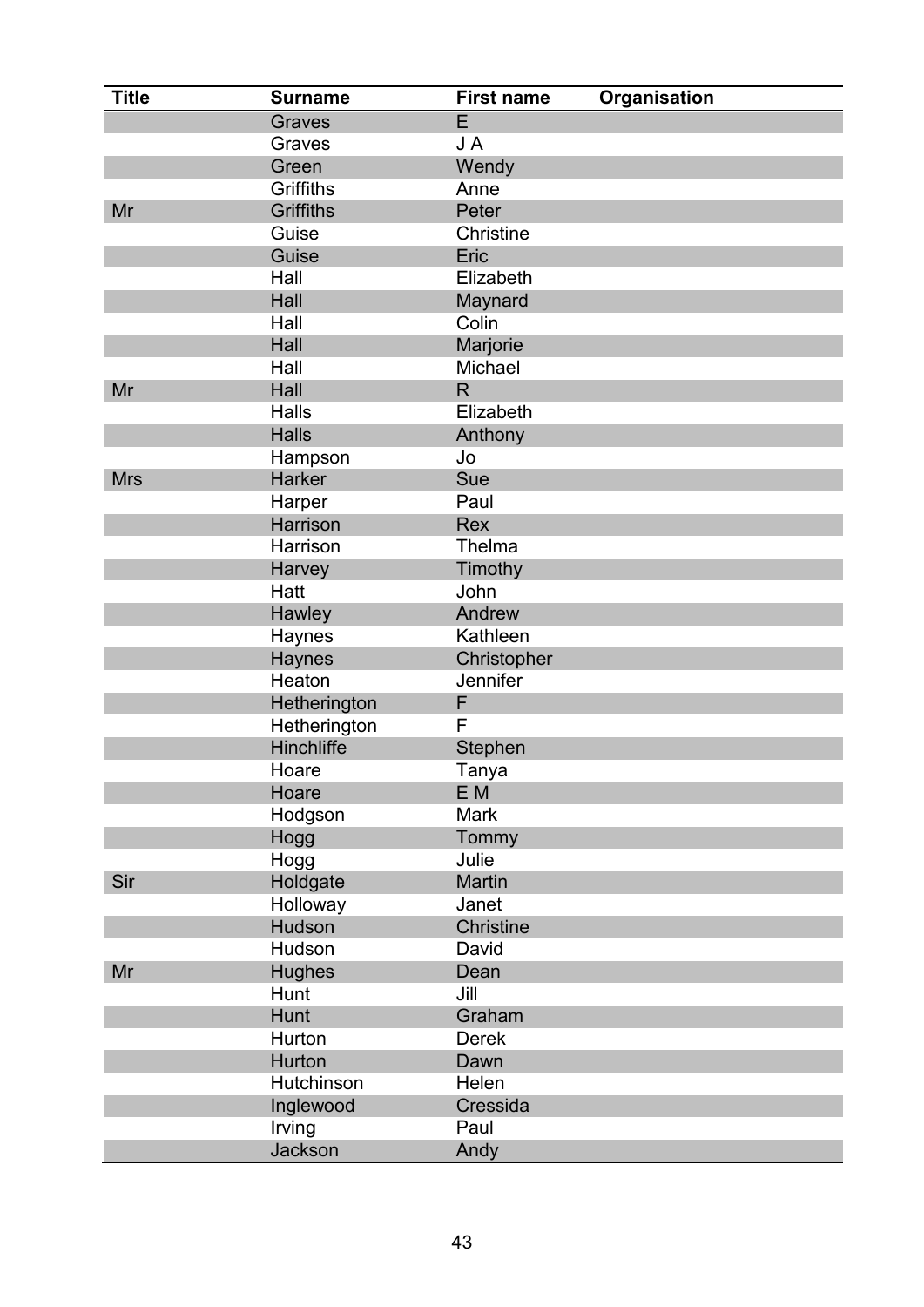| <b>Title</b> | <b>Surname</b>             | <b>First name</b> | <b>Organisation</b> |
|--------------|----------------------------|-------------------|---------------------|
|              | <b>Jackson</b>             | Jean              |                     |
|              | Jacob                      | Julia             |                     |
|              | Johnstone                  | Gerda             |                     |
|              | Johnstone                  | Tracey            |                     |
|              | Johnstone                  | Judith            |                     |
|              | Johnstone                  | Joan              |                     |
|              | Jolley                     | Anthony           |                     |
|              | Jones                      | Philip            |                     |
|              | Keighley                   | J.                |                     |
|              | Kendall                    | Dorothy           |                     |
|              | Kerrey                     | Liz               |                     |
|              | Kirkbride                  | Tania             |                     |
|              | <b>Kirkby</b>              | John              |                     |
| <b>Mrs</b>   | Lancaster                  | Sandy             |                     |
|              | Lazenby                    | Eric              |                     |
|              | Lee                        | Ruth              |                     |
|              | Lindsay                    | Garry             |                     |
|              | Lush                       | <b>JA</b>         |                     |
|              | Lush                       | Janet             |                     |
|              | MacKenzie                  | Rod               |                     |
|              | MacKenzie                  | <b>Jennifer</b>   |                     |
|              | <b>Makin</b>               | Peter             |                     |
| <b>Mrs</b>   | Mallinson                  | S                 |                     |
|              | Marsden                    | Lynn              |                     |
| Mr           | Marsden                    | A                 |                     |
|              | Marshall                   | Gillian Margot    |                     |
|              | <b>Marshall</b>            | <b>NW</b>         |                     |
|              | Martin                     | Elaine            |                     |
|              | <b>Martin</b>              | Jenny             |                     |
| Mr           | <b>Martin</b>              | J C               |                     |
|              | <b>Mary Barbour</b>        | Alexandra         |                     |
|              | Matson                     | Keith             |                     |
|              | <b>Matson</b><br>Mattinson | Paula             |                     |
|              | <b>McAllister</b>          | John<br>Anne      |                     |
|              | <b>McAllister</b>          | <b>Neil</b>       |                     |
|              | <b>McCall</b>              | Peter             |                     |
|              | <b>McManus</b>             | Helen             |                     |
|              | <b>McManus</b>             | <b>Steven</b>     |                     |
|              | McNamara                   | Robin             |                     |
|              | <b>McQuarrie</b>           | <b>Robert</b>     |                     |
|              | <b>McQuarrie</b>           | <b>Barbara</b>    |                     |
|              | Meyfroidt                  | <b>Steve</b>      |                     |
|              | <b>Miller</b>              | Lynne             |                     |
|              | <b>Miller</b>              | Lynne             |                     |
|              | Morgan                     | $C$ & $H$         |                     |
|              | Morley                     | <b>Nicola</b>     |                     |
|              |                            |                   |                     |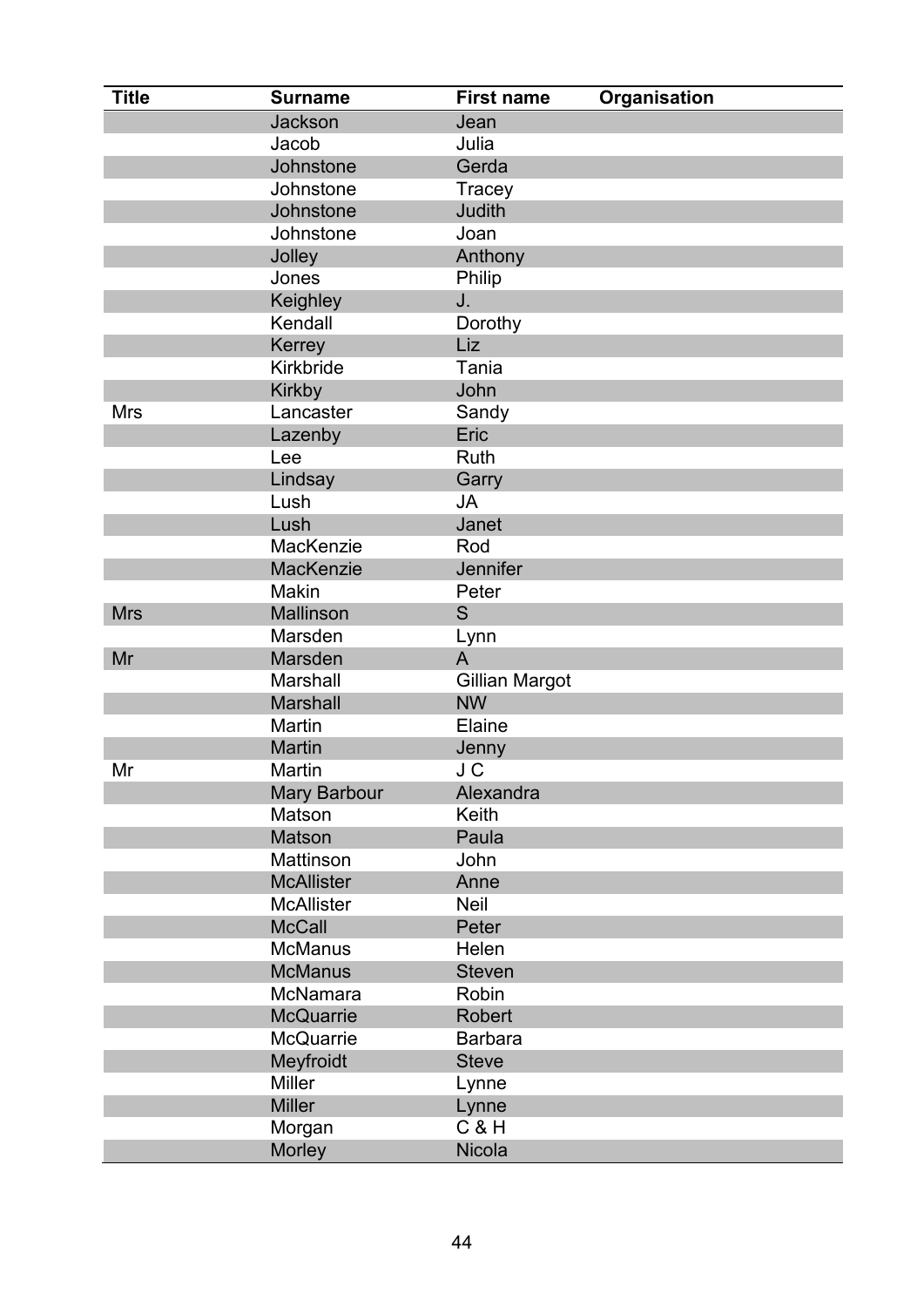| <b>Title</b> | <b>Surname</b>       | <b>First name</b>  | Organisation |
|--------------|----------------------|--------------------|--------------|
|              | Morley               | Laura              |              |
|              | Morley               | Robert             |              |
|              | <b>Morris</b>        | <b>Judith</b>      |              |
|              | <b>Morris</b>        | <b>Richard</b>     |              |
|              | Mortimer             | G.H.               |              |
|              | Morton               | Helen              |              |
|              | Munnoch              | Andrew             |              |
|              | Munnoch              | Carys              |              |
|              | <b>Murdock</b>       | James              |              |
|              | <b>Mycock</b>        | Keith              |              |
|              | <b>Nattrass</b>      | David              |              |
|              | Newbery              | <b>Nigel</b>       |              |
|              | Nightingale          | Keith              |              |
|              | Norman               | Tom                |              |
|              | Norman               | <b>Hilary</b>      |              |
| Mr           | O'Brien              | Richard            |              |
|              | Palmer               | Rachel             |              |
|              | Palmer               | Craig              |              |
| Mr           | Parkin               | G                  |              |
|              | Paterson             | Janet              |              |
|              | Pattinson            | Margaret           |              |
|              | Paxton               | <b>Charles</b>     |              |
|              | Payne                | Kathleen           |              |
|              | Pearce               | Catherine          |              |
|              | <b>Perkins</b>       | Georgina           |              |
|              | Petrie               | Jodie              |              |
|              | Pincombe             | <b>Michael</b>     |              |
|              | Pincombe             | Michael            |              |
|              | Piper                | <b>Brian Colin</b> |              |
|              | Pitt                 | Raymond            |              |
|              | Pitt                 | Sandra             |              |
| Mr           | Poland               | John               |              |
|              | Poland               | <b>Maureen</b>     |              |
|              | Porter               | Simon              |              |
|              | Porter               | Allan              |              |
|              | Prosser              | Jennifer           |              |
|              | Pyne                 | <b>Nigel</b>       |              |
|              | Ratcliffe            | Ges                |              |
|              | Ratcliffe            | Jim                |              |
|              | Raynes               | <b>Nicky</b>       |              |
|              | Reay                 | Deborah            |              |
|              | Redfern              | Patricia           |              |
|              | <b>Renwick-Smith</b> | <b>Mark</b>        |              |
|              | Rickerby             | P                  |              |
|              | Rickerby             | Jane               |              |
|              | Ridgway              | Susan              |              |
|              | Ridgway              | <b>Melvill</b>     |              |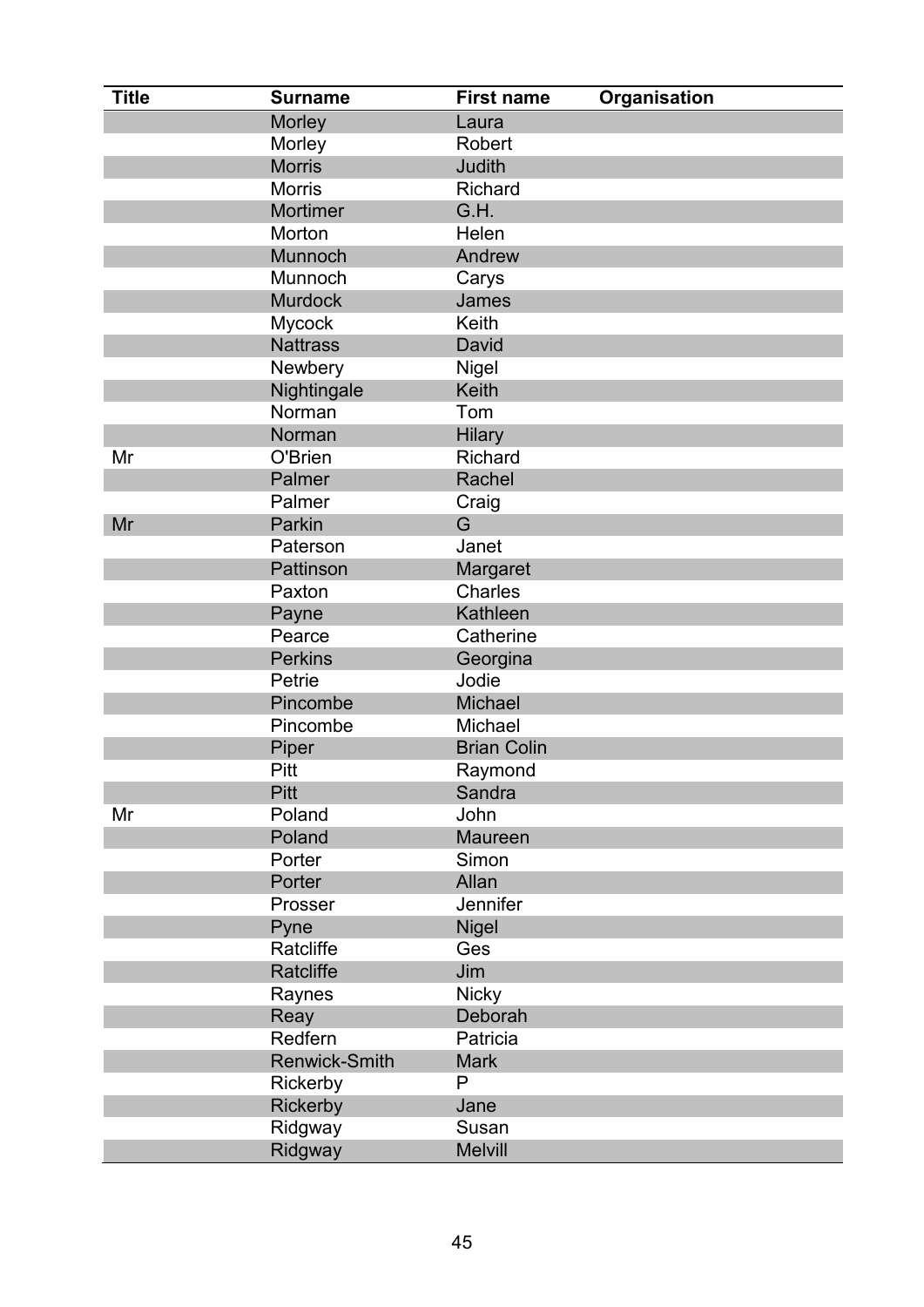| <b>Title</b> | <b>Surname</b>    | <b>First name</b> | Organisation |
|--------------|-------------------|-------------------|--------------|
|              | Ridgway           | <b>Melvill</b>    |              |
|              | <b>Roberts</b>    | David             |              |
|              | Robinson          | Margaret          |              |
|              | Robinson          | Jayne             |              |
|              | Robinson          | Peter             |              |
|              | Robinson          | Philip            |              |
|              | <b>Rudd</b>       | Elaine            |              |
| Mr           | Rumsey            | Tony              |              |
|              | <b>Rylands</b>    | JK                |              |
| Mr           | Sansom            | Paul              |              |
|              | Sant              | Philip            |              |
|              | Sant              | <b>Richard</b>    |              |
|              | Sarney            | Tim               |              |
|              | Scholefield       | <b>Nick</b>       |              |
|              | <b>Scott</b>      | <b>Miriam</b>     |              |
| Mr           | <b>Scott</b>      | Duncan            |              |
|              | <b>Scott CBE</b>  | Doug              |              |
|              | Shaw              | Raynor            |              |
|              | <b>Sheffield</b>  | Jean              |              |
|              | Shiel             | Michael           |              |
|              | Shuttleworth      | Alan              |              |
|              | <b>Simms</b>      | Elizabeth         |              |
|              | Simpson           | Quentin           |              |
|              | Smart             | Dawn              |              |
|              | <b>Smith</b>      | B                 |              |
|              | Smith             | Lois              |              |
|              | <b>Smith</b>      | Mary R            |              |
|              | Stamper           | Allison           |              |
|              | Stannard          | Elizabeth         |              |
|              | <b>Steele</b>     | Andrew            |              |
| Mr & Mrs     | <b>Bousefield</b> |                   |              |
|              | Stronach          | Jane              |              |
|              | Stronach          | John              |              |
|              | <b>Tattersall</b> | Alan              |              |
|              | <b>Taylor</b>     | <b>Derek</b>      |              |
| Mr           | Taylor            | <b>Steve</b>      |              |
|              | <b>Telford</b>    | Paul              |              |
|              | Thompson          | Caroline          |              |
| Mr           | Thompson          | Stephen           |              |
|              | Thorne            | David             |              |
| <b>Ms</b>    | Thornton          | Joanna            |              |
|              | Tidburry          | Fiona             |              |
|              | Train             | Duncan            |              |
|              | <b>Tratt</b>      | John              |              |
|              | Tringham          | Roger             |              |
|              | <b>Trotter</b>    | Annette           |              |
|              | <b>Tuck</b>       | Maria             |              |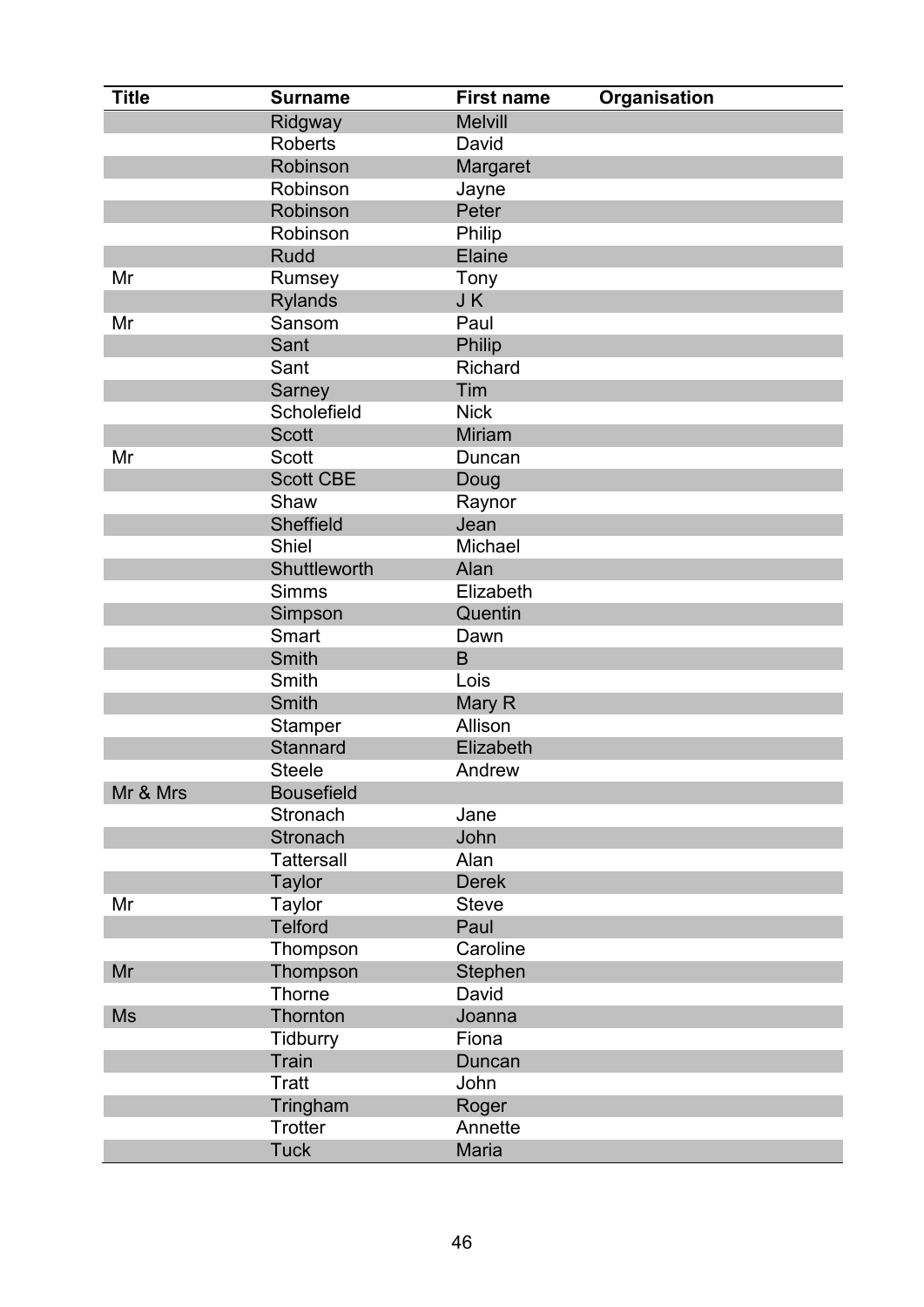| <b>Title</b> | <b>Surname</b>          | <b>First name</b> | Organisation      |
|--------------|-------------------------|-------------------|-------------------|
|              | <b>Turner</b>           | E                 |                   |
|              | Turney                  | Lesley            |                   |
|              | <b>Tweddle</b>          | John              |                   |
|              | Tyson                   | Helen             |                   |
|              | Walker                  | Norman            |                   |
|              | Walker                  | Sally             |                   |
| Mr           | Ward                    | Peter             |                   |
|              | Wasilewski              | Susan             |                   |
|              | Wasilewski              | Eric              |                   |
|              | Wasilewski              | Alexander         |                   |
|              | Watchman                | Julia             |                   |
|              | Watson                  | Peter             |                   |
|              | Weaver                  | Owain             |                   |
|              | Whitfield               | Janine            |                   |
|              | Whittington             | Andrew            |                   |
|              | Wild                    |                   |                   |
|              | Wilkinson               | <b>Barbara</b>    |                   |
|              | Williams                | Paula             |                   |
| Mr           | Williamson              | <b>Nick</b>       |                   |
| <b>Mrs</b>   | Wilson                  | Linda             |                   |
|              | Wilson                  | Edward            |                   |
|              | Wilson                  | Fiona             |                   |
|              | Woodstrover             | <b>Allister</b>   |                   |
|              | Woodstrover             | Jane              |                   |
|              | Woodward                | John              |                   |
| Mr           | Wright                  | Gary              |                   |
| Mr           | Wright                  | N                 |                   |
|              | Wykeham-Martin          | Julia             |                   |
|              | Greening                | S                 |                   |
|              | Tremayne                | Clare             |                   |
| Mr           | Reynolds                | J                 |                   |
| Dr           | Greening                | Phil              |                   |
| Mr & Mrs     | <b>Brown</b>            | G                 |                   |
| Councillor   | <b>Wentworth-Waites</b> | Tom               |                   |
| Councillor   | <b>Bell</b>             | Patricia          |                   |
|              |                         |                   | Inglewood Estates |
|              | Johnstone               | Robert            |                   |
|              | Williamson              | <b>S&amp;S</b>    |                   |
|              | <b>McWilliam</b>        | Jenny             |                   |
|              | Fai Tok                 | Kaui              |                   |
|              | Lynch                   | Kate              |                   |
|              | Middleton               | Alan              |                   |
|              |                         |                   | The Sirius Group  |
|              | Phillips                | Sindy             |                   |
|              | Jones                   | <b>Daniel</b>     | Planware          |
|              | Ferguson                | <b>Bradley</b>    | <b>WYG</b>        |
| Councillor   | Connell                 | Andy              |                   |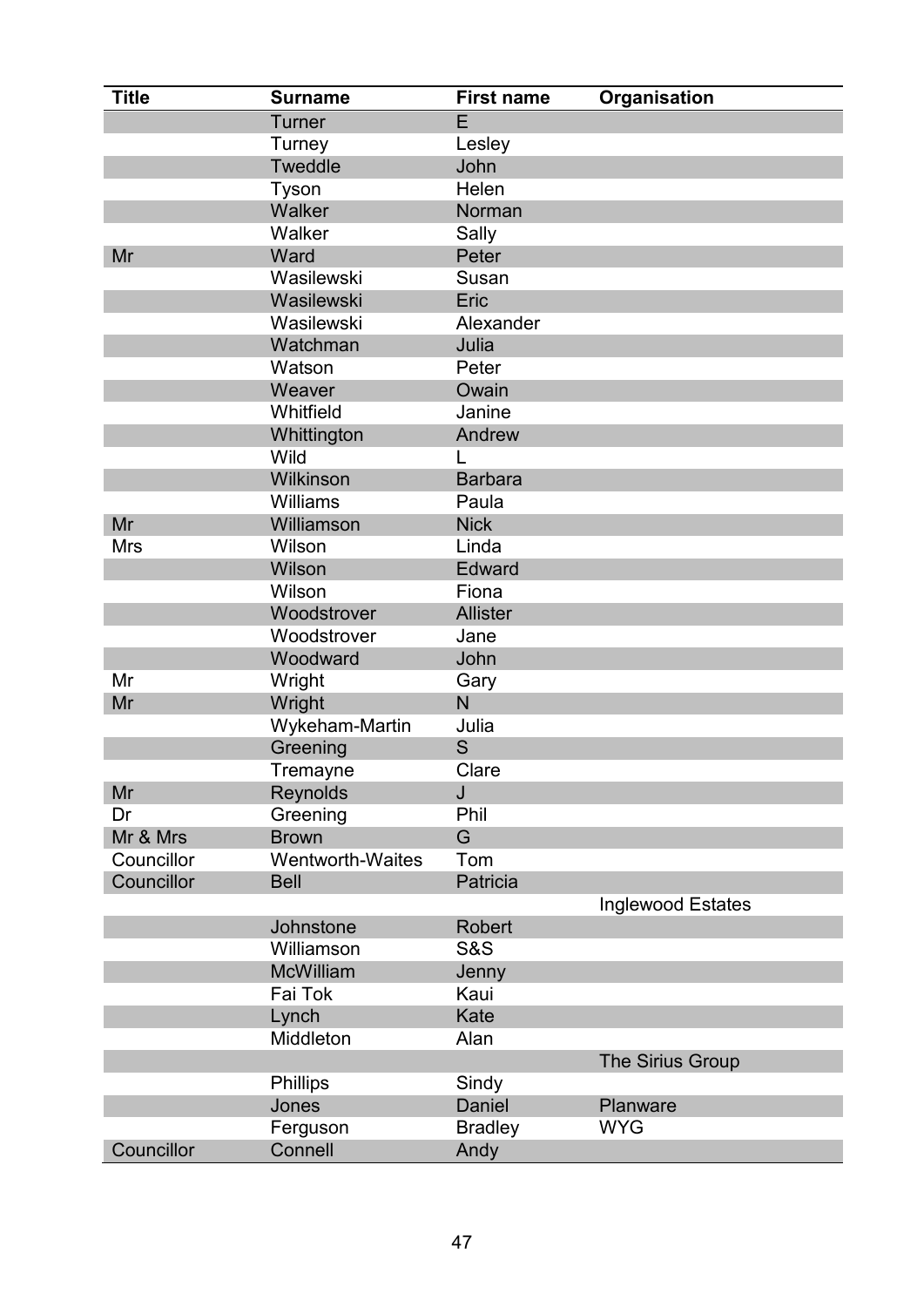| <b>Title</b>      | <b>Surname</b> | <b>First name</b> | Organisation                                         |
|-------------------|----------------|-------------------|------------------------------------------------------|
| <b>Councillor</b> | Dew            | Phil              |                                                      |
| Councillor        | <b>Driver</b>  | Claire            |                                                      |
| Councillor        | Whipp          | David             |                                                      |
|                   | Pilgrim        | John              | <b>Education and Skills</b><br><b>Funding Agency</b> |
|                   | <b>Brett</b>   | Sue               | <b>National Trust</b>                                |
|                   | Ford           | Rachel            | <b>Bowcliffe LLP</b>                                 |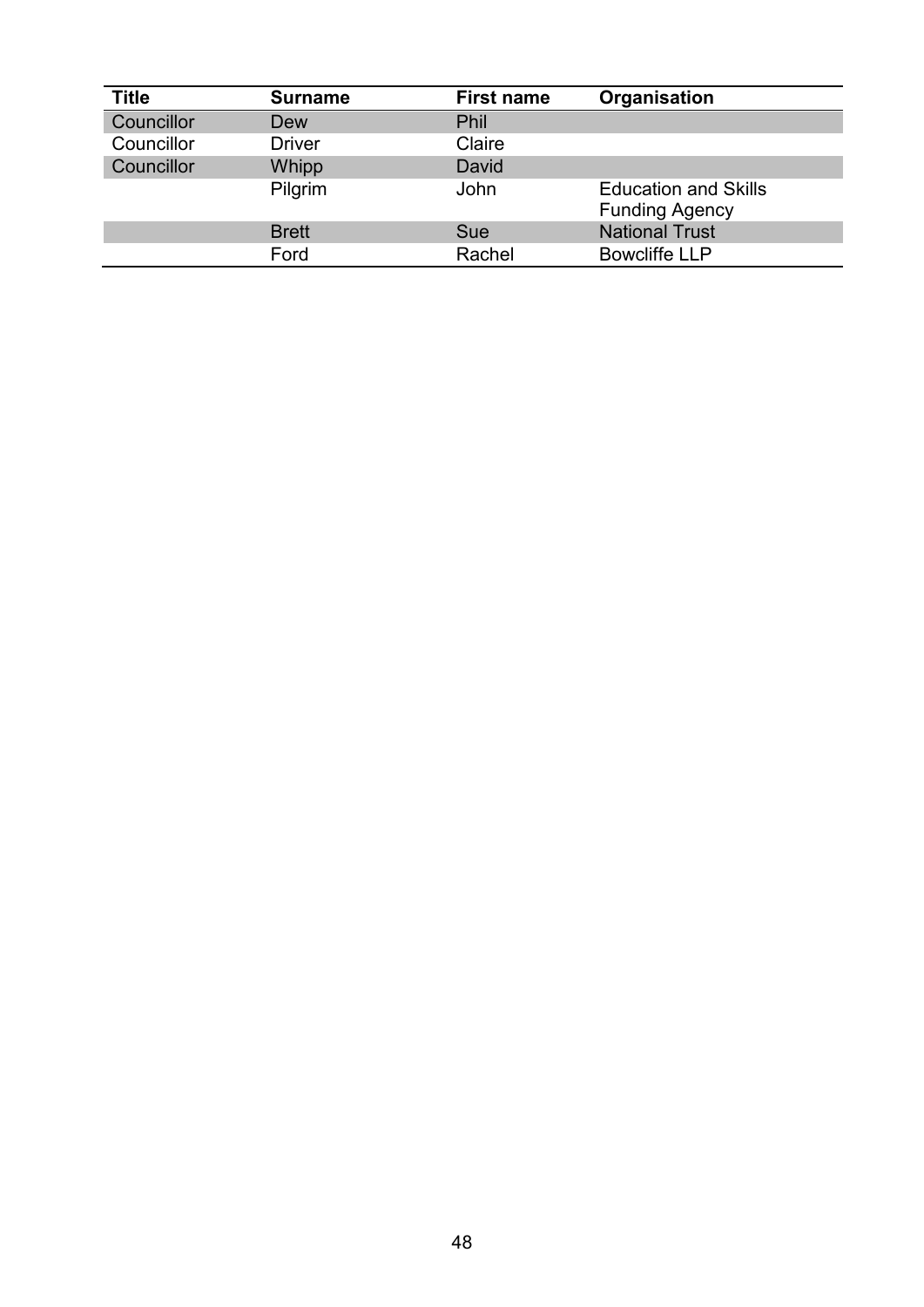6.2 Appendix 2 – Letter/email sent to consultees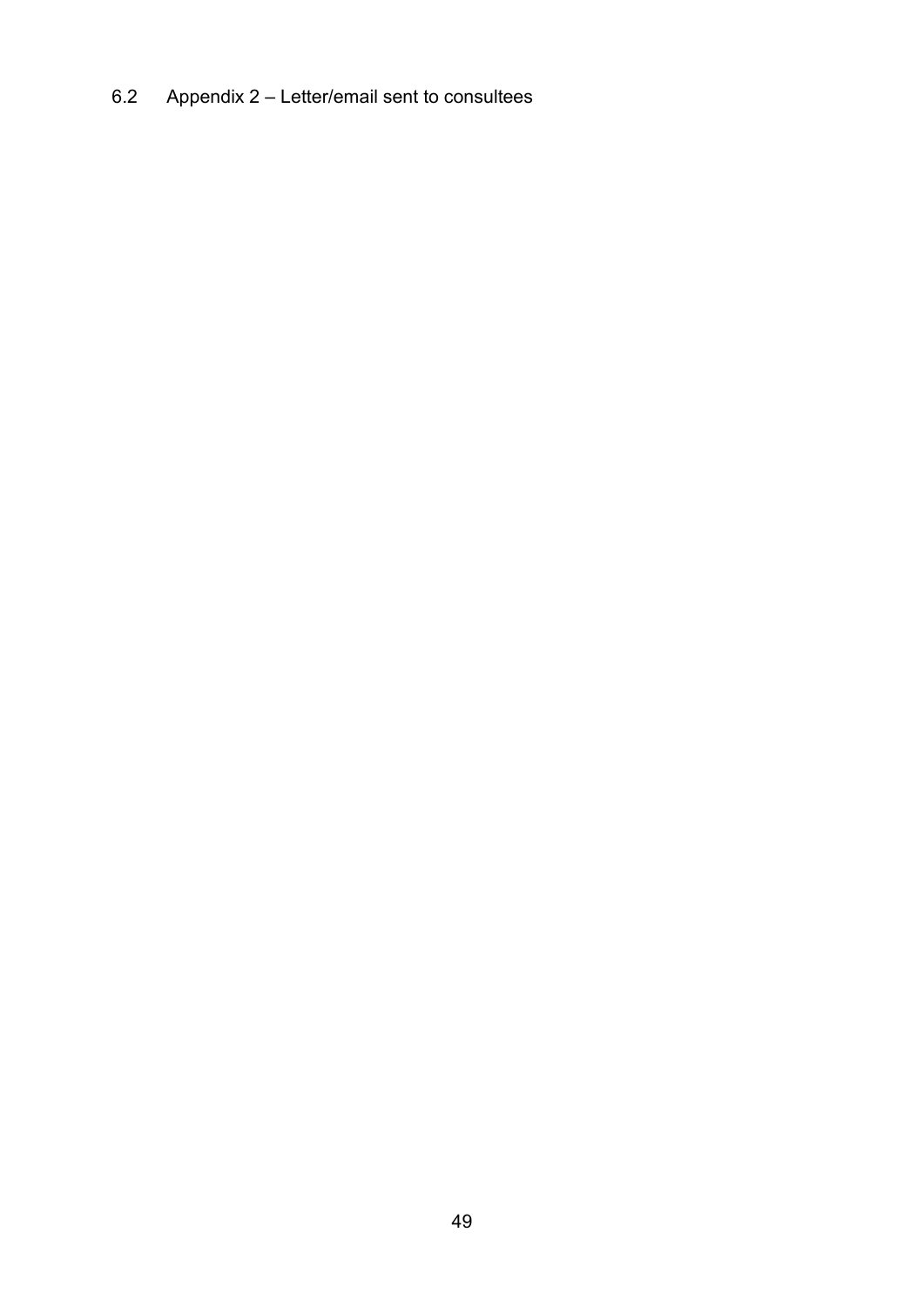

Mansion House Friargate, Penrifh, CA11 7YG Tel: 01768 817817

Your Reference: Our Reference: Direct Dial: (01768) 817817 Date: 13 July 2018

Enquiries to: Planning Policy Team Email: loc.plan@eden.gov.uk

[Name] [Address1] [Address2] [Address3] [PostCode]

Dear [name],

#### **Habitat Regulations Assessment Revision (2018) Consultation – Eden Local Plan 2014-2032**

We are writing to inform you that Eden District Council will shortly be undertaking a consultation on changes to the Habitat Regulations Assessment, which forms part of the evidence base to the Eden Local Plan 2014 to 2032.

We will be accepting representations regarding the Habitat Regulations Assessment revision (July 2018) from 9 am on 14 July 2018 to 9am on 4 August 2018.

The document will be available to view and download from the Council's website at: [https://www.eden.gov.uk/elpconsultation.](https://www.eden.gov.uk/elpconsultation) This document will also be made available at the Council Offices as well as the Local Links and Libraries across the district.

#### **Background information**

Eden District Council took the decision to undertake this additional work in support of the Eden Local Plan following a change to the interpretation of the Habitats Directive. This came about following the recent Court of Justice of the European Union [CJEU] judgement of the People over Wind & Sweetman v Coillte Teoranta Case (C-323/17). The ruling stated that ruled that Article 6(3) of the Habitats Directive must be interpreted as meaning that mitigation measures (referred to in the judgement as measures which are intended to avoid or reduce effects) should be assessed within the framework of an appropriate assessment and that it is not permissible to take account of measures intended to avoid or reduce the harmful effects of the plan or project on a European site at the screening stage.